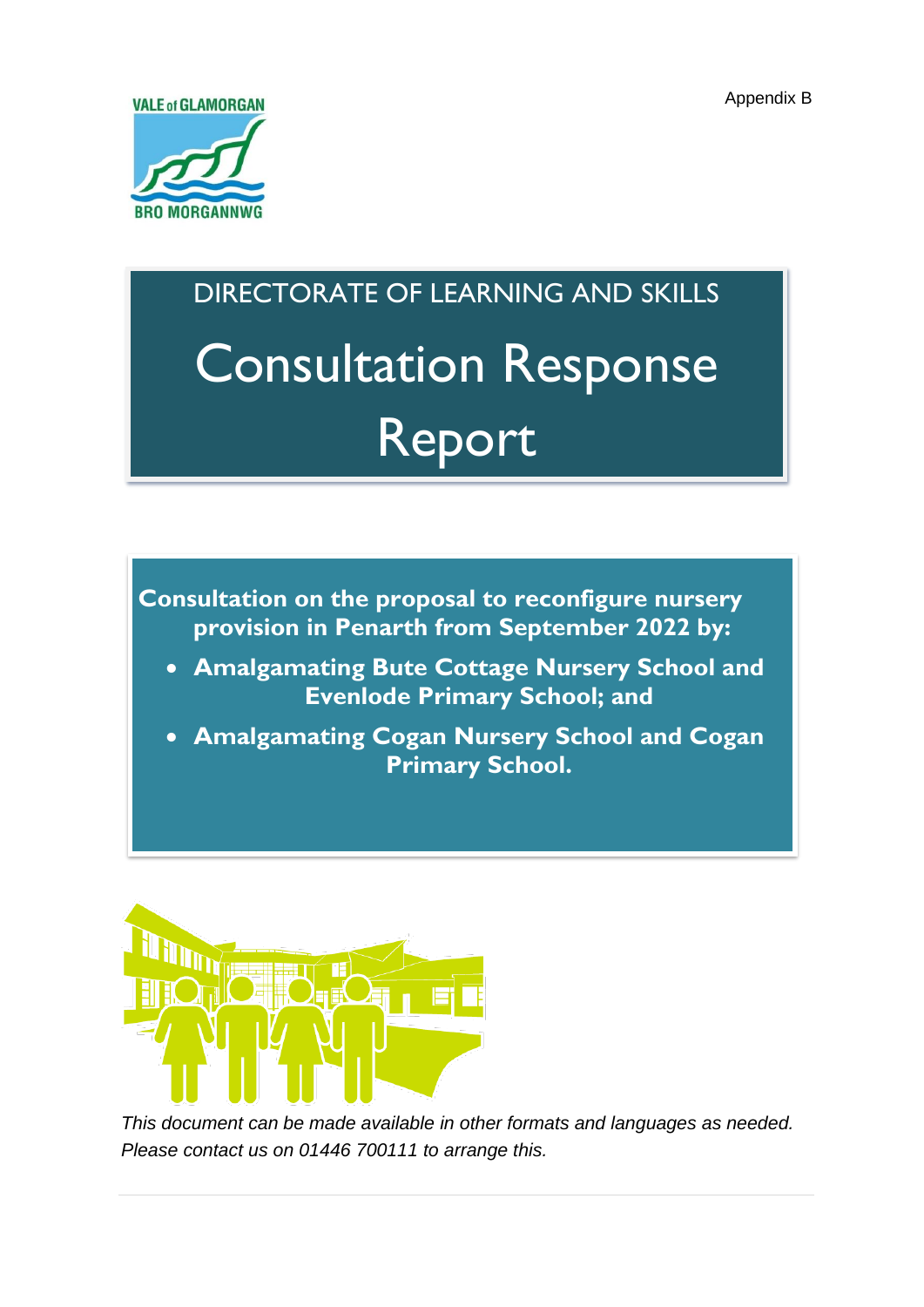## TABLE OF CONTENTS

| 5. Annex A - A summary of key issues raised by statutory consultees  17     |  |
|-----------------------------------------------------------------------------|--|
| 6. Annex B - A summary of comments received in favour of the proposal 25    |  |
|                                                                             |  |
|                                                                             |  |
|                                                                             |  |
| 10. Annex F - Minutes of the Learning and Culture Scrutiny Committee on the |  |
|                                                                             |  |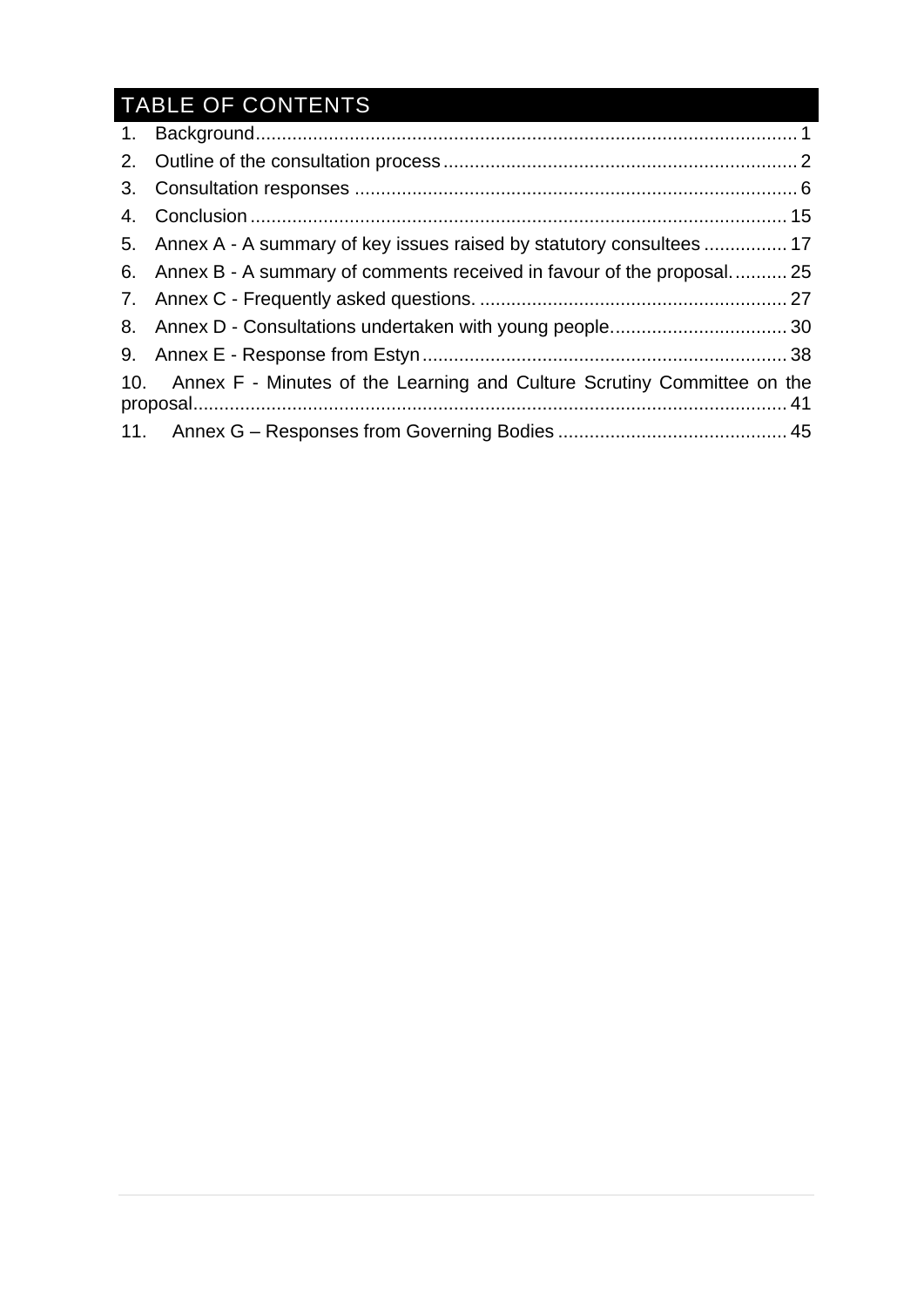### <span id="page-2-0"></span>1. BACKGROUND

This report presents the feedback received during the consultation, undertaken from 20 September 2021 to 5 November 2021, in response to the Council's proposals to reconfigure nursery provision in Penarth from September 2022. The statutory consultation was held to seek comments from relevant parties on a regulated alteration as defined in "the Code" which alters the lowest age range of pupils at Evenlode and Cogan Primary Schools from 4 to 3 or to consist of an addition of a nursery year and the discontinuation of Bute Cottage Nursery School and Cogan Nursery School resulting in an amalgamation of Bute Cottage Nursery School and Evenlode Primary School and Cogan Nursery School and Cogan Primary School.

### 1.1. PROPOSAL 1: TO AMALGAMATE BUTE COTTAGE NURSERY SCHOOL AND EVENLODE PRIMARY SCHOOL BY:

- Changing the lowest age range of pupils at Evenlode Primary School from 4 to 3, to include 96 part time nursery places:
- Increasing the capacity of Evenlode Primary School to accommodate the 96 part time nursery places; and
- Discontinuing Bute Cottage Nursery School and transferring all staff and pupils of the nursery phase under the governance of Evenlode Primary School from September 2022.

### 1.2. PROPOSAL 2: TO AMALGAMATE COGAN NURSERY SCHOOL AND COGAN PRIMARY SCHOOL BY:

- Changing the lowest age range of pupils at Cogan Primary School from 4 to 3, to include 96 part time nursery places:
- Increasing the capacity of Cogan Primary School to accommodate the 96-part time nursery places; and
- Discontinuing Cogan Nursery School and transferring all staff and pupils of the nursery phase under the governance of Cogan Primary School from September 2022.

This report outlines the consultation process, provides an overview of responses to the consultation, and offers further details of the key issues and favourable comments raised by stakeholders.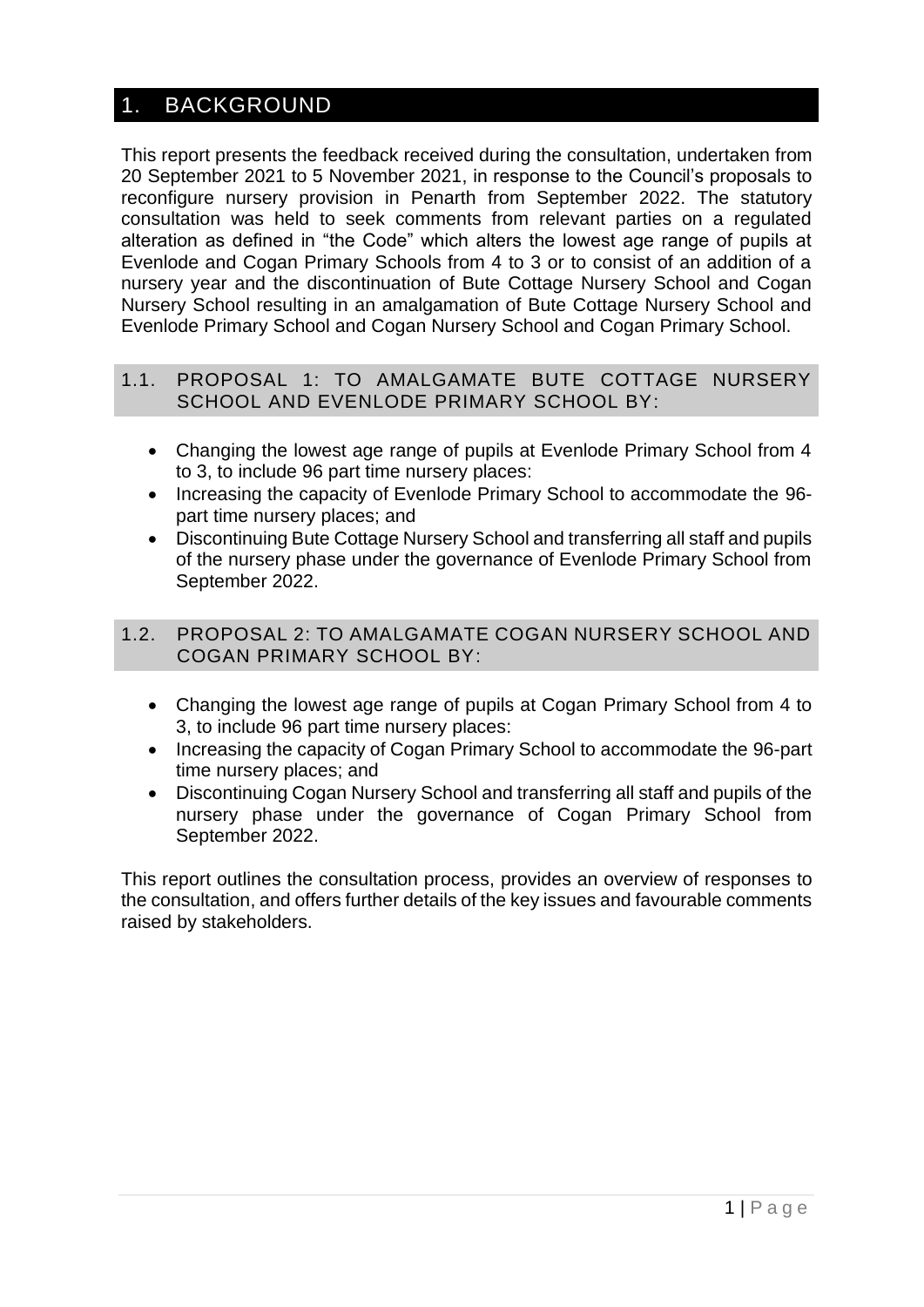### <span id="page-3-0"></span>2. OUTLINE OF THE CONSULTATION PROCESS

The consultation processes followed Welsh Government guidelines, in compliance with the Schools Standards and Organisation (Wales) Act 2013 and in line with the School Organisation Code 2018. The consultation processes gave prescribed consultees the opportunity to learn about the proposal and for the Council to hear the views of all those with an interest so that they can be considered before any decisions are made.

### 2.1. PUBLICATION OF THE CONSULTATION

Formal consultations were conducted through a consultation document and response form distributed electronically to prescribed consultees and published on the Vale of Glamorgan Council website on the 20 September 2021. Hard copies of the consultation document were available upon request.

The publication of a consultation document is central to the consultation process for school reorganisation and is prescribed by Welsh Government in the School Organisation Code 2018. The consultation document outlined the proposals being considered, the rationale for the proposals and the details of the consultation processes. The consultation document also incorporated an individual response form. Consultees were advised of the availability of an online version to complete.

### 2.2. CONSULTATION STAKEHOLDER ENGAGEMENT

Engagement for both consultations on the proposals was undertaken with prescribed consultees as contained within the School Organisation Code 2018.

The following groups were consulted:

| Nursery School and Cogan Primary School<br>School                                                                                                                                                  | Staff (teaching and non-teaching) at Governing Body of Bute Cottage Nursery<br>Bute Cottage Nursery School, School, Evenlode Primary School, Cogan<br>Evenlode Primary School, Cogan Nursery School and Cogan Primary |
|----------------------------------------------------------------------------------------------------------------------------------------------------------------------------------------------------|-----------------------------------------------------------------------------------------------------------------------------------------------------------------------------------------------------------------------|
| Parents/Carers and Guardians of Diocesan Directors of Education<br>children at Bute Cottage Nursery<br>School, Evenlode Primary School,<br>Cogan Nursery School and Cogan<br><b>Primary School</b> |                                                                                                                                                                                                                       |
| Penarth Town Council and Sully and<br><b>Lavernock Community Council</b>                                                                                                                           | Vale of Glamorgan Early<br>Years<br>Development Partnership (EYDCP)                                                                                                                                                   |

#### **Table 1: List of groups consulted as part of the consultation process**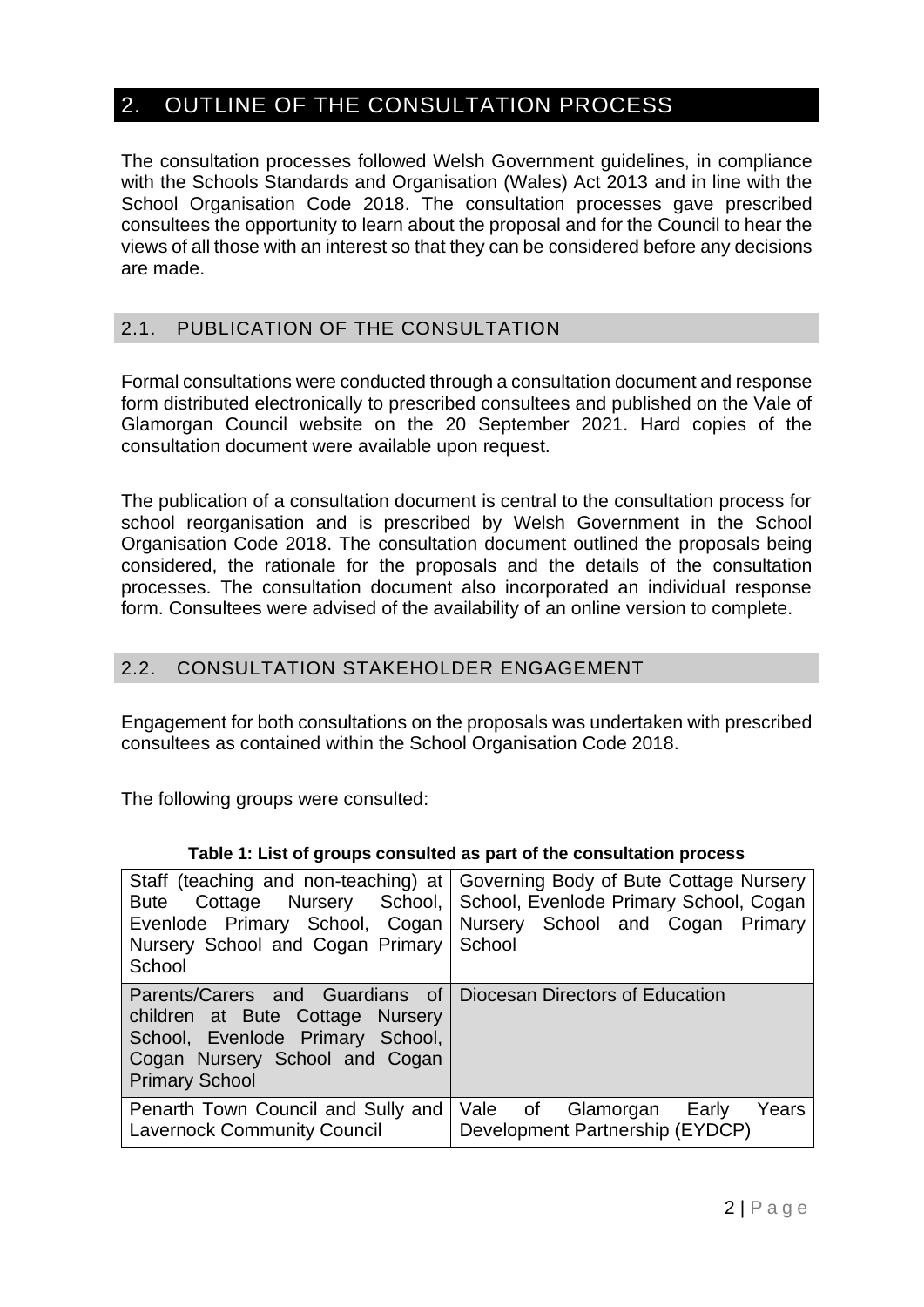| Vale of Glamorgan Children and<br>Young People's Programme Board | <b>Local Councillors</b>                                   |  |  |
|------------------------------------------------------------------|------------------------------------------------------------|--|--|
| Members of the Senedd (MS's)<br>Members of Parliament (MP's)     | <b>Welsh Language Commissioner</b>                         |  |  |
| Rhieni dros Addysg Gymraeg (RHAG)                                | Primary schools in the Vale of Glamorgan                   |  |  |
| Estyn                                                            | <b>Central South Consortium Joint Education</b><br>Service |  |  |
| <b>Welsh Government Ministers</b>                                | <b>Trade Unions</b>                                        |  |  |
| Local Police and Crime Commissioner                              | Directors of Education -                                   |  |  |
|                                                                  | All Neighbouring Authorities                               |  |  |
| <b>Council's Transportation Department</b>                       |                                                            |  |  |

Consultees were invited to complete a formal consultation response form which could be completed in hard copy or online via the Council's website at: **[www.valeofglamorgan.gov.uk/nurseryprovisionpenarth](http://www.valeofglamorgan.gov.uk/nurseryprovisionpenarth)**

It should be noted that a petition on behalf of Bute Cottage Nursery School stakeholders was launched 16<sup>th</sup> September 2021 and received 1,138 signatures by December 2021:

**[www.change.org/p/vale-of-glamorgan-council-save-bute-cottage-nursery](http://www.change.org/p/vale-of-glamorgan-council-save-bute-cottage-nursery-school?utm_source=share_petition&utm_medium=custom_url&recruited_by_id=ebf3c900-17d8-11ec-a8c6-f3fa967fb711)[school?utm\\_source=share\\_petition&utm\\_medium=custom\\_url&recruited\\_by](http://www.change.org/p/vale-of-glamorgan-council-save-bute-cottage-nursery-school?utm_source=share_petition&utm_medium=custom_url&recruited_by_id=ebf3c900-17d8-11ec-a8c6-f3fa967fb711) [\\_id=ebf3c900-17d8-11ec-a8c6-f3fa967fb711](http://www.change.org/p/vale-of-glamorgan-council-save-bute-cottage-nursery-school?utm_source=share_petition&utm_medium=custom_url&recruited_by_id=ebf3c900-17d8-11ec-a8c6-f3fa967fb711)**

Initially the petition included information that the nursery would be relocated to the Evenlode Primary School site. This was later changed to note that relocation is not part of the proposal but would be a priority if the proposal were to be approved.

A "Save Bute Cottage" Facebook group was also initiated to share information about the proposal:

**[www.facebook.com/groups/savebutecottage](http://www.facebook.com/groups/savebutecottage)**

Only responses to the consultation given in writing (either via post or the online survey) have been included in formal responses submitted to the Council's Cabinet.

### 2.3. LATE REPRESENTATIONS

The closing date for the consultation was the  $5<sup>th</sup>$  November 2021. The Council has received the following 2 late representations:

- Mairead Canavan on behalf of Vale of Glamorgan National Education Union  $-$  received 6<sup>th</sup> November 2021.
- Cllr Joel James  $MS received 25<sup>th</sup> November 2021$ .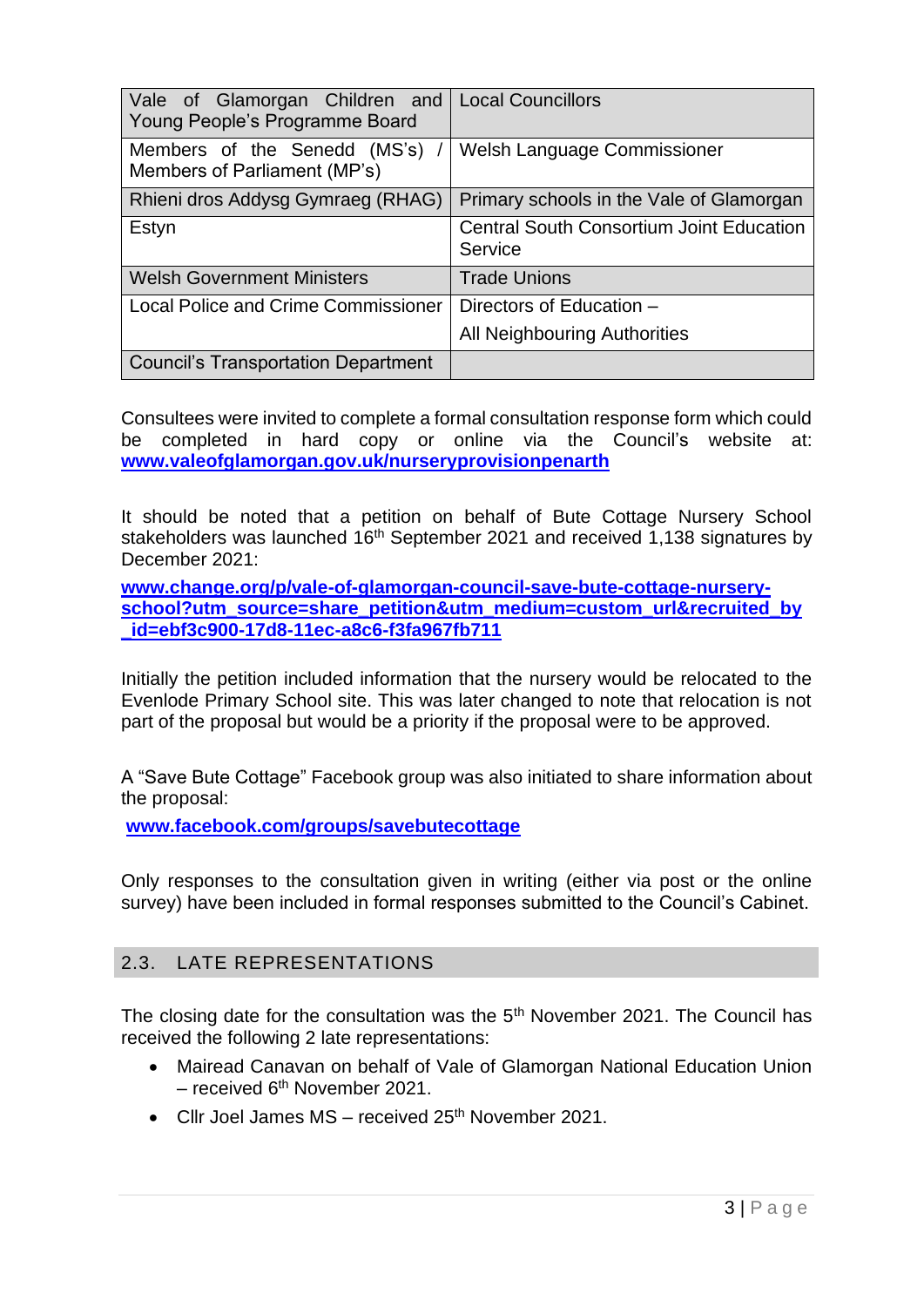Unfortunately, as the representation were received after the closing date of the consultation, they have not been considered further within the Report. In summary the late representations raised the following concerns:

- The expertise of staff will be diluted as part of the amalgamation process.
- Lack of senior management on the site.
- No firm requirement for the Cogan Primary School Governing Body to integrate some of the governors from Cogan Nursery School.
- High risk of redundancy for staff in the future.
- Community work will be lost due to the change in governance of the nursery.

Although the above representations have not been considered directly in this report, the majority of concerns raised have been identified in other responses which were submitted during the consultation period. It should be noted that if the Council consider it appropriate to move to the next stage of the statutory consultation, there is another opportunity to object to the proposals as part of the Statutory Notice stage. Anyone wishing to make objections at this stage to the proposals can do so. Objections must be made in writing or by email and sent to the proposer before the end of 28 days beginning with the day on which the notice was published. The statutory notice would be published on the Vale of Glamorgan Council website and posted at or near the main entrance to the schools. Copies of the notice would be distributed to pupils, parents, guardians, and staff members.

### 2.4. CONSULTATION MEETINGS

Meetings were held with the staff and governors at Bute Cottage Nursery School and Cogan Nursery School which were attended by Council officers. The rationale behind the proposals was highlighted and an explanation of the statutory process was provided.

Consultation sessions were undertaken with the School Council of Evenlode Primary School and Cogan Primary School, and with representative pupils from Bute Cottage Nursery School and Cogan Nursery School to engage the pupils in the consultation process. A report on the outcome of these sessions can be found at Annex D.

### 2.5. CONSULTATION QUESTIONS

Consultees were asked for their opinion on a key question to each proposal:

**1) Do you support the proposal to amalgamate Bute Cottage Nursery School and Evenlode Primary School?**

**2) Do you support the proposal to amalgamate Cogan Nursery School and Cogan Primary School?**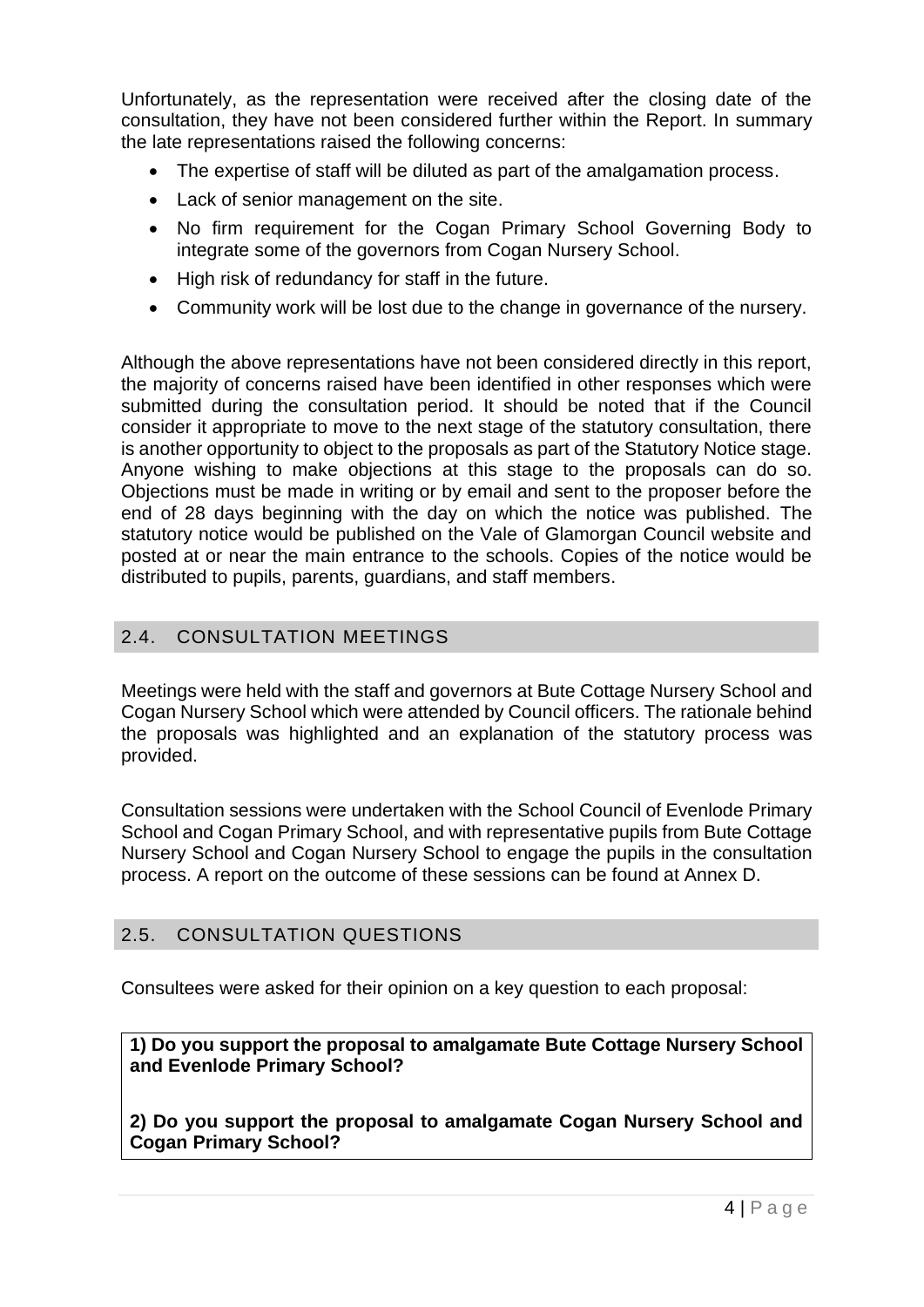Consultees were able to respond to each proposal with Yes, No or No opinion either way. Consultees were invited to respond to both proposals if they so wished.

Consultees were also offered the opportunity to comment further:

**If you would like to suggest any changes or alternatives to the proposals, please detail these below.**

**Any other comments?**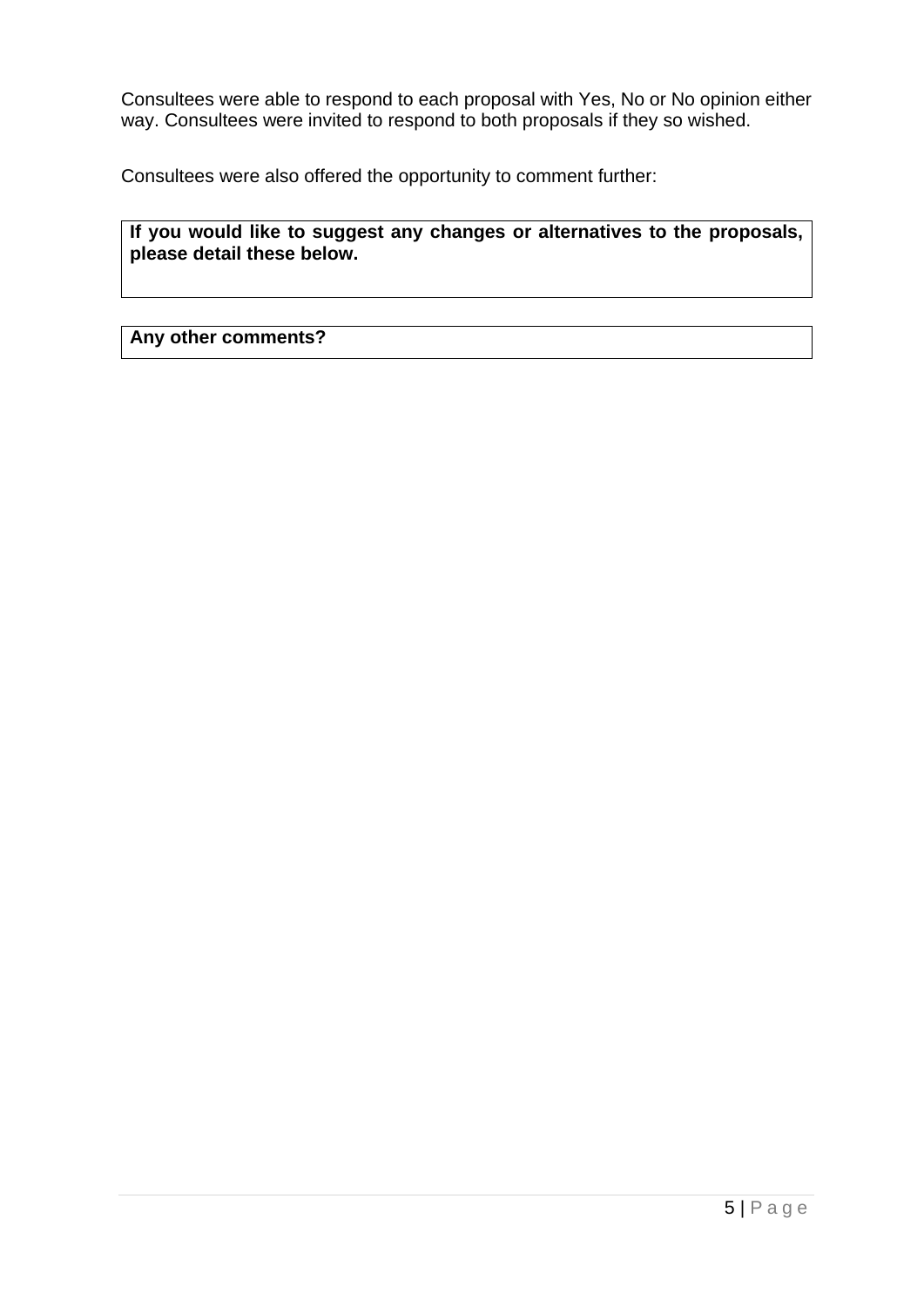### <span id="page-7-0"></span>3. CONSULTATION RESPONSES

The consultation responses received in writing between 20 September 2021 and 5 November 2021 are outlined below.

### 3.1. SUMMARY OF RESPONSES

238 individual responses were received by the consultation closing date. The breakdown of responses to each proposal are detailed in the tables and charts below.

It has been noted that not all consultees provided a response to each of the questions and that some forms were not fully completed. In these cases, we have accepted the responses to the questions that they have chosen to answer.

Respondents were asked to indicate their role in relation to the proposal, respondents were able to tick more than one option.

Respondents were also asked to indicate the school they are connected to (if any) in relation to the proposal, respondents were able to tick more than one option.

| <b>Annex</b>   | <b>Description</b>                                                                                                                                                                                                                                                                                            |
|----------------|---------------------------------------------------------------------------------------------------------------------------------------------------------------------------------------------------------------------------------------------------------------------------------------------------------------|
| <b>Annex A</b> | A summary of key issues raised by statutory consultees and the<br>Council's response to those issues can be found at Annex A.                                                                                                                                                                                 |
| <b>Annex B</b> | A summary of the comments received in favour of the proposal can<br>be found at Annex B.                                                                                                                                                                                                                      |
| <b>Annex C</b> | The frequently asked questions (FAQs) document has been updated<br>to include the key questions raised during the engagement sessions<br>(Annex C).                                                                                                                                                           |
| <b>Annex D</b> | Consultation sessions were undertaken with the representative<br>pupils of Bute Cottage Nursery School, Evenlode Primary School,<br>Cogan Nursery School, and Cogan Primary School to engage the<br>pupils in the consultation process. A report on the outcome of these<br>sessions can be found at Annex D. |
| <b>Annex E</b> | Estyn formally responded to the consultation. Their response can be<br>found at Annex E.                                                                                                                                                                                                                      |
| <b>Annex F</b> | The consultation document was referred to the Learning & Culture<br>Scrutiny Committee on 14 October 2021. The minutes of this<br>meeting can be found at Annex F, where Cabinet recommendations<br>were endorsed.                                                                                            |
| <b>Annex G</b> | The Governing Bodies from Bute Cottage Nursery and Evenlode<br>Primary School submitted responses to the consultation. Additionally<br>Cogan Primary Governing Body released a letter to the school                                                                                                           |

**Table 2: Responses in detail**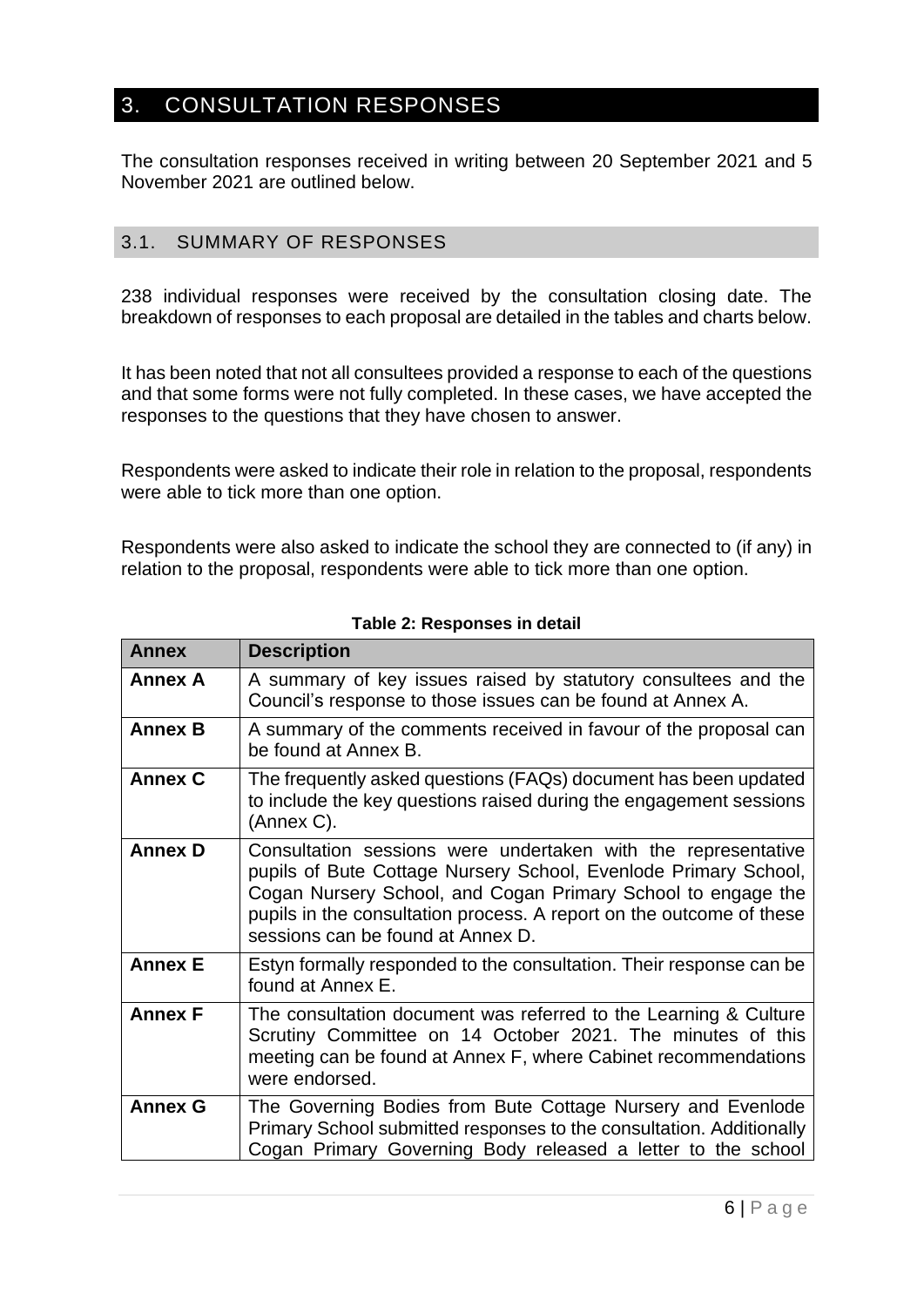| community highlighting how they intended to respond to the         |  |  |  |  |
|--------------------------------------------------------------------|--|--|--|--|
| consultation. Their full representations can be viewed at Annex G. |  |  |  |  |

### 3.2. RESPONSES TO PROPOSAL 1: AMALGAMATING BUTE COTTAGE NURSERY SCHOOL AND EVENLODE PRIMARY SCHOOL

As Table 3 and Chart 1 below show, most responses (71%) were **not** in favour of Proposal 1.

| <b>Total</b><br>(individual)<br>responses: | <b>Total support</b> |               | <b>Total not support</b> |      | <b>Total no opinion</b> |      |
|--------------------------------------------|----------------------|---------------|--------------------------|------|-------------------------|------|
| No.                                        | No.                  | $\frac{0}{0}$ | No.                      | $\%$ | No.                     | $\%$ |
| 238                                        | 48                   | 20%           | 169                      | 71%  | 21                      | 9%   |

**Table 3: Breakdown of consultation responses (Proposal 1)**



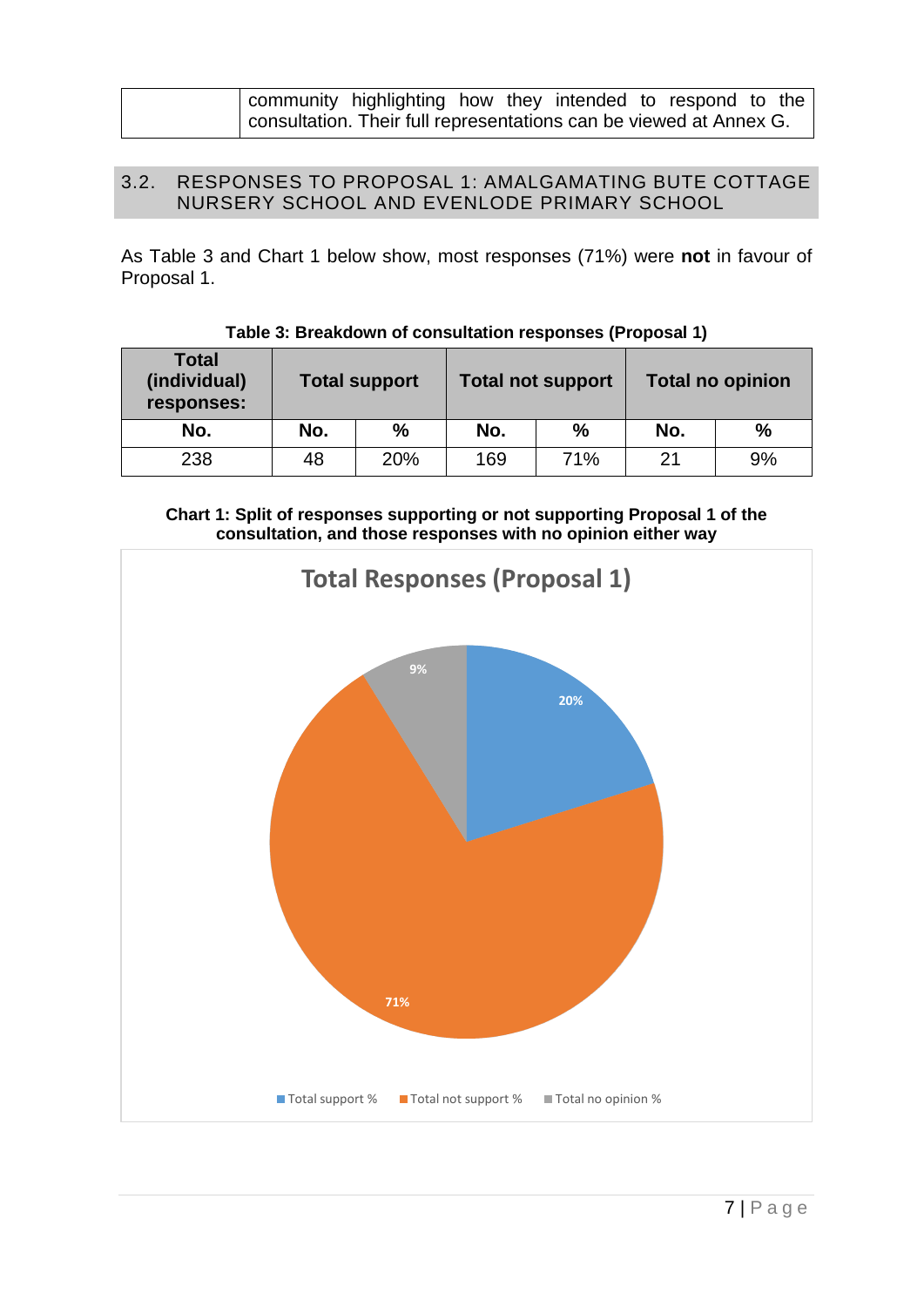As Table 4 and Chart 2 below show, the majority of the largest group of respondents (parents or guardians) were **not** in favour of Proposal 1. However, the majority of members of staff and governors were in favour of the proposal. In terms of the breakdown of respondents, 159 people were in the parent and guardian group with 79.87% (127 people) not supporting the proposal. The next largest respondent group related to local residents with a total of 57 responses received of which 78.95% did not support the proposal. It should be noted respondents were able to tick more than one option (e.g. they could be a parent and a member of staff). Respondents who labelled themselves as "Other" included a careers advisor and a member of the Children and Young People Service.

| <b>Response</b><br>by role (A): | <b>Support</b> | <b>Not support</b> | No opinion     | <b>Total</b>   |
|---------------------------------|----------------|--------------------|----------------|----------------|
| <b>Parent or</b><br>guardian    | 18             | 127                | 14             | 159            |
| <b>Grandparent</b>              | $\Omega$       | 9                  | $\Omega$       | 9              |
| <b>Pupil</b>                    | $\overline{0}$ | $\overline{0}$     | $\overline{0}$ | $\overline{0}$ |
| Member of<br>staff              | 19             | 6                  | 4              | 29             |
| Governor                        | 11             | $\overline{4}$     | 3              | 18             |
| Local<br><b>Resident</b>        | 5              | 45                 | 7              | 57             |
| <b>Other</b>                    | 1              |                    | 0              | 8              |

**Table 4: Breakdown of consultation responses by role (Proposal 1)**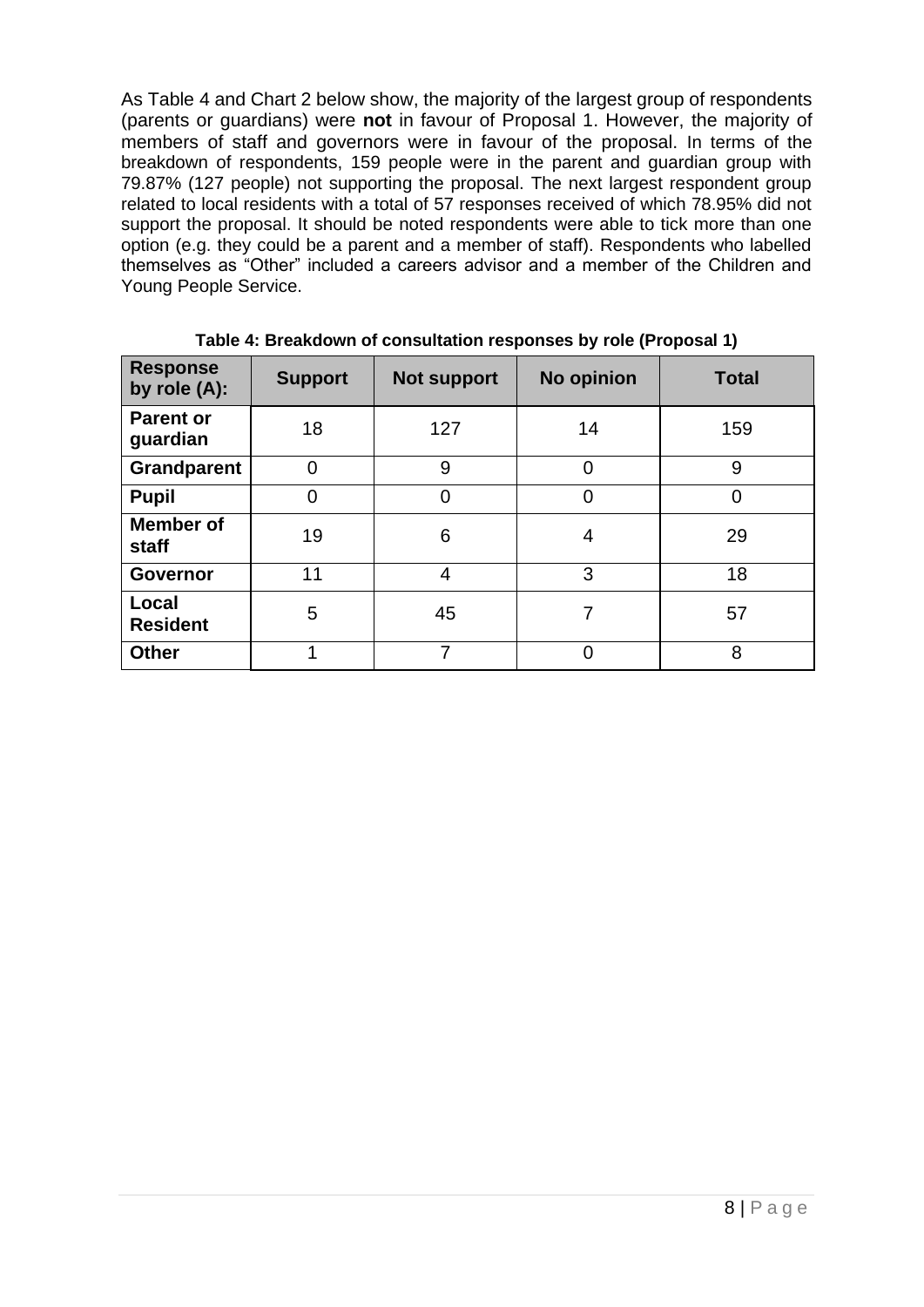

**Chart 2: Split of consultation responses by role (Proposal 1)**

As Table 5 and Chart 3 below show, most respondents with a connection to (a) school/s were **not** in favour of Proposal 1. The largest group of respondents were connected to Evenlode (113 respondents); 65.49% of which were **not** in favour of Proposal 1. Responses have been received from all schools directly affected by the proposal except for St. Helens where no responses were received.

It should be noted respondents were able to tick more than one option (e.g. they could be connected to Evenlode and Cogan Primaries). An option for "Other" schools was included but no respondents selected this option.

| <b>Response</b><br>by school<br>$(A)$ : | <b>Support</b> | <b>Not support</b> | <b>No opinion</b> | <b>Total</b> |
|-----------------------------------------|----------------|--------------------|-------------------|--------------|
| <b>Evenlode</b>                         | 36             | 74                 | 3                 | 113          |
| <b>Bute</b><br>Cottage                  | 5              | 79                 | 1                 | 85           |
| Cogan<br><b>Primary</b>                 |                | 9                  | 12                | 28           |
| Cogan<br><b>Nursery</b>                 | 3              | 15                 | 9                 | 27           |

**Table 5: Breakdown of consultation responses by school (Proposal 1)**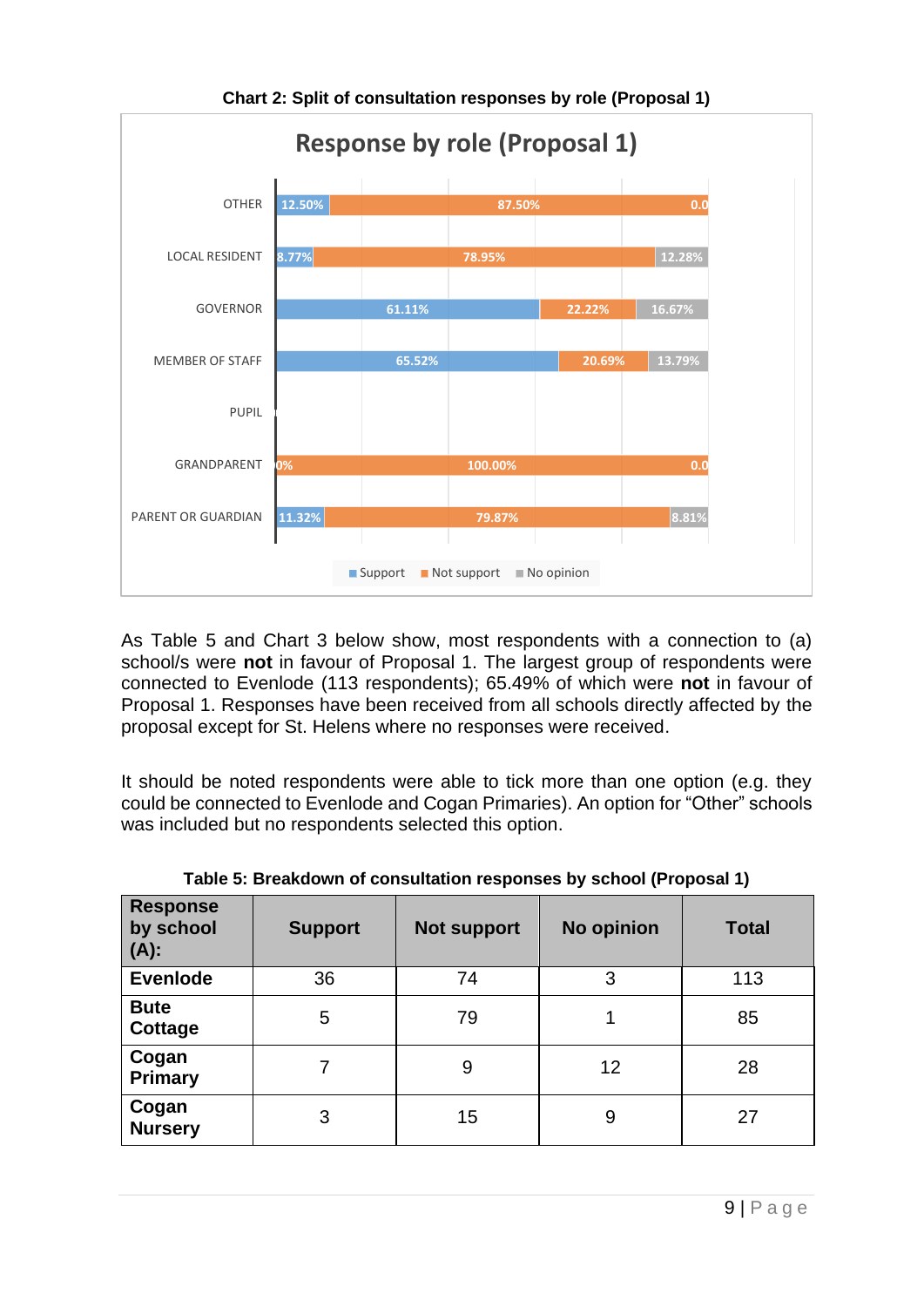| <b>Fairfield</b><br><b>Primary</b>               | 4 |   | 5 |
|--------------------------------------------------|---|---|---|
| Victoria<br><b>Private Day</b><br><b>Nursery</b> |   | C |   |
| <b>Stanwell</b>                                  |   | C |   |
| <b>St Helens</b>                                 |   |   | O |
| All                                              |   |   |   |
| <b>None</b>                                      | 3 |   | 3 |
| <b>Other</b>                                     |   |   |   |



### 3.3. RESPONSES TO PROPOSAL 2: AMALGAMATING COGAN NURSERY SCHOOL AND COGAN PRIMARY SCHOOL

As Table 6 and Chart 4 below show, the majority of responses (50%) had no opinion either way on Proposal 2. However, 31% of respondents were **not** in favour of the proposal.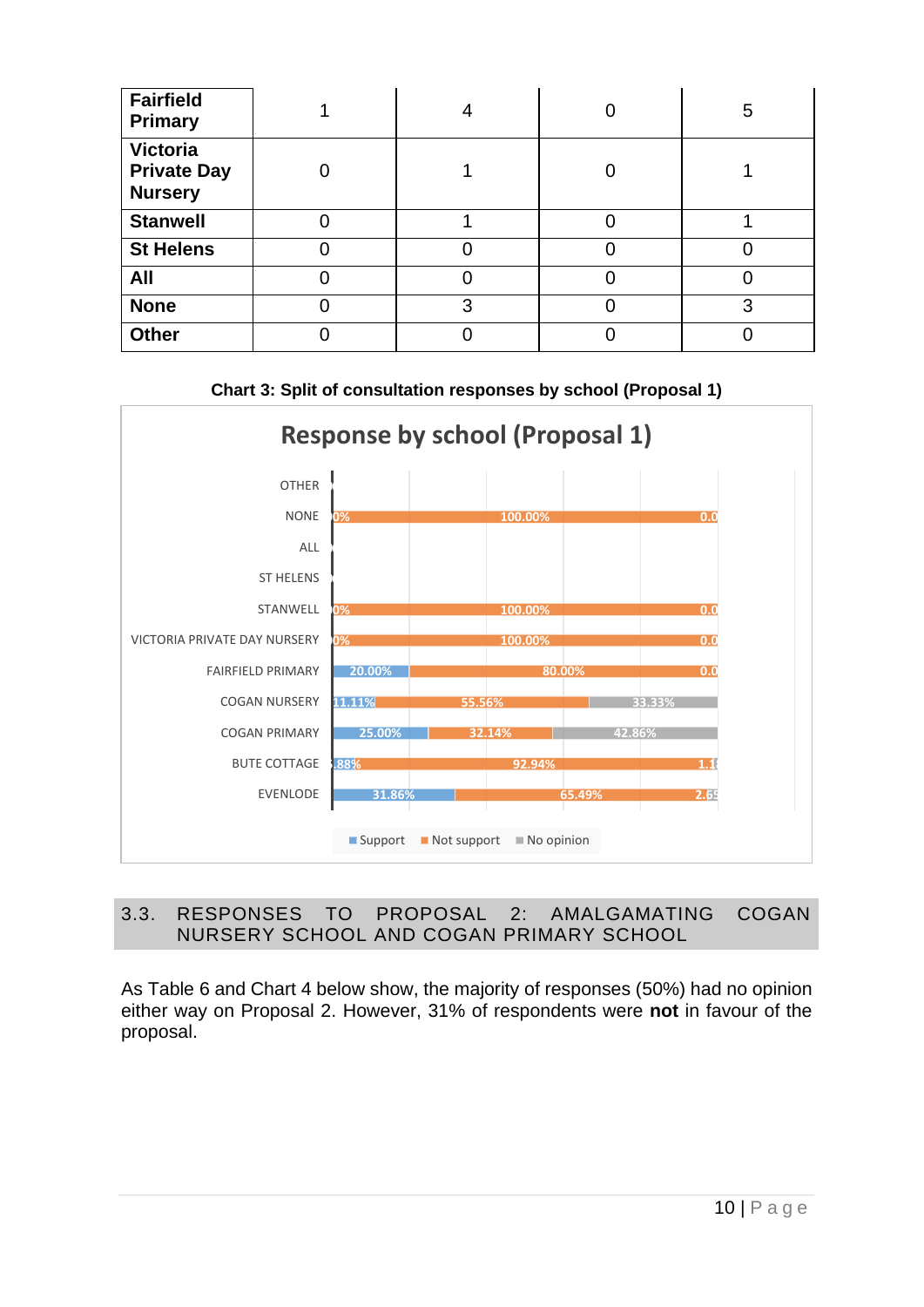| <b>Total (individual)</b><br>responses (A): | <b>Total support</b> |      | <b>Total not support</b> |               | Total no opinion |      |
|---------------------------------------------|----------------------|------|--------------------------|---------------|------------------|------|
| No.                                         | No.                  | $\%$ | No.                      | $\frac{0}{0}$ | No.              | $\%$ |
| 238                                         | 47                   | 20%  | 73                       | 31%           | 118              | 50%  |

**Table 6: Breakdown of consultation responses (Proposal 2)**





As Table 7 and Chart 5 below show, most respondents had no opinion on the proposal either way. The largest group of respondents indicated that they were parents or guardians (158 respondents – 29.11% of which were in favour of Proposal 2), followed by local residents (21 respondents – 36.84% **not** in favour). It should be noted respondents were able to tick more than one option (e.g. they could be a parent and a member of staff). Respondents who labelled themselves as "Other" included childminders, people who had family members who attended the Nursery in the past, a member of the Senedd and a representative of Estyn.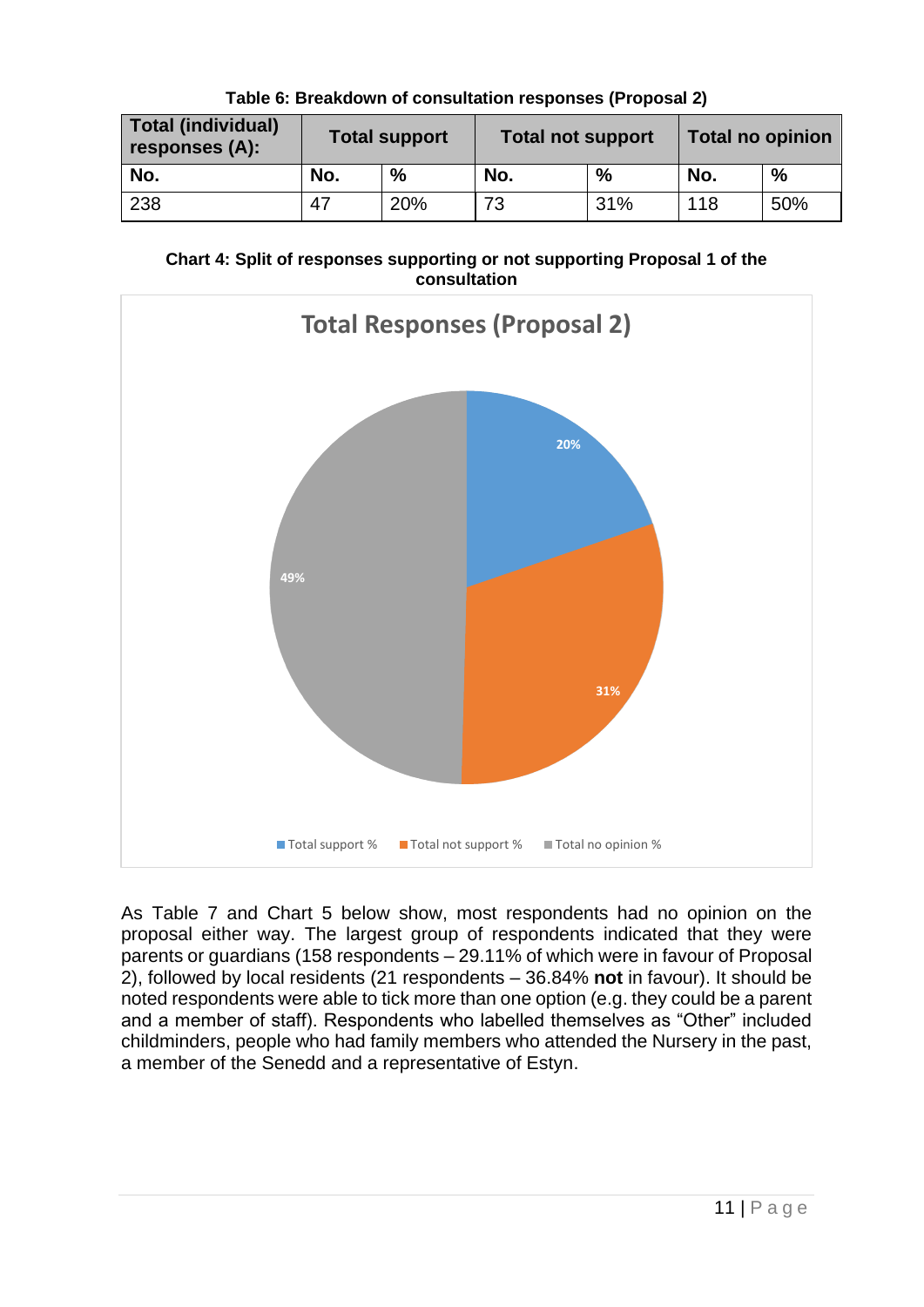| <b>Response by</b><br>role $(A)$ : | <b>Support</b> | <b>Not support</b> | No opinion     | <b>Total</b> |
|------------------------------------|----------------|--------------------|----------------|--------------|
| <b>Parent or</b><br>guardian       | 22             | 46                 | 90             | 158          |
| <b>Grandparent</b>                 | $\overline{0}$ | 5                  | 4              | 9            |
| <b>Pupil</b>                       | $\overline{0}$ | 0                  | 0              | 0            |
| Member of<br>staff                 | 17             | 5                  | 7              | 29           |
| <b>Governor</b>                    | 10             | 3                  | 5              | 18           |
| <b>Local Resident</b>              | 8              | 21                 | 28             | 57           |
| <b>Other</b>                       | 1              | 5                  | $\overline{2}$ | 8            |

**Table 7: Breakdown of consultation responses by role (Proposal 2)**

**Chart 5: Split of consultation responses by role (Proposal 2)**



As Table 8 and Chart 3 below show, most respondents with a connection to (a) school/s did not have an opinion either way regarding Proposal 2. The largest group of respondents were connected to Evenlode (112 respondents); 19.64% of which were in favour of Proposal 2. Responses have been received from all schools directly affected by the proposals except for St. Helens with no representations being received which noted an affiliation with this school.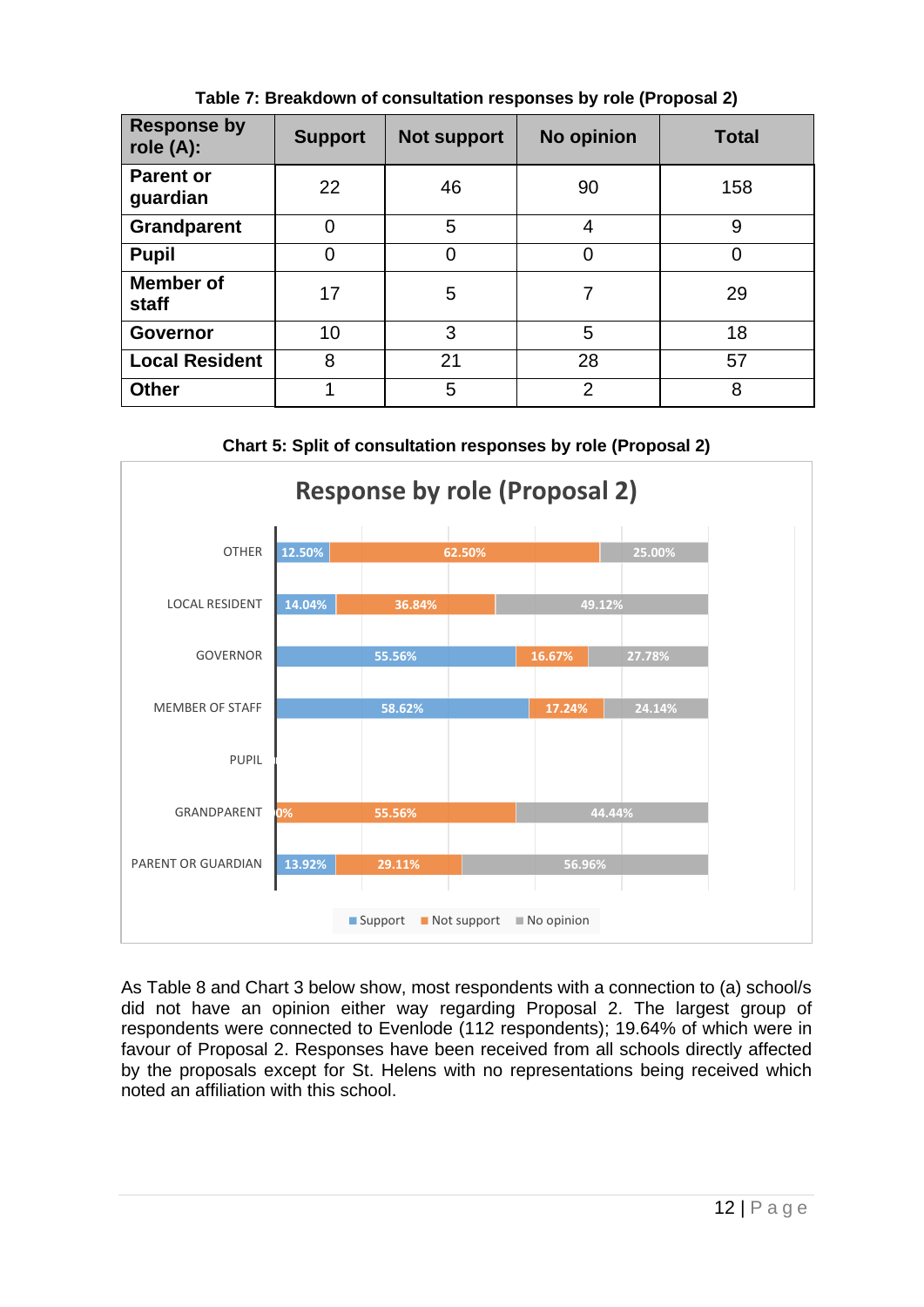It should be noted respondents were able to tick more than one option (e.g. they could be connected to Evenlode and Cogan Primaries). An option for "Other" schools was included but no respondents selected this option.

| <b>Response</b><br>by school<br>$(A)$ :                 | <b>Support</b> | <b>Not support</b> | No opinion     | <b>Total</b>   |
|---------------------------------------------------------|----------------|--------------------|----------------|----------------|
| <b>Evenlode</b>                                         | 22             | 16                 | 74             | 112            |
| <b>Bute</b><br>Cottage                                  | $\overline{4}$ | 25                 | 56             | 85             |
| Cogan<br><b>Primary</b>                                 | 18             | 10                 | $\overline{0}$ | 28             |
| Cogan<br><b>Nursery</b>                                 | 9              | 18                 | $\overline{0}$ | 27             |
| <b>Fairfield</b><br><b>Primary</b>                      | $\overline{0}$ | 3                  | $\overline{2}$ | 5              |
| <b>Victoria</b><br><b>Private Day</b><br><b>Nursery</b> | $\overline{0}$ | $\mathbf 0$        | 1              | 1              |
| <b>Stanwell</b>                                         | $\overline{0}$ | $\overline{0}$     | 1              | 1              |
| <b>St Helens</b>                                        | $\overline{0}$ | $\overline{0}$     | $\overline{0}$ | $\overline{0}$ |
| All                                                     | 0              | $\overline{0}$     | $\overline{0}$ | $\overline{0}$ |
| <b>None</b>                                             | $\overline{0}$ | 1                  | $\overline{2}$ | 3              |
| <b>Other</b>                                            | $\overline{0}$ | $\overline{0}$     | $\mathbf 0$    | $\mathbf 0$    |

**Table 8: Breakdown of consultation responses by school (Proposal 2)**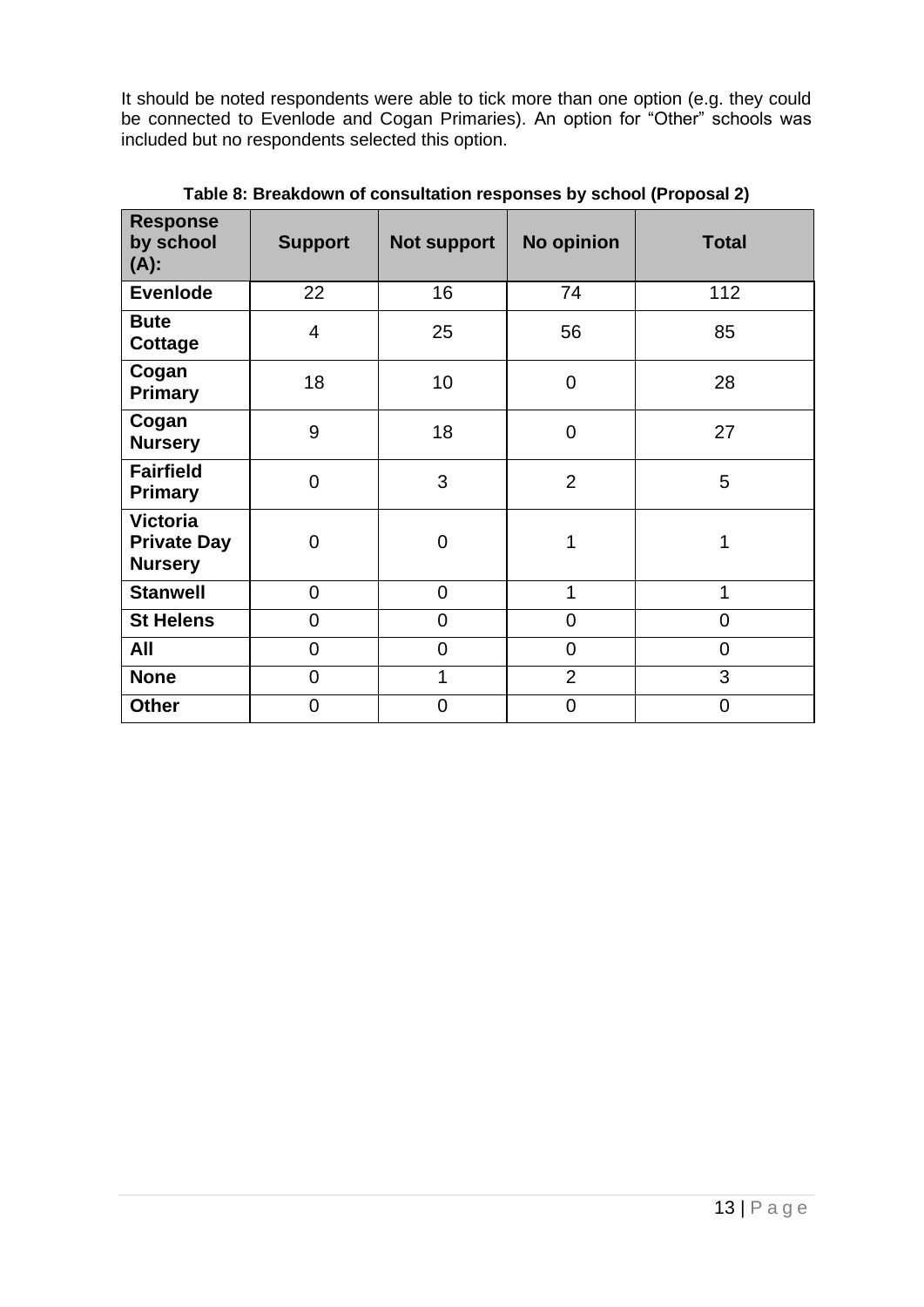<span id="page-15-0"></span>

**Chart 6: Split of consultation responses by school (Proposal 2)**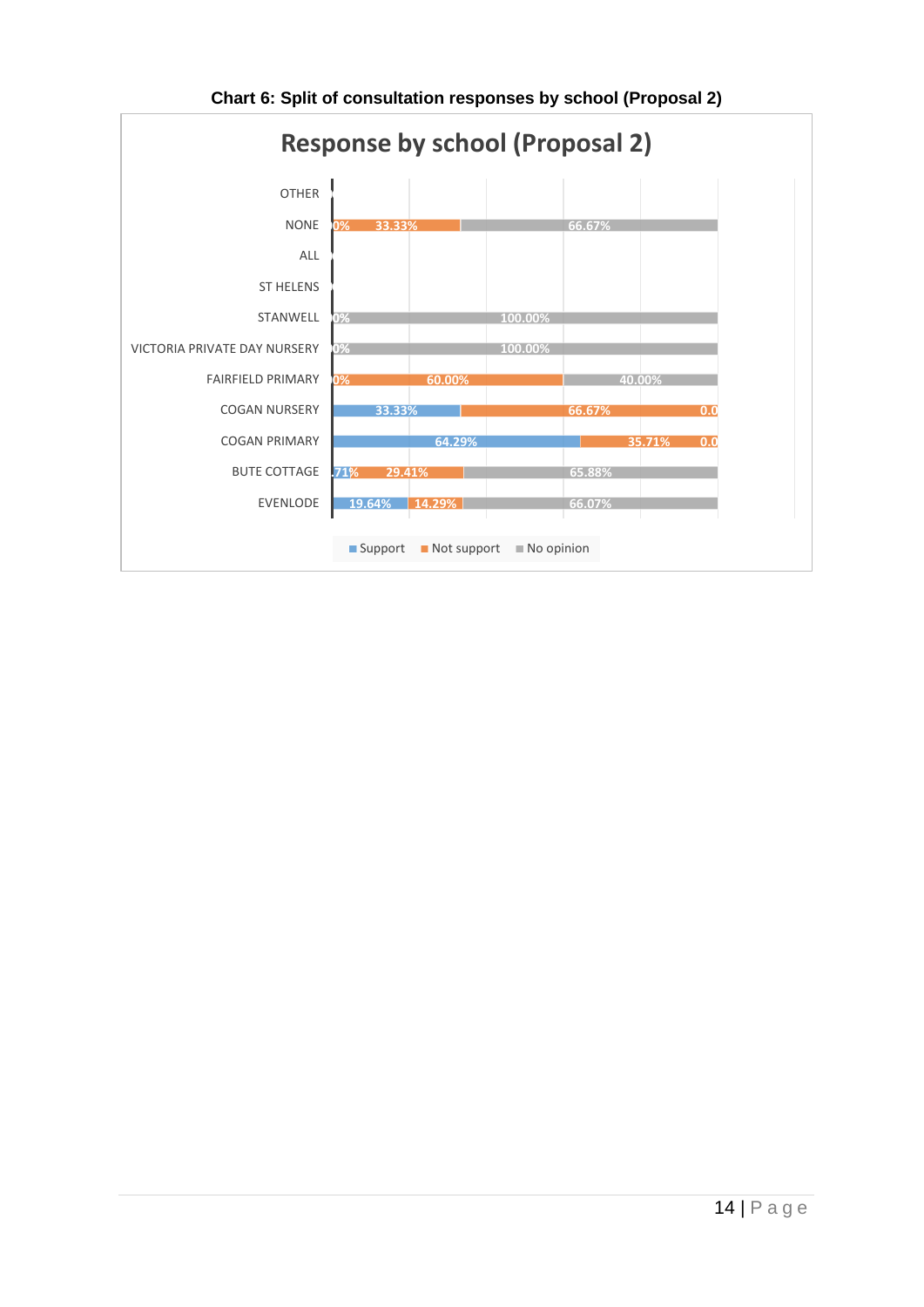### 4. CONCLUSION

Following consideration of the responses received throughout the consultation period, the Council has revisited the proposal to determine the likely impact on quality and standards in education, the local community and travel arrangements.

### 4.1. QUALITY AND STANDARDS IN EDUCATION

The latest Estyn inspection for the schools noted Standards as 'Good' for Bute Cottage Nursery School, Evenlode Primary School, and Cogan Primary School, and 'Excellent' for Cogan Nursery School. It is noted in the inspection reports that all pupils, including those with additional learning needs, make good progress and attainment performance is strong.

In Estyn's response to the consultation, they concluded that the proposal is likely to maintain the current standards in terms of education, provision, and leadership and management.

The Council considers if the proposals are approved, these proposals would ensure the schools are able to continue providing high quality education. Amalgamation would develop continuity and progression in children's learning from the age of three. This would ensure there is a consistent approach to planning and delivery of the foundation phase (nursery to year two) and minimise the potential for disruption during transition from nursery to primary school. The introduction of consistent policies, strategies and pedagogy across all ages would result in clear expectations and a shared ethos which is understood by children, parents and carers throughout all phases of primary education. The proposal would also support a coordinated approach to planning for the needs of vulnerable pupils across the foundation phase.

### 4.2. COMMUNITY IMPACT

A Community Impact Assessment was undertaken and published alongside the consultation document. The proposal would likely have a neutral impact on the local community across 8 of the 8 measures assessed. Overall, the proposal would likely have a neutral impact on the local community. No comments were received in relation to the Community Impact Assessment during the consultation.

### 4.3. TRAVEL ARRANGEMENTS

The Council has a statutory duty to provide free school transport for pupils of statutory school age who reside beyond walking distance to the nearest appropriate school. In accordance with 'The Learner Travel (Wales) Measure 2008'.

The Vale of Glamorgan Council does not provide free school transport for nurseryage children other than those children who have a Statement of Special Educational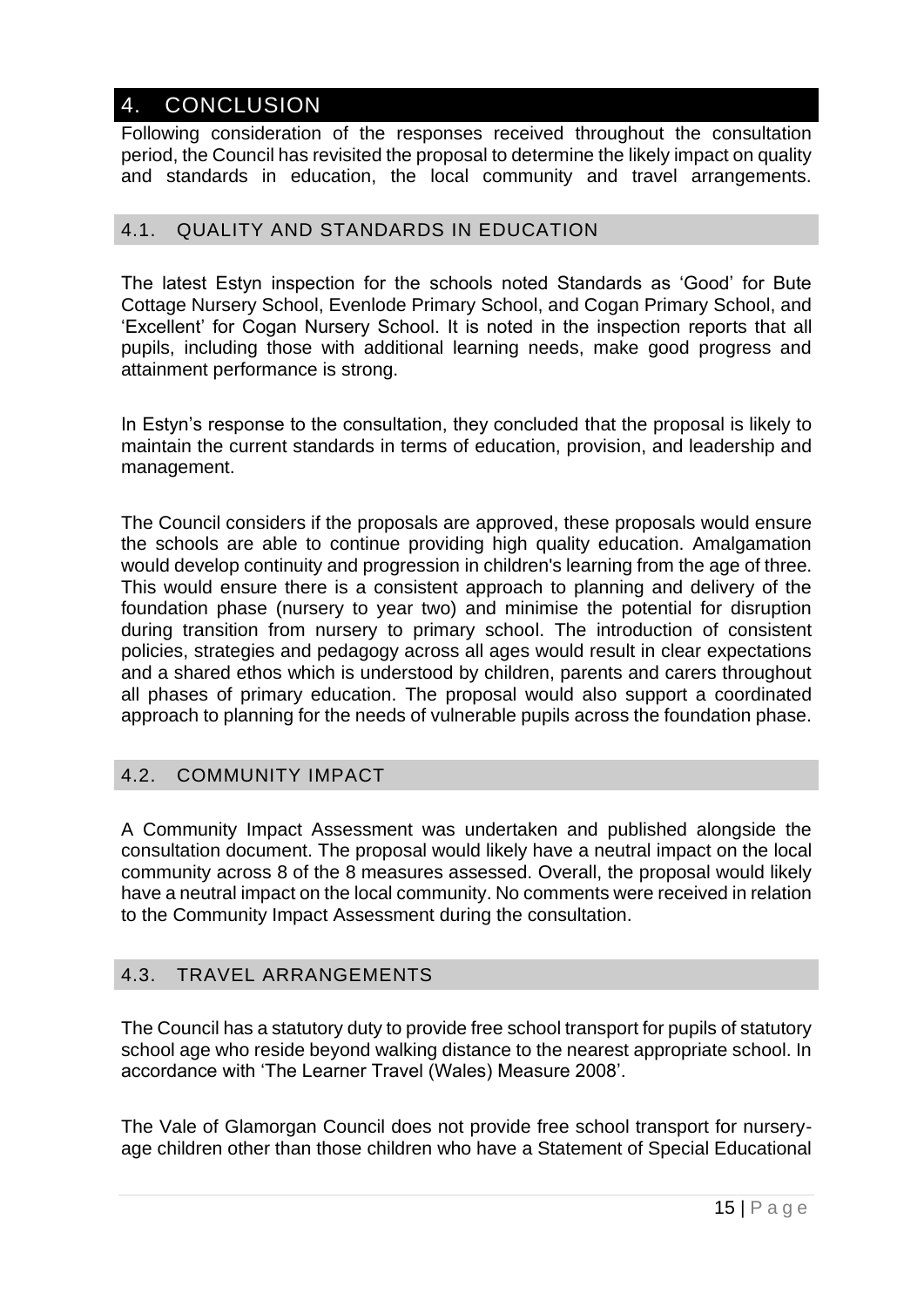Needs (SEN). Under these proposals there are no plans to change the Council's policy on the transport of children to and from schools.

As the nursery phases would remain on their current sites with their current capacity, there are no envisaged implications for transport and learner travel arrangements.

### 4.4. FACTUAL CHANGES FOLLOWING CLOSE OF CONSULTATION PERIOD

As part of the consultation Table 9 contained within the Consultation Report in the sub-section Key Dates under The Statutory Consultation Process Section, listed the indicative dates for the statutory process. However, since the close of the consultation the publication of the Consultation Response Report has been delayed due to staffing matters. Consequently, the indicative dates noted under Table 9 of the Consultation Report have changed. An updated table of key dates is detailed below:

| <b>Statutory Process</b>                | Timescale                      |
|-----------------------------------------|--------------------------------|
| <b>Issue consultation document</b>      | 20th September 2021            |
| Closing date for views on the proposals | 5 <sup>th</sup> November 2021  |
| Consultation report considered<br>by    | 10th January 2022              |
| Cabinet and published on the school     |                                |
| and Council's website                   |                                |
| Subject to Cabinet approval, Statutory  | 24th January 2022              |
| notice issued during which time formal  |                                |
| written objections will be invited      |                                |
| <b>End of Statutory Notice Period</b>   | 21 <sup>st</sup> February 2022 |
| Determination by Cabinet with objection | 28 <sup>th</sup> March 2022    |
| report.                                 |                                |
| Decision notification                   | <b>April 2022</b>              |
| Proposal implemented                    | September 2022                 |

#### **Table 9: Updated Key dates of the process**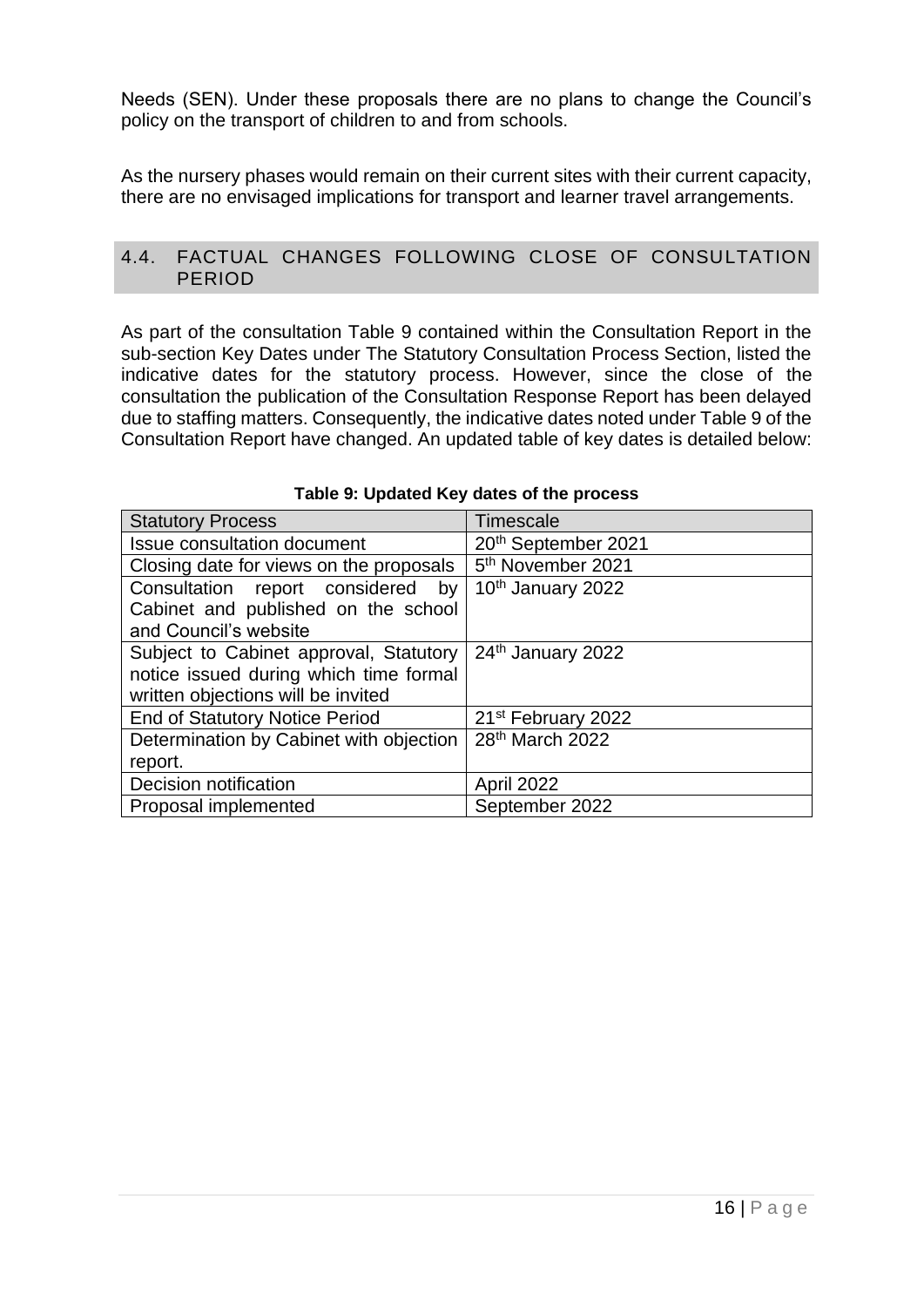### <span id="page-18-0"></span>5. ANNEX A - A SUMMARY OF KEY ISSUES RAISED BY STATUTORY CONSULTEES

The following summarises the key themes raised during the formal consultation period. The issues present an overview of responses and are not intended to be verbatim. All written responses have been made available to Cabinet Members.

### 5.1. ISSUES RAISED IN RELATION TO BOTH PROPOSALS:

### THEME 1

### **Nursery schools would lose their identities**

Respondents raised concerns that Bute Cottage and Cogan nursery schools would lose their independent identities if amalgamated with the primary schools. There is a risk that disadvantages associated with the loss of dedicated headteachers has not been fully considered.

### **Council's response to the concerns raised**

Over the years, the Council has been moving towards a 3-11 model for primary education. This is considered an efficient model of education, providing equality of provision across the Vale of Glamorgan. Whilst the Council understands that there are some benefits associated with the standalone nursery school model, this could not be provided across the Vale of Glamorgan due to the increased costs to manage the provision. If this proposal goes ahead, the Governing Bodies would be supported to ensure that these benefits and good practice from the existing nurseries would transfer to the amalgamated schools. Transition measures would be put in place to support the amalgamation of the schools and mitigate any risks associated with the loss of a dedicated headteacher by ensuring a resilient and experienced senior leadership team with appropriate specialisms reflected within it. The Council would work closely with staff and governors to develop a comprehensive transition plan to retain the good practice currently in place at both Bute Cottage Nursery School and Cogan Nursery School.

Amalgamation would enable the strengths present in the existing separate nursery and primary schools to be combined to deliver high quality provision operating across separate sites. Nursery provision would continue to be operated from the existing buildings which would provide a level of separation from the rest of the primary school.

Existing staff would transfer to the amalgamated schools, ensuring continuity in provision. The governing bodies of Evenlode Primary School and Cogan Primary School would need to reflect the inclusion of the nursery phase. This would include exploring opportunities to offer vacant positions to existing governors for Bute Cottage Nursery School and Cogan Nursery School. If approved, these proposals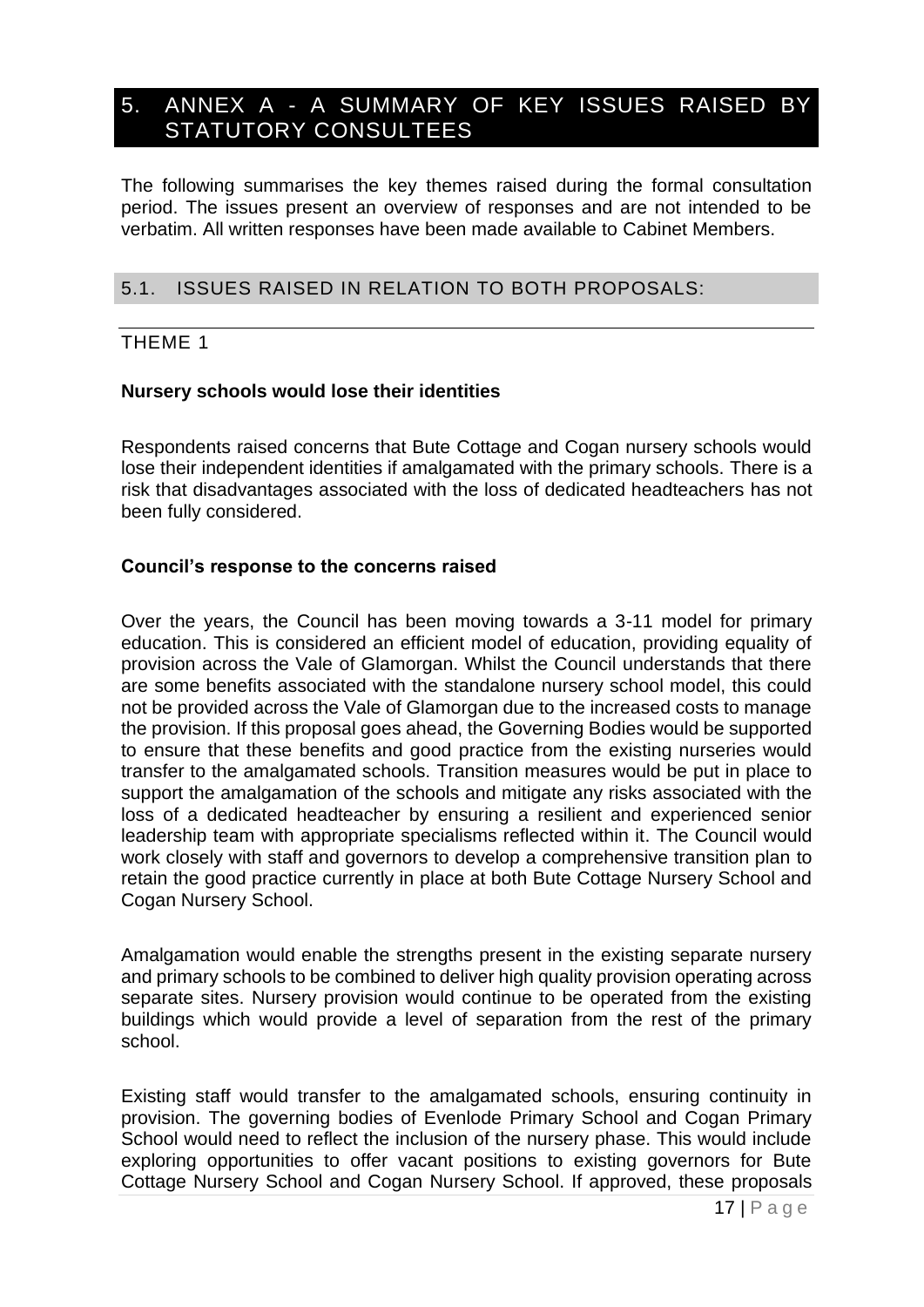would ensure the schools are able to continue providing high quality education. The proposals facilitate a consistent education philosophy for children for up to 9 uninterrupted years of education, thereby minimising the potential for disruption during transition from nursery to primary.

A single leadership team and governing body across each school would result in the removal of duplication of management and governance functions. For example, the standalone nursery schools are currently inspected by Estyn and have to submit separate data returns to the Council, Central South Consortium and Welsh Government. The streamlining of management and administrative functions, as well as the ability to arrange joint contracts and service level agreements for buildings and other support services, would result in available funding being utilised more effectively. The amalgamated schools would make it easier to engage with parents particularly where they have children of both nursery and primary ages. Parents would only need to familiarise themselves with one set of policies and one set of communications.

There are also benefits associated with nursery provision being delivered as part of a 3-11 school. This includes a single vision, strategy and ethos across all phases which can support transition across phases of education. A single 3-11 school can also result in improved communication between parents and staff with a single point of contact throughout all phases of primary education.

### THEME 2

### **Nursery schools tailor provision specifically for nursery pupils**

Respondents emphasised the specialist support the nursery schools provide for young children and that this would be lost through amalgamation. There were concerns that education would be formalised too soon and that children would miss out on learning through play.

### **Council's response to the concerns raised**

Both nursery schools are excellent in terms of standards and provision and the purpose of the proposals is not to address education standards. This proposal would have the advantage of reflecting on sharing and benefitting from the best practice in both the nursery and primary sectors. As outlined above, the Council has been moving towards a 3-11 model of primary education, providing equality in provision across the Vale of Glamorgan. This has also been the case across Wales. According to StatsWales, there are currently 9 maintained nursery schools across the 22 local authorities in Wales. In 2005/6 there were 32 maintained nursery schools representing a 72% reduction.

If the proposals are approved, the Council would work closely with staff and governors to support the transition to the new model. The key focus of this transition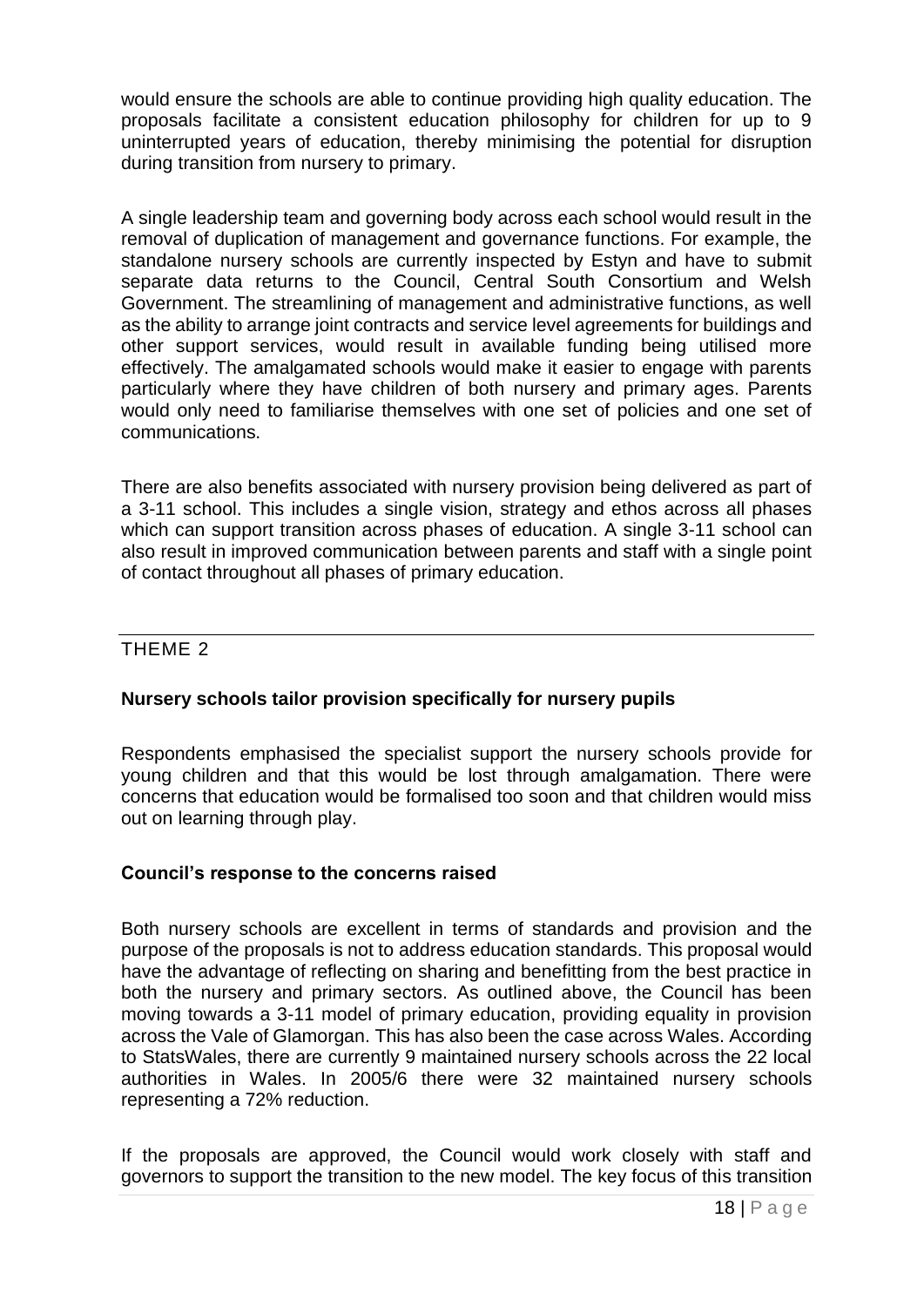would be to ensure the schools maintain and build on best practice and the pupils receive the best provision from both the nursery and primary phases.

There would likely be changes to the overall ethos more widely as part of the transition to the new curriculum, but this would be an opportunity for both the nursery and primary schools to build upon successful approaches and learn from each other.

Nearly all primary schools within the Vale of Glamorgan have their own nursery provision. Nursery educational or personal development outcomes have not been raised as a concern in any inspections of other primary schools. There are also many independent nursery providers within the Vale of Glamorgan should parents wish their children to attend private provision exclusive of a primary school.

### THEME 3

### **Considers cost cutting exercise motivation behind proposals**

Respondents were concerned that the proposals are motivated by a cost cutting exercise and that it would lead to staff shortages or that the nursery would lose out on funding.

### **Council's response to the concerns raised**

The consultation document sets out the rationale behind the proposals. The main driver for the proposals is to ensure equality and consistency across primary provision in the Vale of Glamorgan, furthering the move towards the 3-11 primary model.

This model has several benefits, including developing continuity and progression in children's learning from the age of three. This would ensure there is a consistent approach to planning and delivery of the foundation phase (nursery to year two) and minimise the potential for disruption during transition from nursery to primary school.

The introduction of consistent policies, strategies and pedagogy across all ages would result in clear expectations and a shared ethos which is understood by children, parents and carers throughout all phases of primary education. The proposals would also support a coordinated approach to planning for the needs of vulnerable pupils across the foundation phase.

A single leadership team and governing body across each school would result in the removal of duplication of management and governance functions. For example, the standalone nursery schools are currently inspected by Estyn and have to submit separate data returns to the Council, Central South Consortium and Welsh Government.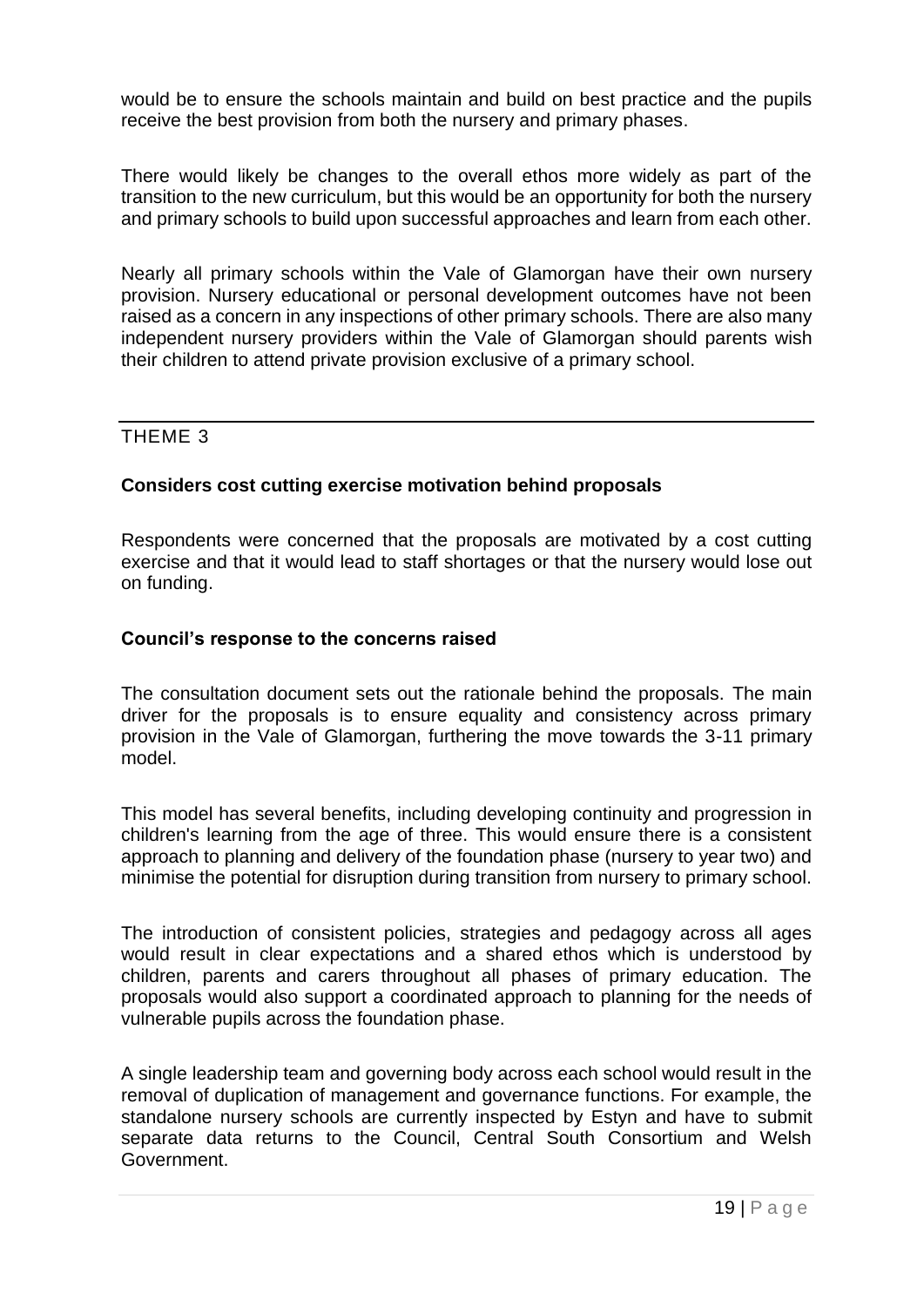Parents would only need to familiarise themselves with one set of policies and one set of communications.

The proposals are not motivated solely by a cost-cutting exercise; however, it is noted within the consultation document that the proposals would result in a saving of £140k. All schools in the Vale of Glamorgan receive a delegated budget which is determined by the school funding formula. The formula is broken down into two separate sections: pupil-led funding and lump sum (or overhead) payments. Pupil-led funding allocates a set amount per pupil on roll at a school which is applied consistently across all schools. Lump sum or overhead payments are set costs which can vary across schools, this includes allocations to fund the headteacher salary and repairs and maintenance. These proposals would result in a reduction of the lump sum costs as the nursery phase would no longer require a headteacher. This saving would be re-invested into the overall funding formula and would result in a fairer distribution of school funding.

Streamlining of management and administrative functions, as well as the ability to arrange joint contracts and service level agreements for buildings and other support services, could result in available funding being utilised more effectively.

Should the proposal be implemented, Evenlode Primary School and Cogan Primary School would each receive an individual budget including allocations for the nursery phase. As most of the school funding is based on the number of pupils on roll, the proposals would improve the overall budget position for Evenlode Primary School and Cogan Primary School. Budgets would be shared across the nursery and primary phases to enable all pupils within the schools to receive access to high quality education and resources.

Therefore, from a Vale wide educational perspective, more pupils would benefit from a fairer distribution of funding.

### THEME 4

### **Relationships between nursery and school already working**

Respondents felt that the relationship between the primary schools and nurseries was already adequate and therefore they would not need to be amalgamated to improve in this area.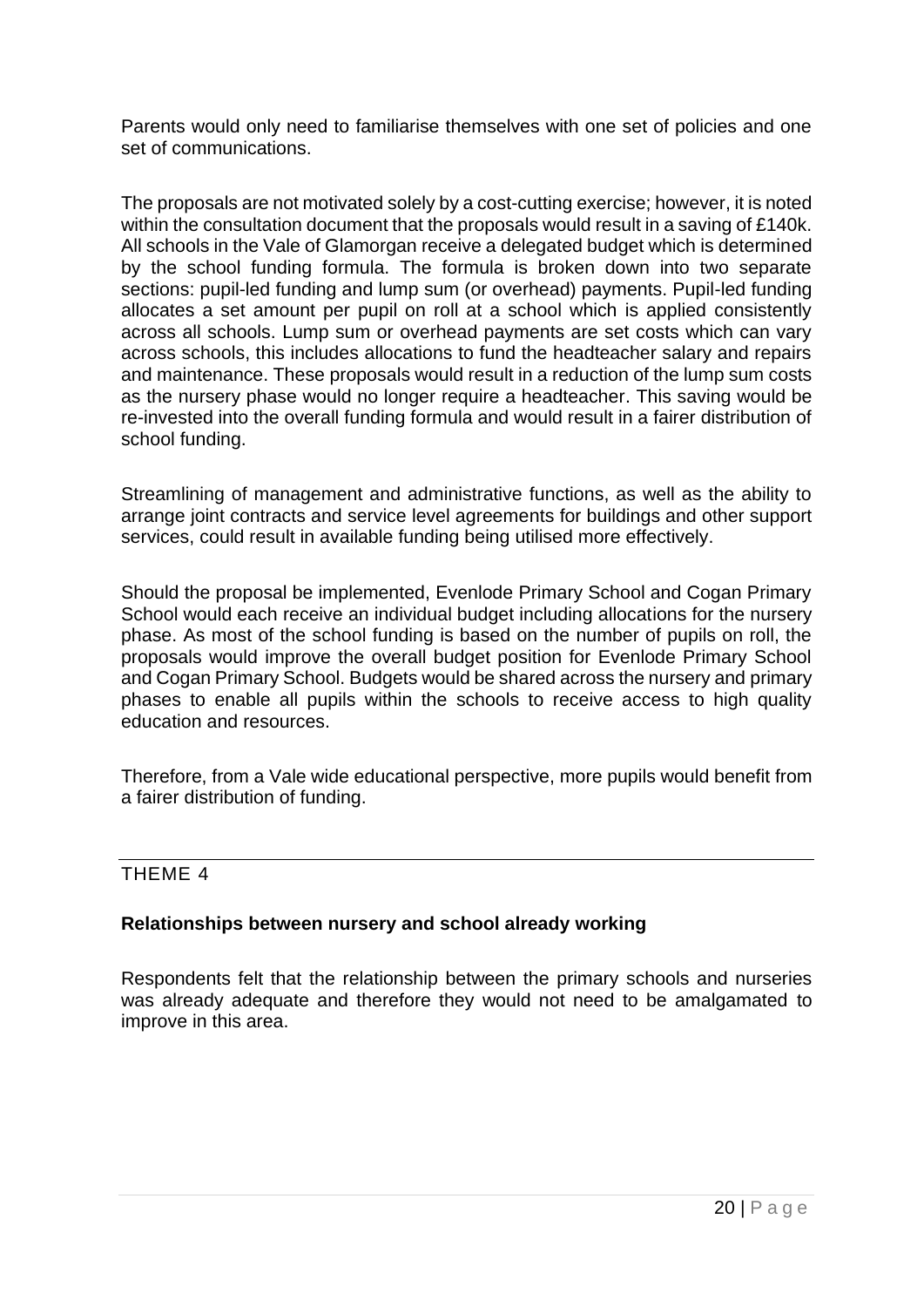### **Council's response to the concerns raised**

Whilst the Council agrees there are good working relationships between the primary and nursery schools, there would still be opportunities for greater collaboration and streamlining of communications between the schools and with parents.

If approved, these proposals would ensure the schools are able to continue providing high quality education. The proposals facilitate a consistent education philosophy for children for up to 9 uninterrupted years of education, thereby minimising the potential for disruption during transition from nursery to primary.

The amalgamated schools would make it easier to engage with parents particularly where they have children of both nursery and primary ages. Parents would only need to familiarise themselves with one set of policies and one set of communications. There would also be greater professional development opportunities for staff by being part of a primary school teaching across all phases of primary education. The proposed amalgamation would allow for a sharing of pedagogical practices across staff in all age groups thus ensuring consistency.

### THEME 5

### **Nursery pupils would be overwhelmed in a bigger setting**

Respondents raised concerns that nursery school pupils would be overwhelmed in a setting with primary school pupils and as part of a larger school.

### **Council's response to the concerns raised**

There would be no increase in the overall places available as a result of these proposals (there would be 4 fewer part-time nursery places available at Cogan) and the nursery phase of the schools would remain on their current sites.

Therefore, the everyday experience within the schools would not change for either nursery or primary pupils as the physical settings will not change as a result of these proposals. One of the main benefits of amalgamation would be improved transition. Pupils could be introduced to the primary phase gradually throughout the year informally in discussion with parents/guardians taking into account the statutory age for compulsory education, which would reduce the impact of the September transfer.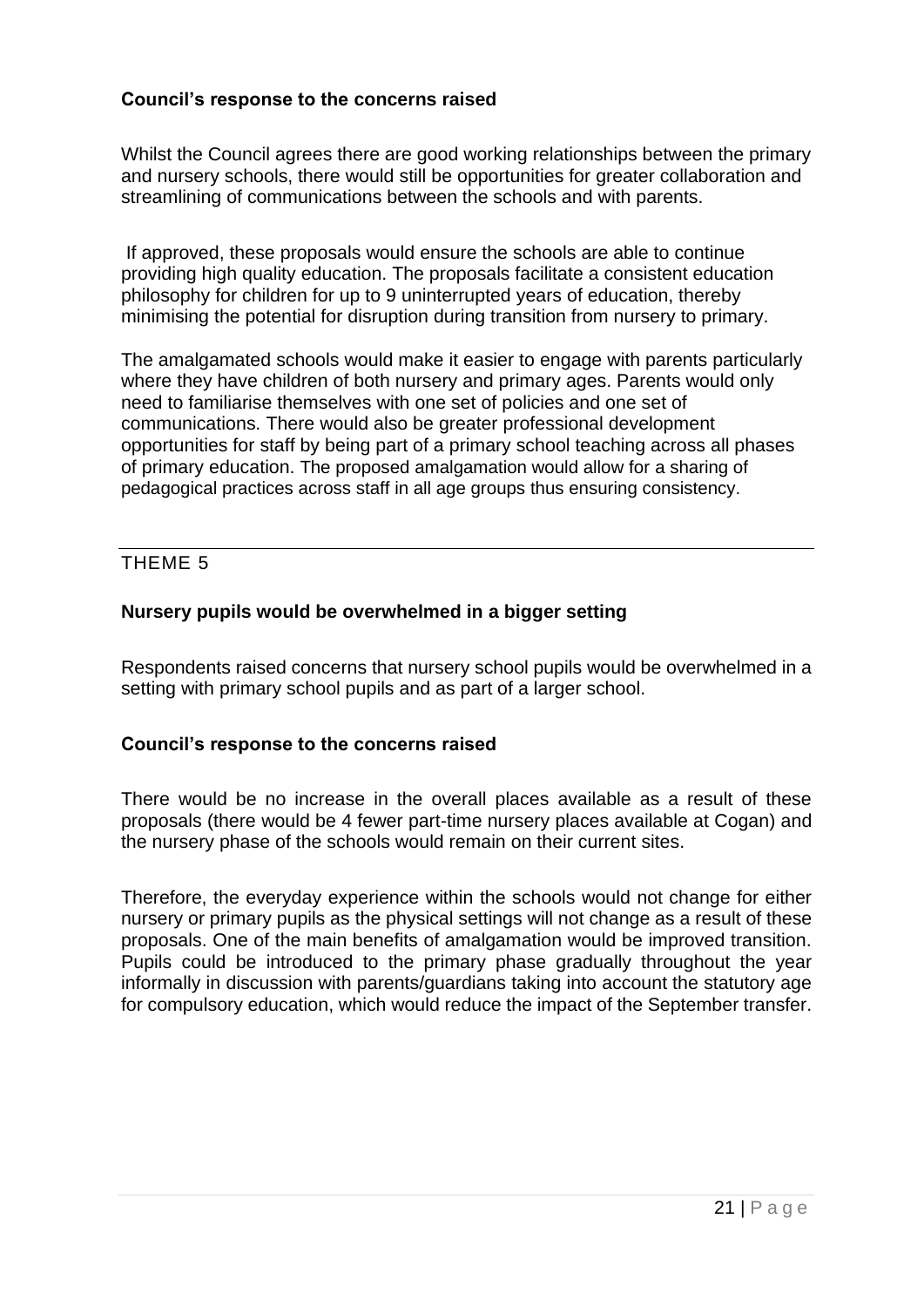### THEME 6

### **Rationale for proposal unclear**

A few respondents raised concerns that the rationale for the proposals and/or moving the nursery schools was unclear.

### **Council's response to the concerns raised**

The rationale for the proposals is set out in the consultation document in line with the School Organisation Code 2018. Specific details can be found on pages 8-10 and potential benefits and disadvantages found on page 26.

No proposals have been presented to relocate either nursery school. Therefore, no rationale is set out within the consultation document as this relates to the proposals to amalgamate the primary and nursery schools and keep the nursery schools on their current sites.

Any plans to move the nursery schools from their current sites would be subject to a review of the feasibility of such a proposal and a separate consultation would follow if this was considered appropriate as part of the planning process. However, it should be noted that if in the future the nursery schools were moved to a different location within 1 mile of the existing location, this would not engage schedule 2 of the 2013 Act as regards to a regulated alteration relating to a transfer of any school to a new site (which applies to a maintained nursery). This means that there would not be a requirement to undertake a statutory consultation on this aspect of a future proposal if it occurs.

### 5.2. ISSUES RAISED IN RELATION TO PROPOSAL 1 (BUTE COTTAGE NURSERY SCHOOL AND EVENLODE PRIMARY AMALGAMATION):

### THEME 7

### **Evenlode oversubscribed**

A few respondents raised concerns that Evenlode primary school is already oversubscribed, and that the proposal (1) would exacerbate the situation.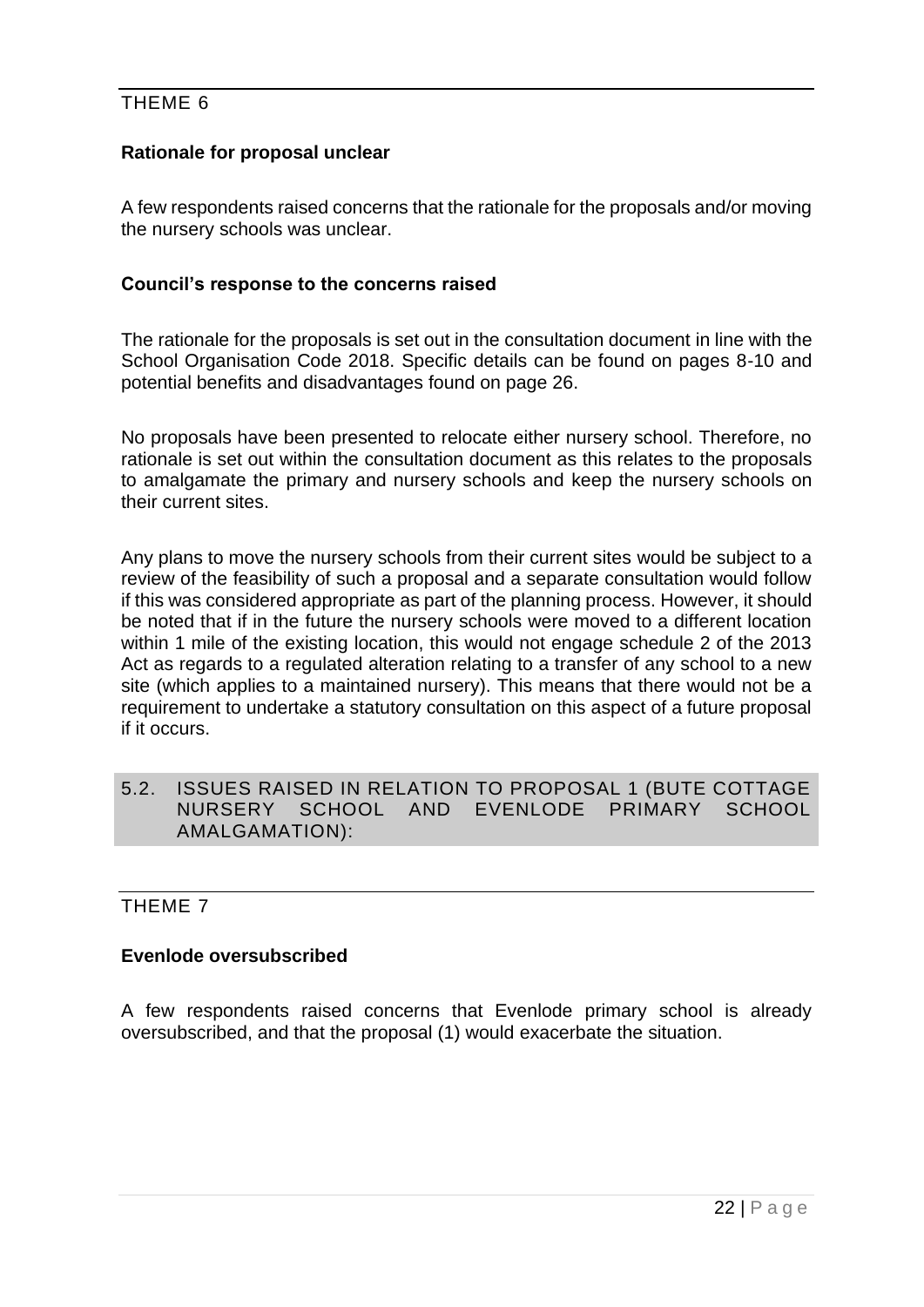### **Council's response to the concerns raised**

The number of nursery places available would remain unchanged as a result of proposal 1 and the admission arrangements and oversubscription criteria in place would not change as a result of this proposal.

Children on roll in the nursery phase would not have an automatic right to continue education at the same school when moving up to a reception class. Parents would be required to apply for their chosen school. Where there are more applications than there are places available in the reception class, places would be allocated applying the Council's oversubscription criteria which prioritises residency within the catchment area.

Therefore, this proposal would have no impact on the demand for places at Evenlode Primary School.

### THEME 8

### **Loss of outdoor space and increased traffic**

Respondents raised concerns that there would be a loss of outdoor provision at the sites if the nurseries were to move location, this issue mainly centred around Bute Cottage nursery school and Evenlode primary school. There were also concerns moving Bute Cottage nursery school to the Evenlode primary school site in terms of increased traffic and difficulties with parking arrangements.

#### **Council's response to the concerns raised**

Neither of the affected nurseries would move site as a result of these proposals.

However, the Council has allocated £1.362m as part of the 21st Century Schools Programme to support reconfiguration of nursery provision in Penarth. The Council will need to consider this scheme in the context of the pressures of the current climate and industry price rise implications. The Council will consider the need to redevelop Evenlode Primary School to include nursery provision on a single site as part of future school programme proposals. As part of any scheme the Council would undertake a full feasibility assessment and any plans would be subject to a separate consultation exercise as part of the planning process. However, it should be noted that if in the future the nursery schools were moved to a different location within 1 mile of the existing location, this would not engage schedule 2 of the 2013 Act as regards to a regulated alteration relating to a transfer of any school to a new site (which applies to a maintained nursery). This means that there would not be a requirement to undertake a statutory consultation on this aspect of a future proposal if it occurs.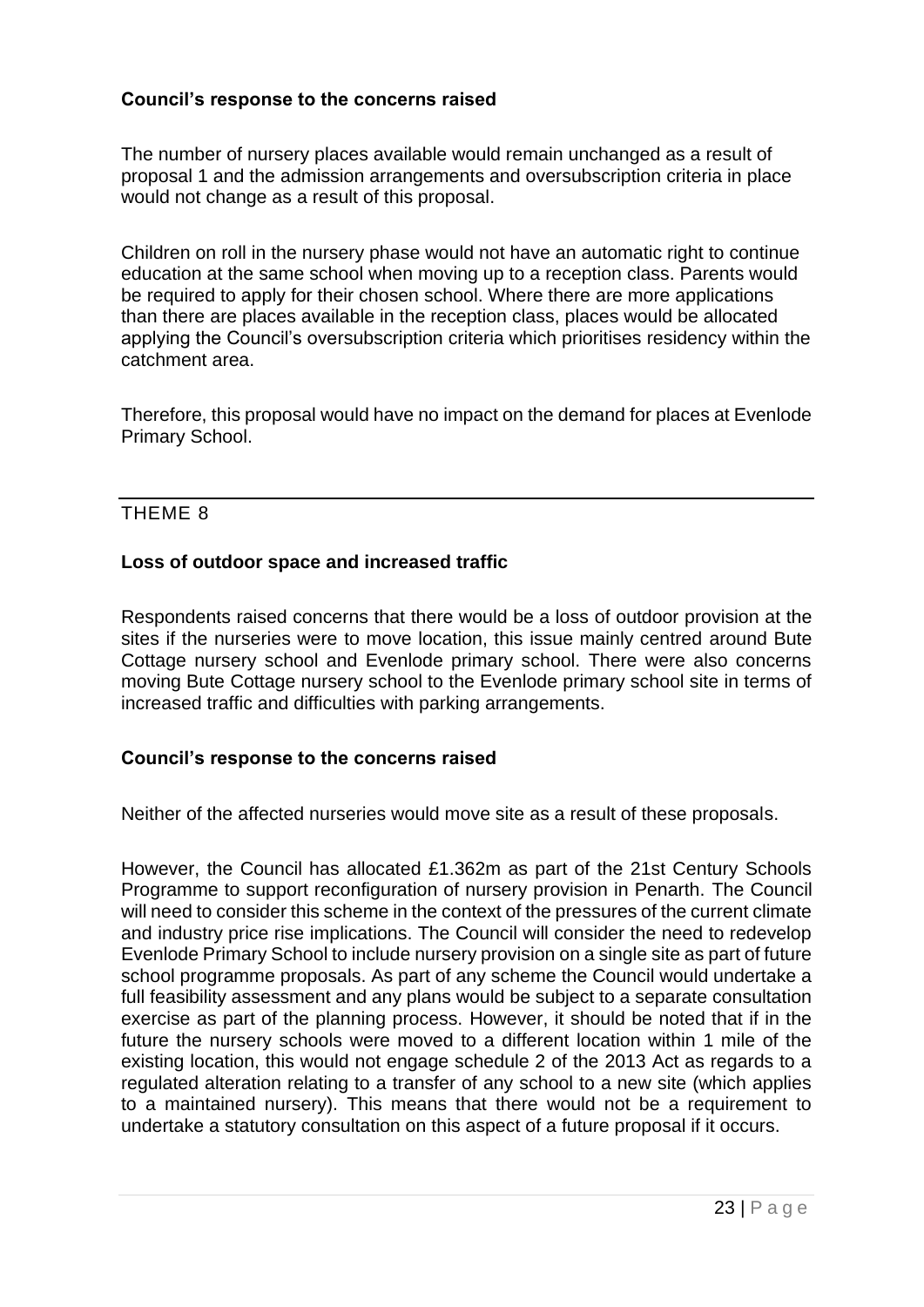### 5.3. ISSUES RAISED IN RELATION TO PROPOSAL 2 (COGAN NURSERY AND PRIMARY SCHOOL AMALGAMATION):

### THEME 9

### **Cogan nursery takes in pupils from beyond the Cogan catchment area**

Respondents raised concerns that nursery pupils from Cogan Nursery attended from outside of the catchment area. It is considered this results in nursery pupils not attending Cogan Primary but benefitting from the Nursery offer at Cogan Nursery before attending alternative primary education.

### **Council's response to the concerns raised**

The Council prioritises the admission of pupils who reside within the catchment area of Cogan Primary School. Proposal 2 would result in 96 part time English-medium nursery places in Cogan Primary School. This is 4 fewer part time places than currently available at Cogan Nursery School. However, this is sufficient to meet demand within the local area (see table 2 in admissions section of consultation document). Other than this minor change, the admission arrangements and oversubscription criteria in place for both nursery and primary admissions would not change as a result of this proposal. Although it is noted that not all nursery pupils go on to attend Cogan Primary School, in 2021 the majority of nursery pupils (62.5% or 25 pupils) went on to attend Cogan Primary School. This reflects a growing trend from 2019 where nursery pupils attending Cogan Primary was 47.91% which has continued to increase. In 2021 the remaining pupils went on to attend the following schools:

- Albert Primary 2.5%
- Dinas Powys 5%
- Evenlode Primary 2.5%
- Fairfield Primary 5%
- Llandough Primary 10%
- Out of County 2.5%
- St Joseph's Primary 2.5%
- Victoria Primary 5%
- Ysgol Y Deri  $-2.5%$

The split between other primary schools is considered relatively low and is reflective of previous years. Consequently, although nursery pupils attend from outside of the catchment most pupils go on to attend Cogan Primary School.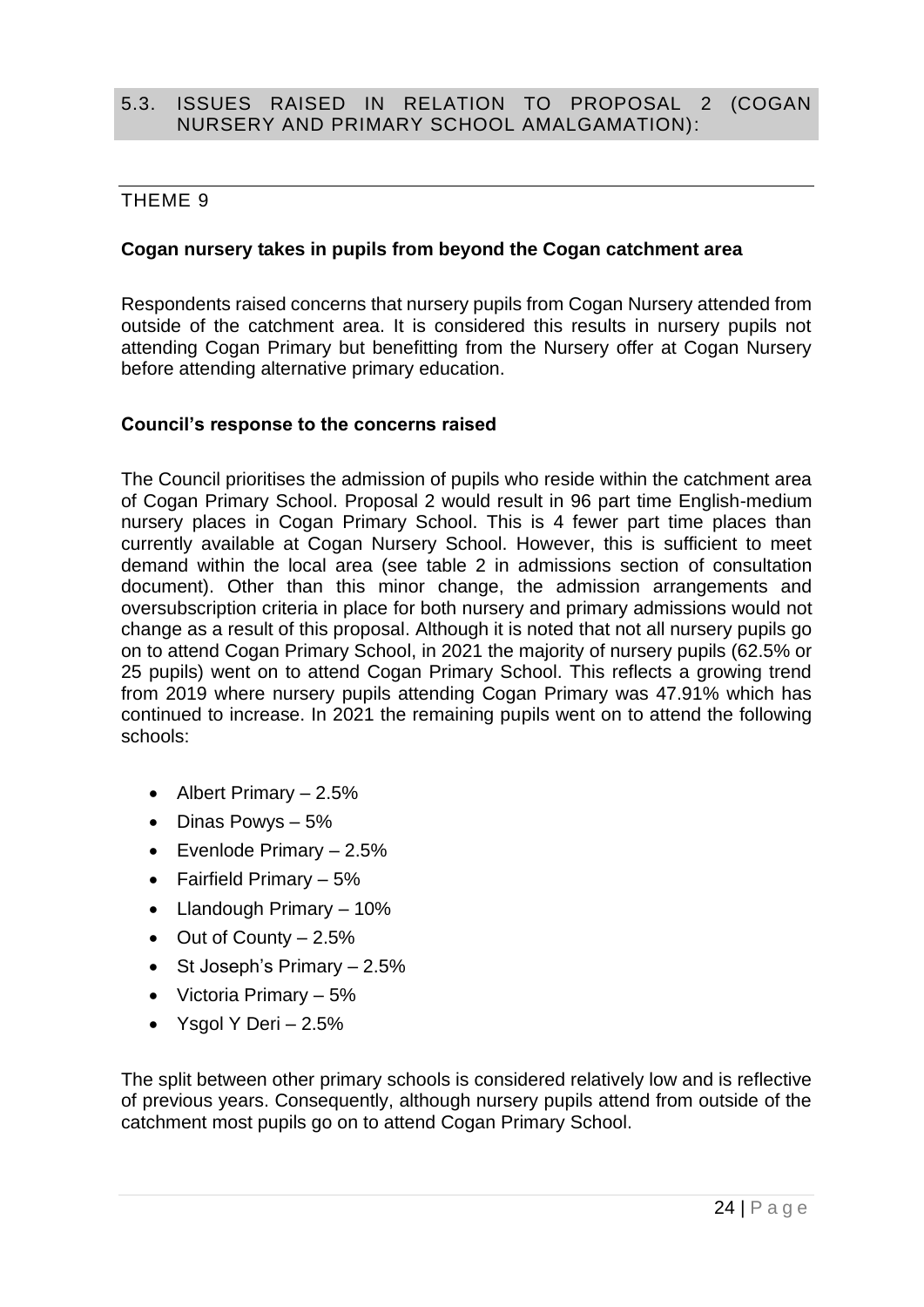### <span id="page-26-0"></span>6. ANNEX B - A SUMMARY OF COMMENTS RECEIVED IN FAVOUR OF THE PROPOSAL.

This section provides the key themes raised during the formal consultation period by those in favour of the proposal. The following presents an overview of responses and are not exhaustive or intended to be verbatim. All written responses have been made available to Cabinet Members.

All comments relate to both proposals (i.e. these comments were either found in responses to both proposals, or the same comments appeared in separate responses to either proposal 1 or 2).

### THEME 10

### **Single governance and vision / policies**

Respondents noted that a single governance and vision for the educational settings would be beneficial for long-term standards and excellent provision. Policies and practices could be built upon from both nursery and primary phases. Respondents highlighted the similar ethos between the nursery and primary schools in terms of pupil wellbeing.

Respondents emphasised the timing of the proposals if implemented would provide the opportunity to take a joint approach to integrating the new curriculum, which would take the best aspects of both institutions approaches and pedagogy.

### THEME 11

### **Smoother transition and streamlined communication**

Respondents felt that the proposed 3-11 model would benefit teaching and learning, along with supporting learner's emotional and wellbeing development. One of the examples given is that it would have a positive effect on all learner's basic skills, leading to raising standards at both settings. Nursery pupils would also be more familiar with the primary phase and become accustomed to the school identity from an earlier age which could help decrease anxiety during transition.

Respondents noted that arrangements and communications would be easier for parents with children at both stages of education. For example, co-ordinating inset days, drop-off and pick-up times, and only needing to be familiar with a single set of policies.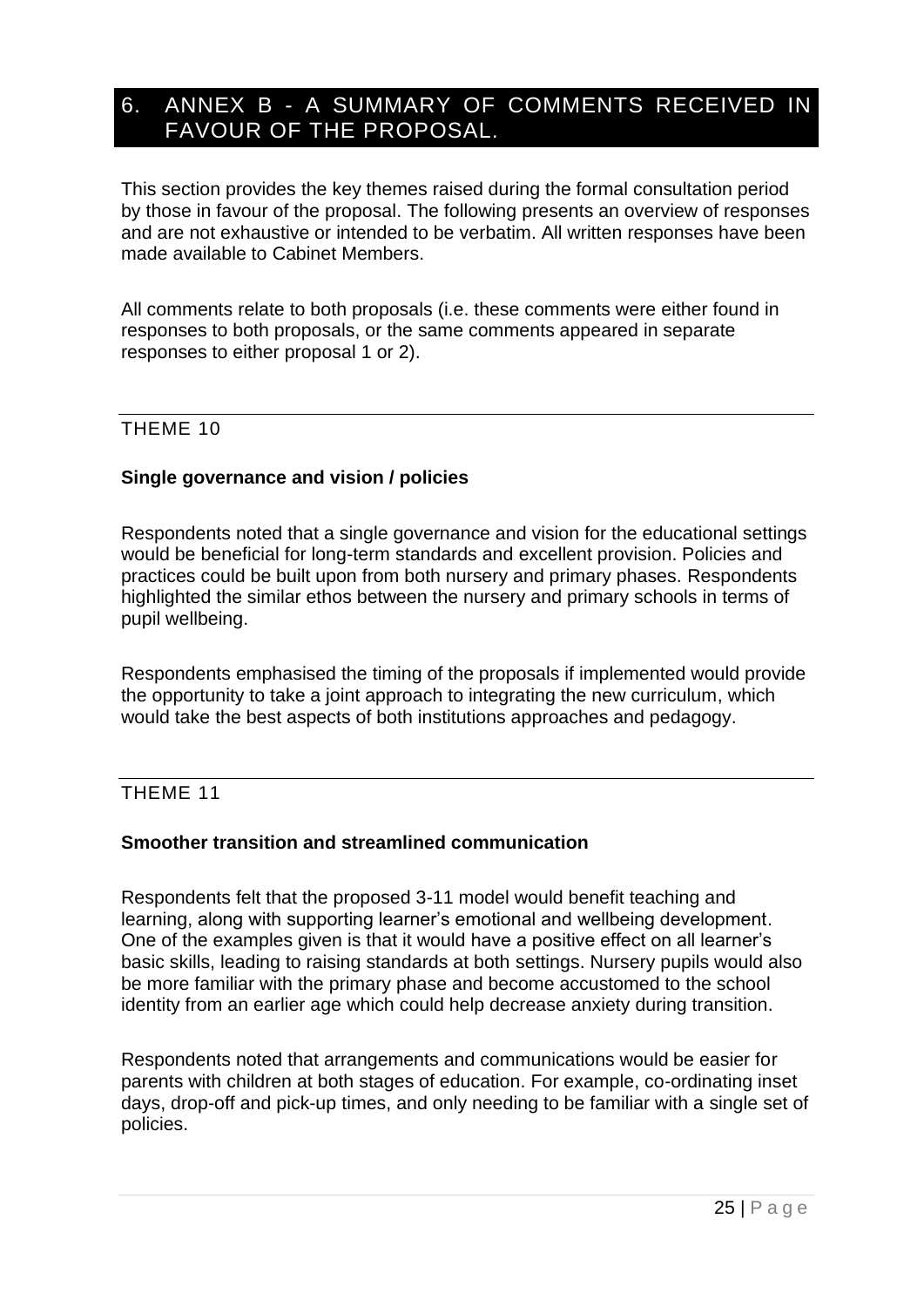### THEME 12

### **Financial saving efficiencies**

Respondents felt that there would be opportunities for financial and resource savings through economies of scale and that this would enable efficient use of limited budgets.

### THEME 13

### **Education from earlier age / children understand clear expectations**

Respondents noted that receiving education from a single educational establishment would also provide greater continuity and enable rapport to be built between pupils and staff from an earlier point in the pupil's educational journey.

### THEME 14

### **Facilitate learning experiences; shared activity days / learning**

Respondents noted that there would be opportunities for collaborative learning experiences. Examples included shared activity days, festive celebrations and concerts, and mentoring of younger pupils by primary pupils.

### THEME 15

### **Additional Learning Needs (ALN) and safeguarding early identification**

Current ALN provision would not be changed as a result of these proposals. However, respondents noted that the support and safeguarding needs of pupils could be identified at an earlier age and monitored within a single setting to ensure continuity.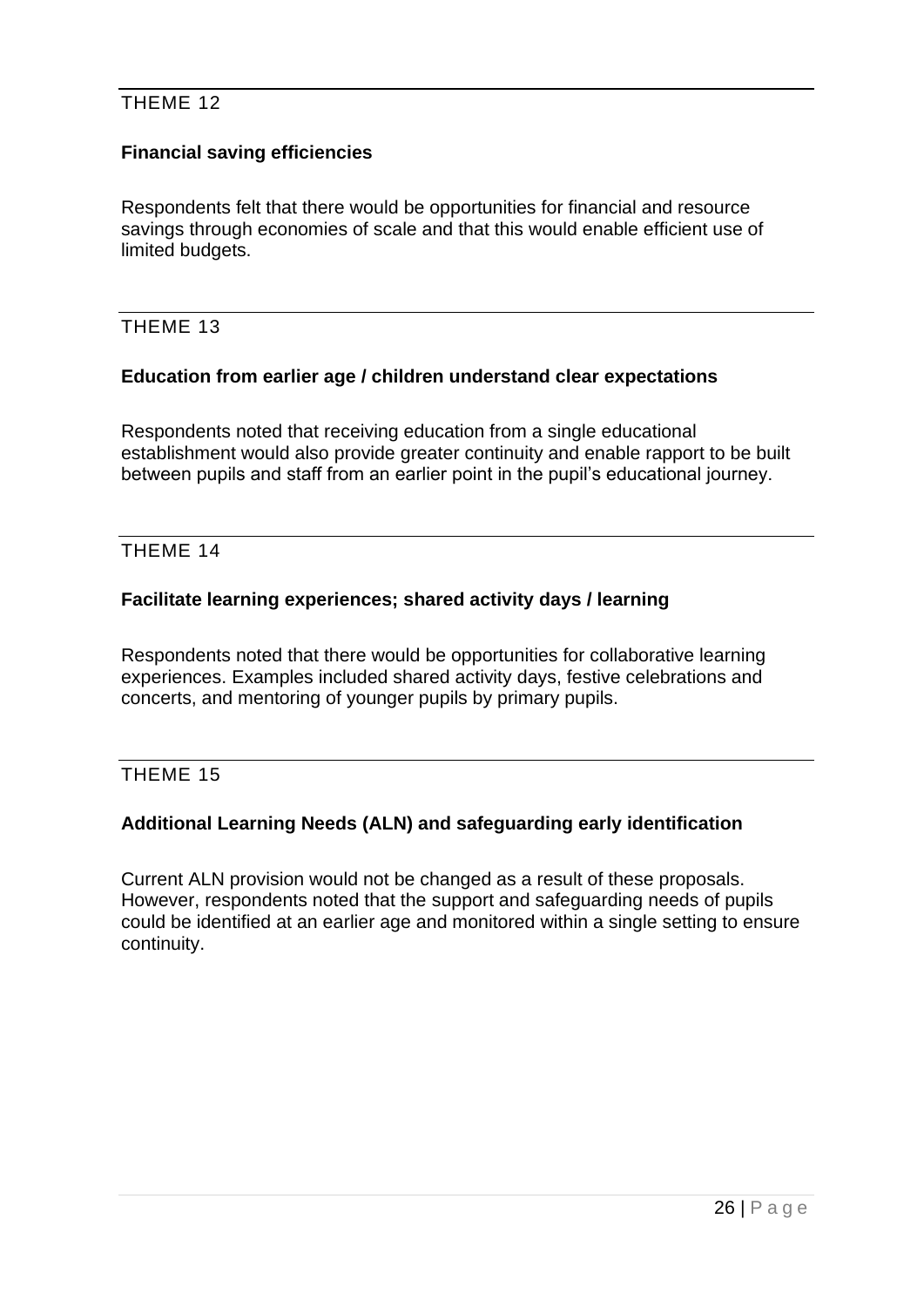### <span id="page-28-0"></span>7. ANNEX C - FREQUENTLY ASKED QUESTIONS.

This section provides updated frequently asked questions in relation to the proposal.

### *If implemented, what would the proposals mean?*

Bute Cottage Nursery School and Cogan Nursery School would be discontinued and all staff and pupils from the nursery phases would be transferred under the governance of Evenlode Primary School and Cogan Primary School respectively. However, nursery provision would continue to be provided from the existing buildings with both proposals.

### *What is the intended timescale of implementation?*

It is intended that the proposals would be implemented by September 2022.

### *How would these proposals impact upon admissions arrangements?*

The Vale of Glamorgan Council is the admission authority for the schools. All admissions arrangements within the Vale of Glamorgan are subject to annual review.

The capacity for the nursery phase of Evenlode Primary School and Cogan Primary School would be 96 part-time places. The admission number for the primary phase of Evenlode Primary School and Cogan Primary School would not be impacted by these proposals.

Children on roll in the nursery phase would not have an automatic right to continue education at the same school when moving up to a reception class. Parents would be required to apply for their chosen school. Where there are more applications than there are places available in the reception class, places would be allocated applying the Council's oversubscription criteria which prioritises residency within the catchment area.

### *How would these proposals impact upon the existing governing bodies?*

Bute Cottage Nursery School and Cogan Nursery School staff would transfer under the management of the governing bodies of Evenlode Primary School and Cogan Primary School respectively.

Whilst the governing bodies of Bute Cottage Nursery School and Cogan Nursery School would be disbanded from September 2022, the Council would work with the governing bodies of Evenlode Primary School and Cogan Primary School to identify opportunities for governors to transfer to ensure continuity.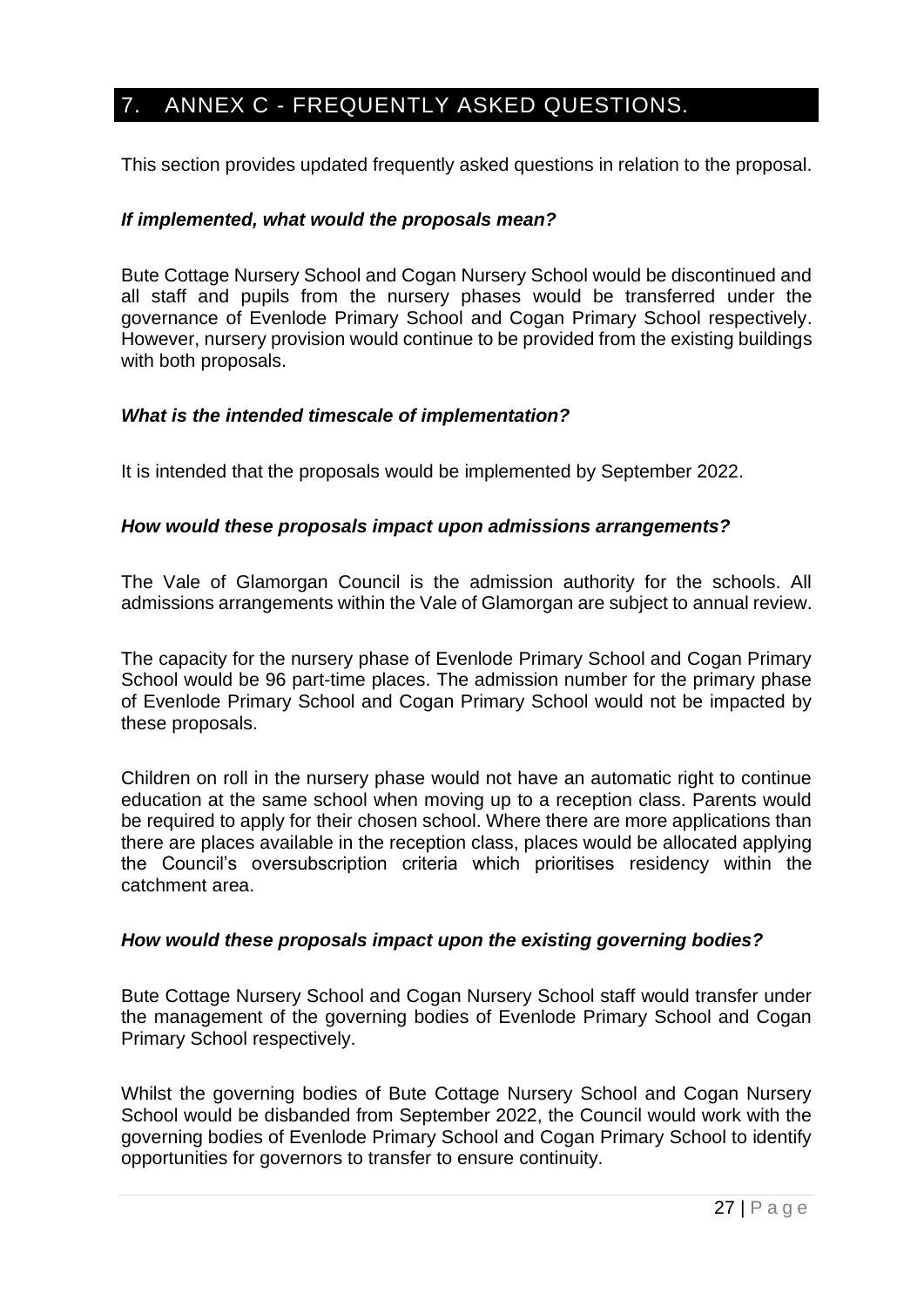The governing bodies of Evenlode Primary School and Cogan Primary School would need to amend their terms of reference and structure to reflect the inclusion of the nursery phase.

### *Do I need to respond to both proposals?*

You can respond to either or both proposals by filling out the relevant sections of the consultation response form (via the form or link below). You do not need to respond to both if you do not wish to.

### 7.1. NEW FAQS:

### *Can the nursery offer full day places?*

Children are eligible for a part time nursery place, usually five mornings or five afternoons, from the term after their third birthday. Other than a reduction of 4 places being available at Cogan, there is no change to the admission arrangements in place in terms of eligibility proposed as part of this consultation. Further information on nursery admissions can be found on the Councils [Nursery Admissions](https://www.valeofglamorgan.gov.uk/en/living/schools/admissions/Nursery-Admissions.aspx) Webpage.

### *Can community garden be opened up to wider schools / nurseries?*

This would be a matter for the governing body and is not an aspect of this proposal.

### *How long will nursery provision be offered from the existing sites? Who will offer this? On what terms? For how long?*

Bute Cottage Nursery School and Cogan Nursery School would remain within their current sites and buildings with no increase to their current capacity. There is no plan to change the location of the nurseries as part of this proposal.

Bute Cottage Nursery School is located 0.7miles from Evenlode Primary School. The existing buildings are classed as being in satisfactory condition and of good suitability. Should this proposal be implemented, nursery provision would continue to be provided from the existing building, with Evenlode Primary School being managed as a split-site school.

Cogan Nursery School is located 0.2miles from Cogan Primary School. The existing buildings are classed as being in satisfactory condition and of good suitability. Should this proposal be implemented, nursery provision would continue to be provided from the existing building, with Cogan Primary School being managed as a split-site school.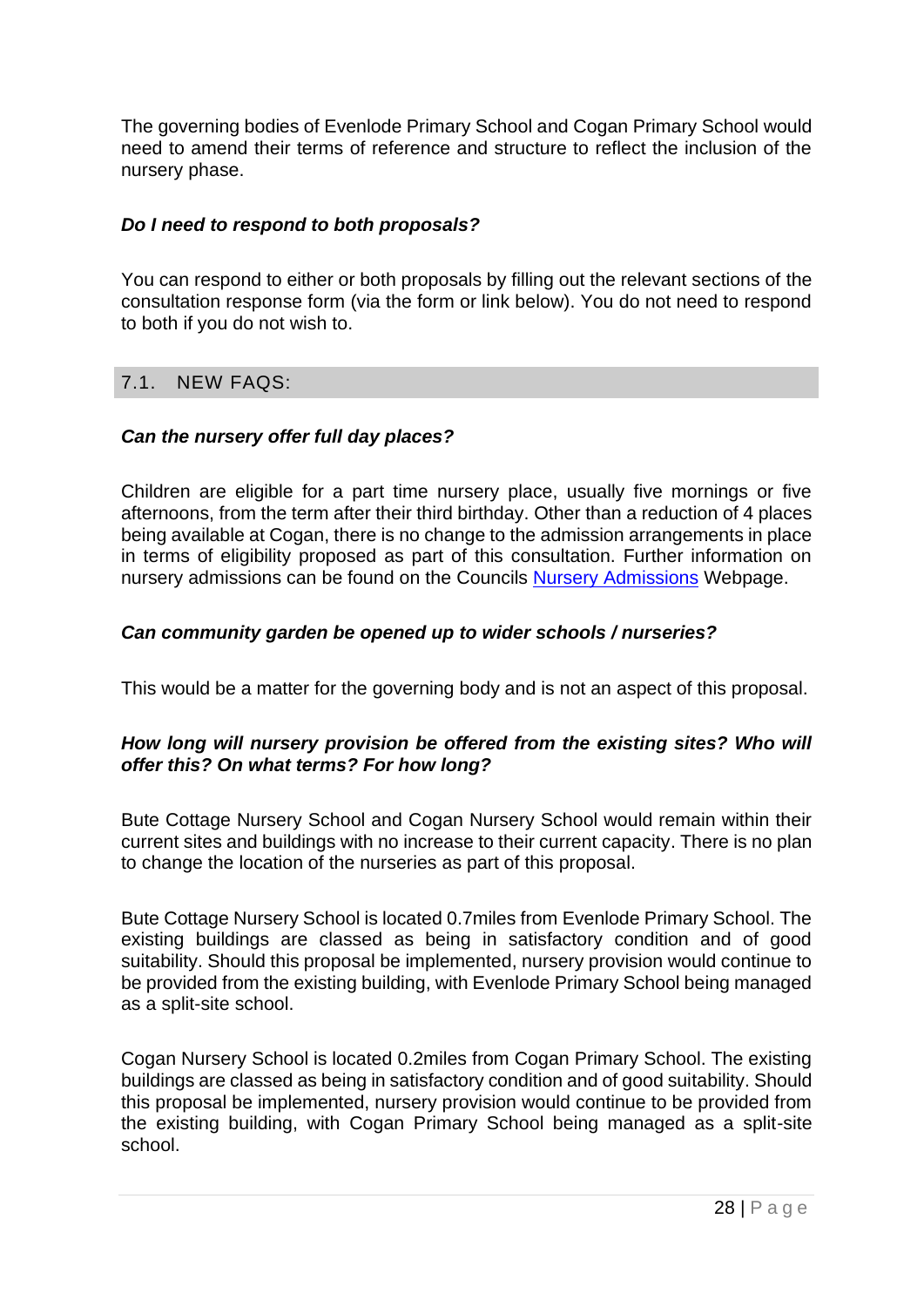There is £1.362m included within the Capital Programme as part of the 21st Century Schools Programme to support reconfiguration of nursery provision in Penarth. The Council will need to consider this scheme in the context of the pressures of the current climate and industry price rise implications. The Council will consider the need to redevelop Evenlode Primary School to include nursery provision on a single site as part of future school programme proposals. As part of any scheme the Council would undertake a full feasibility assessment and any plans would be subject to a separate consultation exercise as part of the planning process. However, it should be noted that if in the future the nursery schools were moved to a different location within 1 mile of the existing location, this would not engage schedule 2 of the 2013 Act as regards to a regulated alteration relating to a transfer of any school to a new site (which applies to a maintained nursery). This means that there would not be a requirement to undertake a statutory consultation on this aspect of a future proposal if it occurs.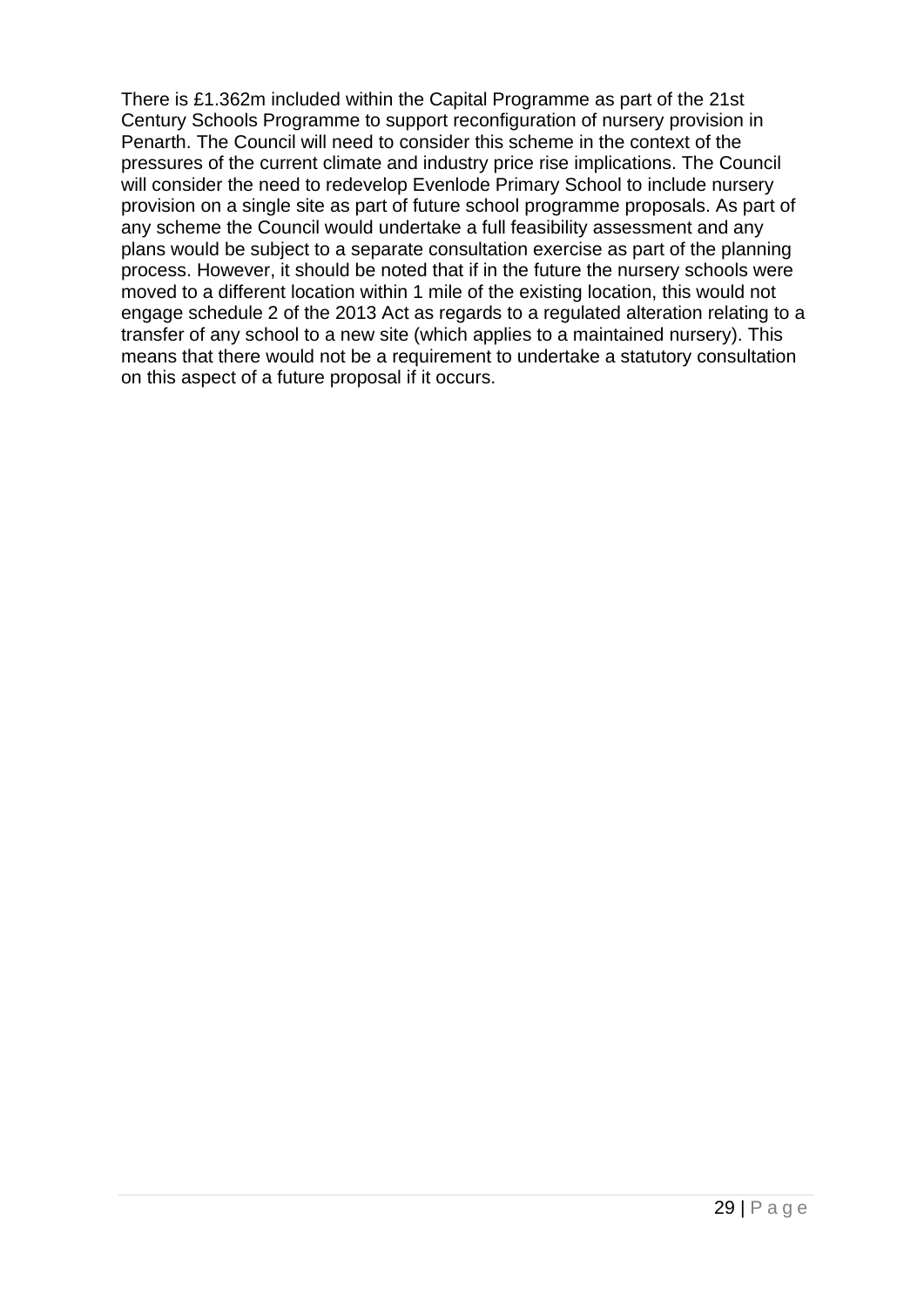### <span id="page-31-0"></span>8. ANNEX D - CONSULTATIONS UNDERTAKEN WITH YOUNG PEOPLE.

8.1. CONSULTATION ON THE PROPOSAL TO RECONFIGURE NURSERY PROVISION IN PENARTH FROM SEPTEMBER 2022 BY: AMALGAMATING BUTE COTTAGE NURSERY SCHOOL AND EVENLODE PRIMARY SCHOOL; AND AMALGAMATING COGAN NURSERY SCHOOL AND COGAN PRIMARY SCHOOL.

### BACKGROUND

The Vale of Glamorgan Council is committed to ensuring that all pupils within the Vale have every opportunity to attain the best possible outcomes. In order to achieve this ambition, it is essential that we ensure schools remain sustainable, reflect the needs of our local communities, and are equipped with the best possible learning environments.

On 13 September 2021, the Council's Cabinet authorised the Director of Learning & Skills to undertake a consultation from 20 September 2021 to 5 November 2021 on two proposals to reconfigure nursery provision in Penarth from September 2022.

o A consultation workshop was arranged with Evenlode Primary School pupils on 5 October 2021 and Bute Cottage Nursery School pupils on 20 October 2021 to gather their views about the proposal.

METHODOLOGY WITH PRIMARY SCHOOL CHILDREN (EVENLODE PRIMARY)

- o An interactive workshop which gave pupils an opportunity to discuss and share ideas together.
- $\circ$  It started with a discussion on the meaning of consultation and why it was important to talk to pupils
- o Agreement was reached on what made a good discussion/consultation
- o The consultation document was then explained to them, including the background and the timeline for the activity.
- $\circ$  The pupils were divided into 2 groups to share and note their own ideas. The two groups then merged to have further discussion on these ideas, based on the rules of engagement as agreed at the beginning of the session.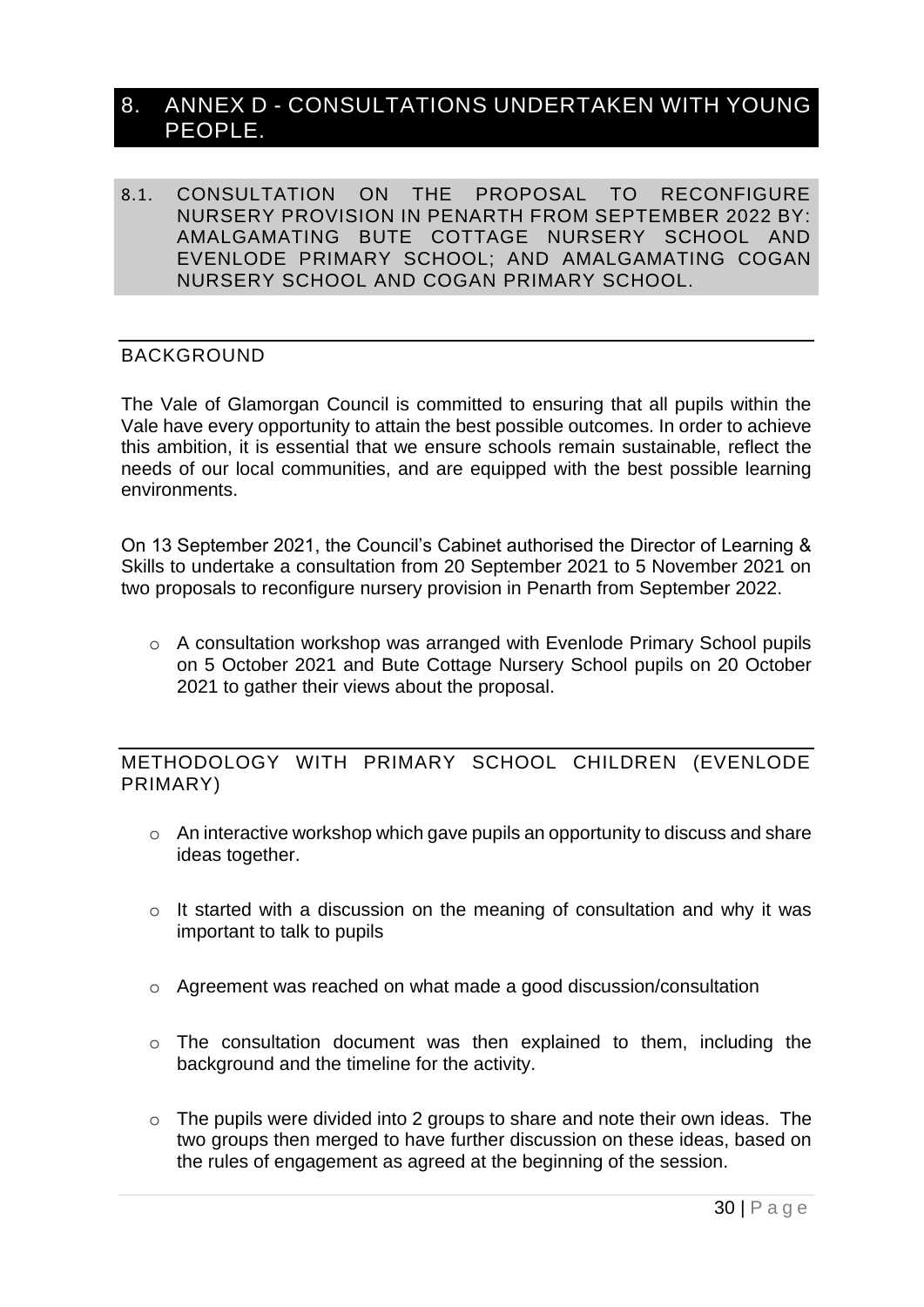$\circ$  Following the feedback pupils were given information on the advantages and shortcomings noted in the consultation document, they were reminded of the timeline and it was explained to them that their comments would be fed into a report on this session and that it would be presented to the council as part of the evidence gathered on this consultation.

### PUPILS' RESPONSES (5 X YEAR 6 PUPILS – FROM SCHOOL PARLIAMENT)

### **What is a consultation?**

- o A debate
- $\circ$  Opportunity to listen to what you think about something
- o Gathering of opinion
- o A meeting
- o Talk to each other
- o Asking questions

#### **What makes a good discussion:**

- o Listen to others' ideas
- o Respect
- $\circ$  Identify who wants to talk
- o Everyone has their own idea in the group
- o Different opinions

#### **Benefits of the proposed plan**

- o They get a school to go to share resources with
- o More funding
- o Familiar faces and surrounding
- o Happy children
- $\circ$  If you're happy better work more opportunities
- o Access to a good feeder school e.g. Stanwell
- o Opportunity to learn an instrument
- o Relaxed atmosphere
- o Different languages
- o Bigger population
- o Interaction between ages
- o Open days
- o More staff
- o Better communication
- o Get to know Headteacher
- o Happiness levels rise
- o More connection for communities
- o Intertwine two entities
- o Being already under the same headteacher so less change in learning
- o Sharing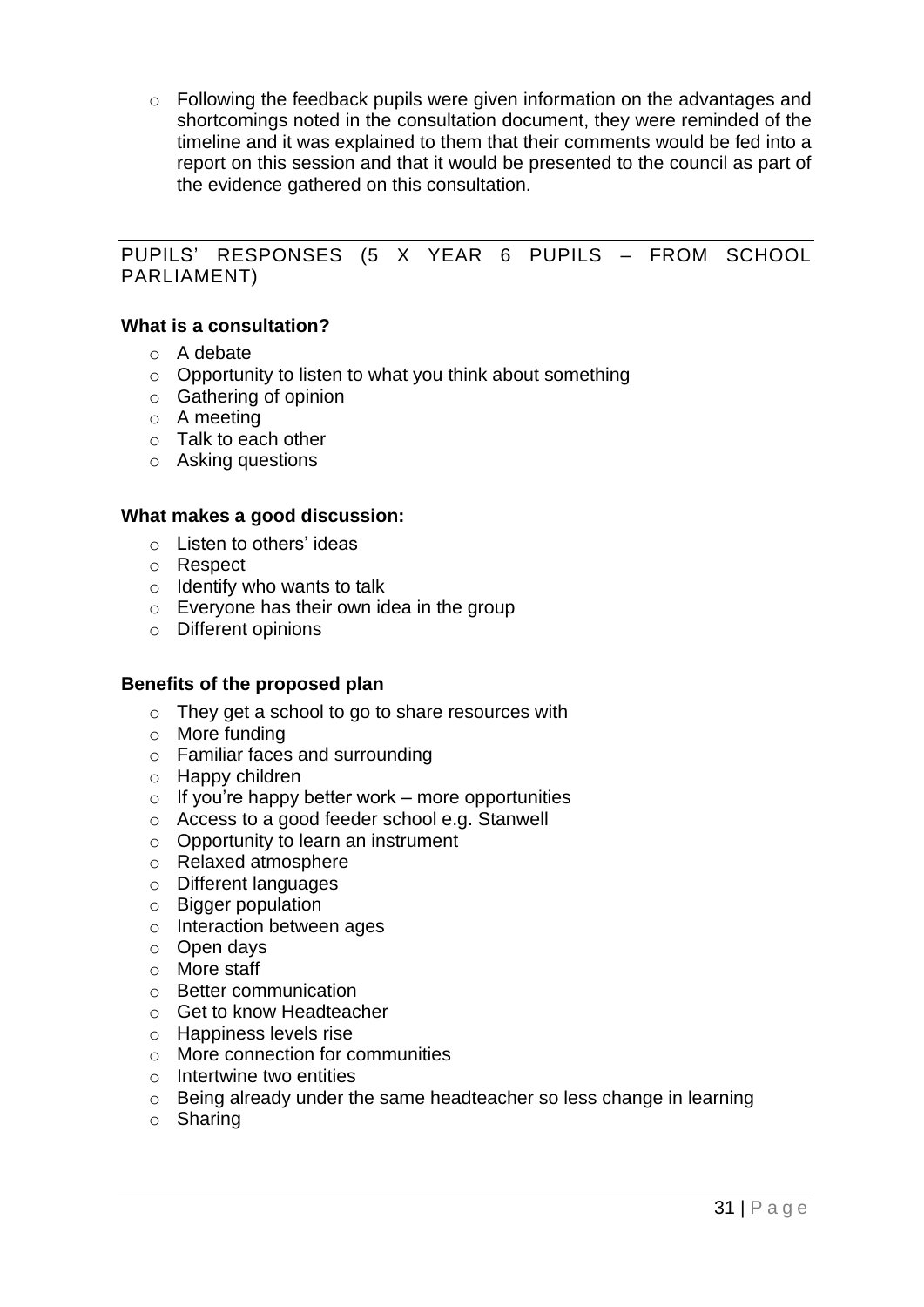### **Possible pitfalls of the proposed plan**

- o Spending
- o Separation of sibling
- o Stress on head teacher because so much to do
- o Feeder school impact on other primary schools
- o Overpopulation
- $\circ$  Separation of family transfer hassle
- o Extension fees [if the site needs to be extended]
- o Confusion
- o Fees e.g. breakfast club and after school fees

METHODOLOGY WITH NURSERY SCHOOL CHILDREN (BUTE COTTAGE)

- o A conversation with a small group of pupils and an opportunity to discuss and share ideas together.
- o The focus of the consultation was explained to them in terms of the Primary school going to look after the Nursery school.
- o A short conversation emerged on the possible good points and bad points of this development.

COHORT: 5 NURSERY PUPILS FROM LOCAL PRIMARIES WHO HAD PREVIOUSLY ATTENDED BUTE COTTAGE (SULLY: 1, ST JOES: 1, EVENLODE: 3)

#### **Good**

o share good things between schools

#### **Bad**

- o A strong feeling that they would lose something special
- o Also losing toys/good stuff,
- o worried about 'snatching' the teachers

#### **Things pupils like about nursery:**

- $\circ$  'there's so much to play with here'
- o outside areas
- o forest school
- $\circ$  cooking marshmallow over the fire
- o learning about safety
- o trains
- o chickens,
- o friends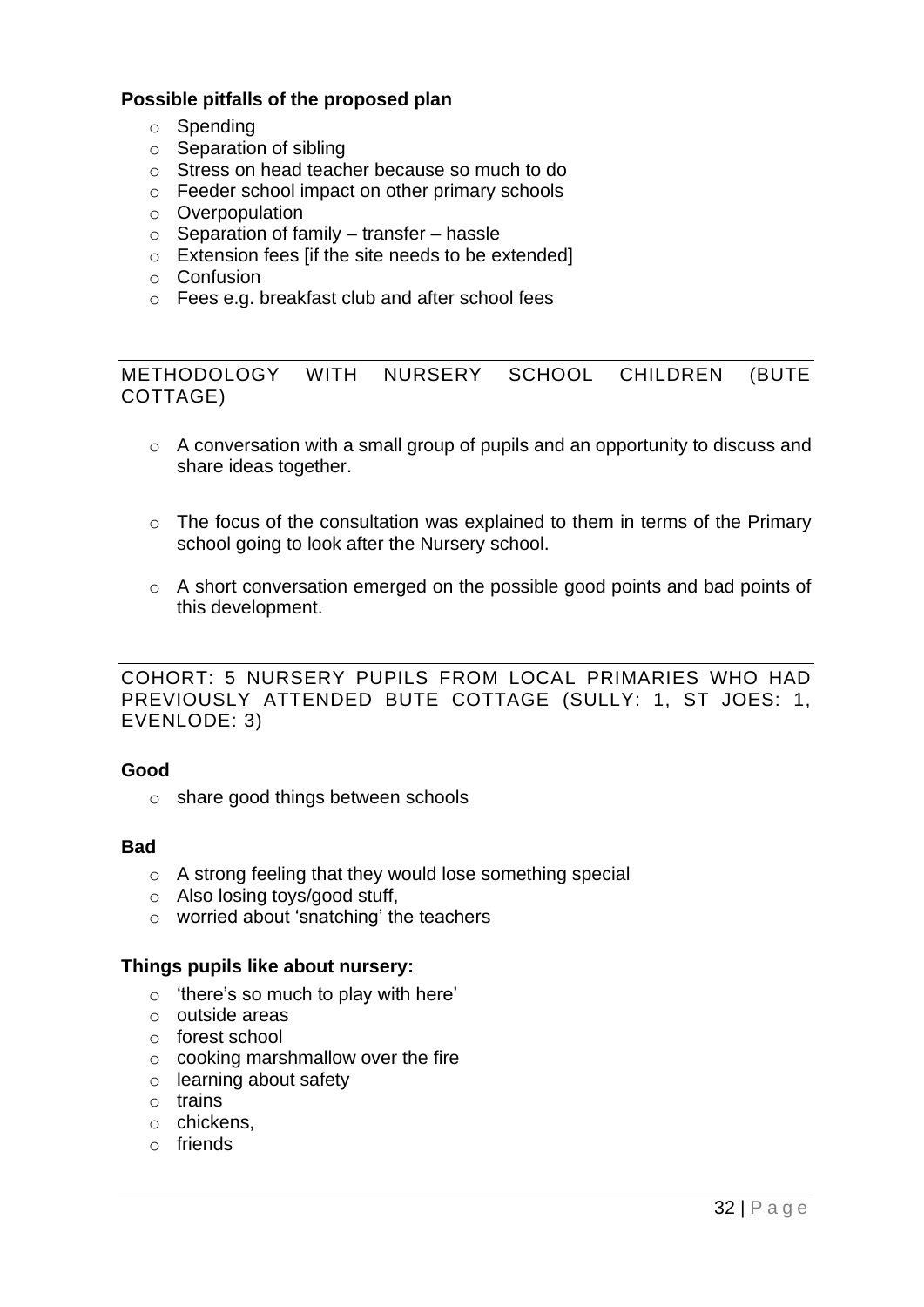### **Things they'd need to keep [should they amalgamate]:**

- o the teachers and how they help then learn,
- o feeling (ethos),
- o good stuff

### **Vote:**

2 - for

3 – against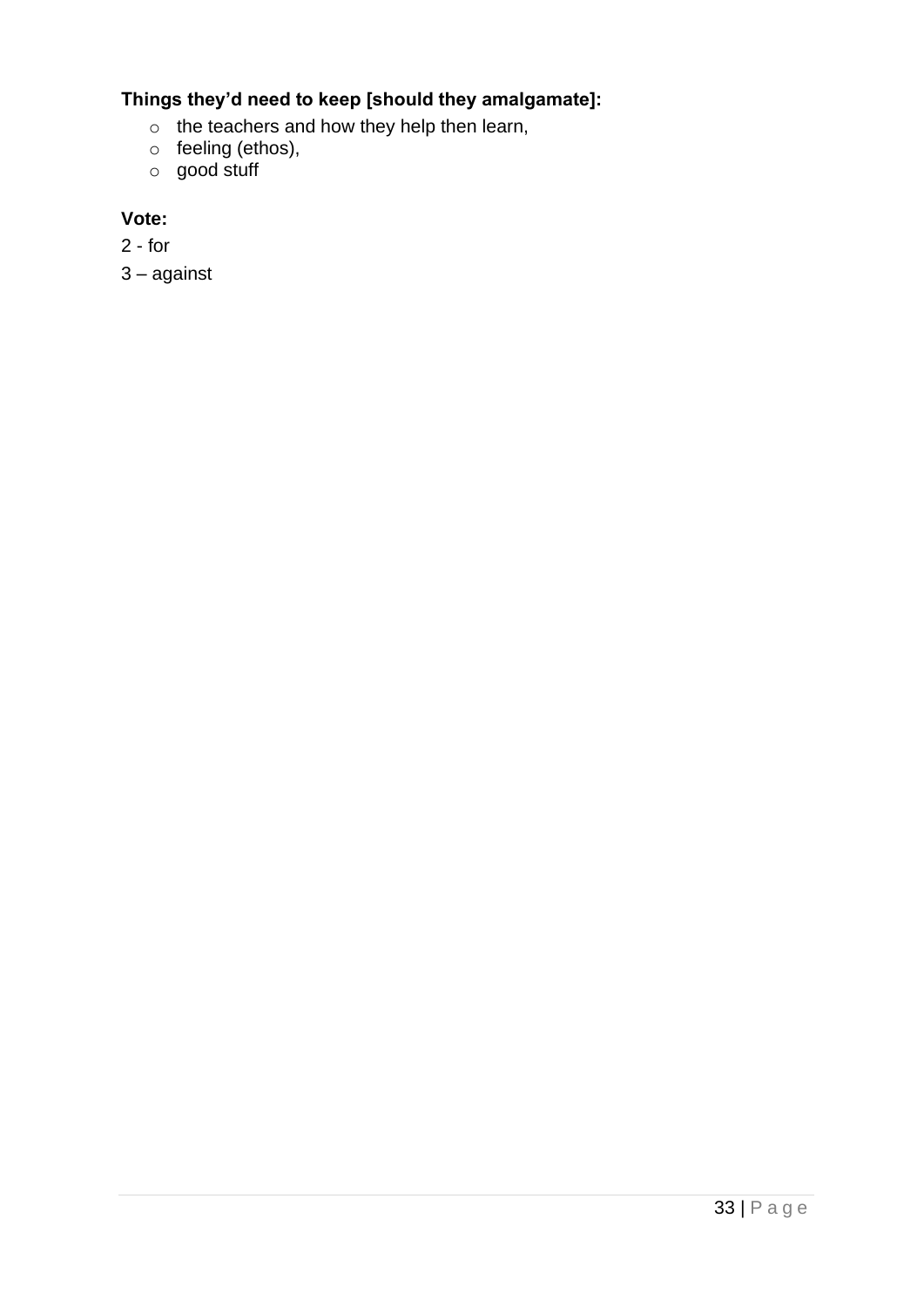8.2. CONSULTATION ON THE PROPOSAL TO RECONFIGURE NURSERY PROVISION IN PENARTH FROM SEPTEMBER 2022 BY: AMALGAMATING BUTE COTTAGE NURSERY SCHOOL AND EVENLODE PRIMARY SCHOOL; AND AMALGAMATING COGAN NURSERY SCHOOL AND COGAN PRIMARY SCHOOL.

### BACKGROUND

The Vale of Glamorgan Council is committed to ensuring that all pupils within the Vale have every opportunity to attain the best possible outcomes. In order to achieve this ambition, it is essential that we ensure schools remain sustainable, reflect the needs of our local communities, and are equipped with the best possible learning environments.

On 13 September 2021, the Council's Cabinet authorised the Director of Learning & Skills to undertake a consultation from 20 September 2021 to 5 November 2021 on two proposals to reconfigure nursery provision in Penarth from September 2022.

o A consultation workshop was arranged with Cogan Primary School pupils on 5 October 2021 and Cogan Nursery School pupils on 20 October 2021 to gather their views about the proposal.

### METHODOLOGY WITH PRIMARY SCHOOL CHILDREN (COGAN PRIMARY)

- o An interactive workshop which gave pupils an opportunity to discuss and share ideas together.
- o It started with a discussion on the meaning of consultation and why it was important to talk to pupils
- $\circ$  Agreement was reached on what made a good discussion/consultation
- o The consultation document was then explained to them, including the background and the timeline for the activity.
- $\circ$  The pupils were divided into 2 groups to share and note their own ideas. The two groups then merged to have further discussion on these ideas, based on the rules of engagement as agreed at the beginning of the session.
- o Following the feedback pupils were given information on the advantages and shortcomings noted in the consultation document, they were reminded of the timeline and it was explained to them that their comments would be fed into a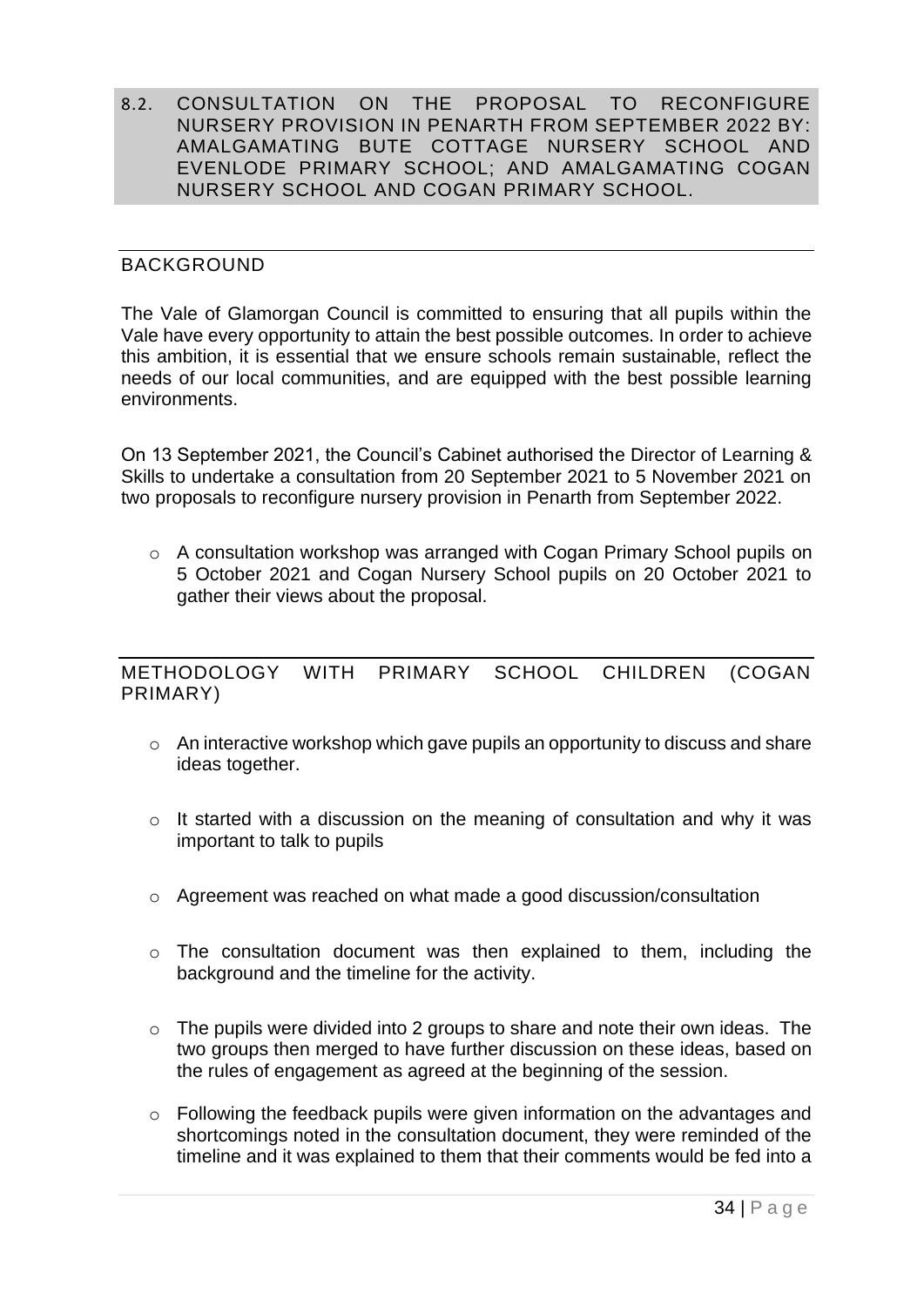report on this session and that it would be presented to the council as part of the evidence gathered on this consultation.

### PUPILS' RESPONSES (GOOD REPRESENTATION OF PUPILS RANGING FROM YEAR 2-YEAR 6 – APPROX. 10 PUPILS)

### **What is a consultation?**

- o Meet with people to get their opinions
- o To discover more things
- $\circ$  To lay down what's happening
- o To get good ideas

### **What makes a good discussion:**

- o Listen
- o Don't be afraid to share your ideas
- o Give everyone a chance
- $\circ$  Think outside the box be creative
- o Collaborate

### **Benefits of the proposed plan**

- o When they go to this school, they will know Mrs Sibert
- o They will be able to interact and communicate more
- $\circ$  If they communicate now, we give them advice for our school in the future
- o We could be good role models for them
- $\circ$  End of year they could play and have a meet with us
- $\circ$  They could take part in our events, they can join Christmas concert
- $\circ$  They could have lunch with us
- $\circ$  They could have the same badges as us [i.e. a sense of belonging already\
- o The peer supporters could go to Cogan nursery
- o We could see our siblings more
- o More interaction
- o Once you get into Cogan Nursery you don't have to worry about getting into Cogan primary
- o They'll know Mrs Sibert all the way through
- o Mrs Sibert can go to the nursery to do assembly
- o Mrs Sibert would like to run both schools
- o Mrs Sibert can run more activities for the children
- o We can help them with their concerts

### **Possible pitfalls of the proposed plan**

- o They could stop thinking for themselves
- $\circ$  If we're there to much they will keep having to stop their learning
- o We don't want to interact too much because there's still Covid
- o Not giving opportunities to other nurseries
- o They shouldn't worry about older children judging them because everyone [needs to be] kind and inclusive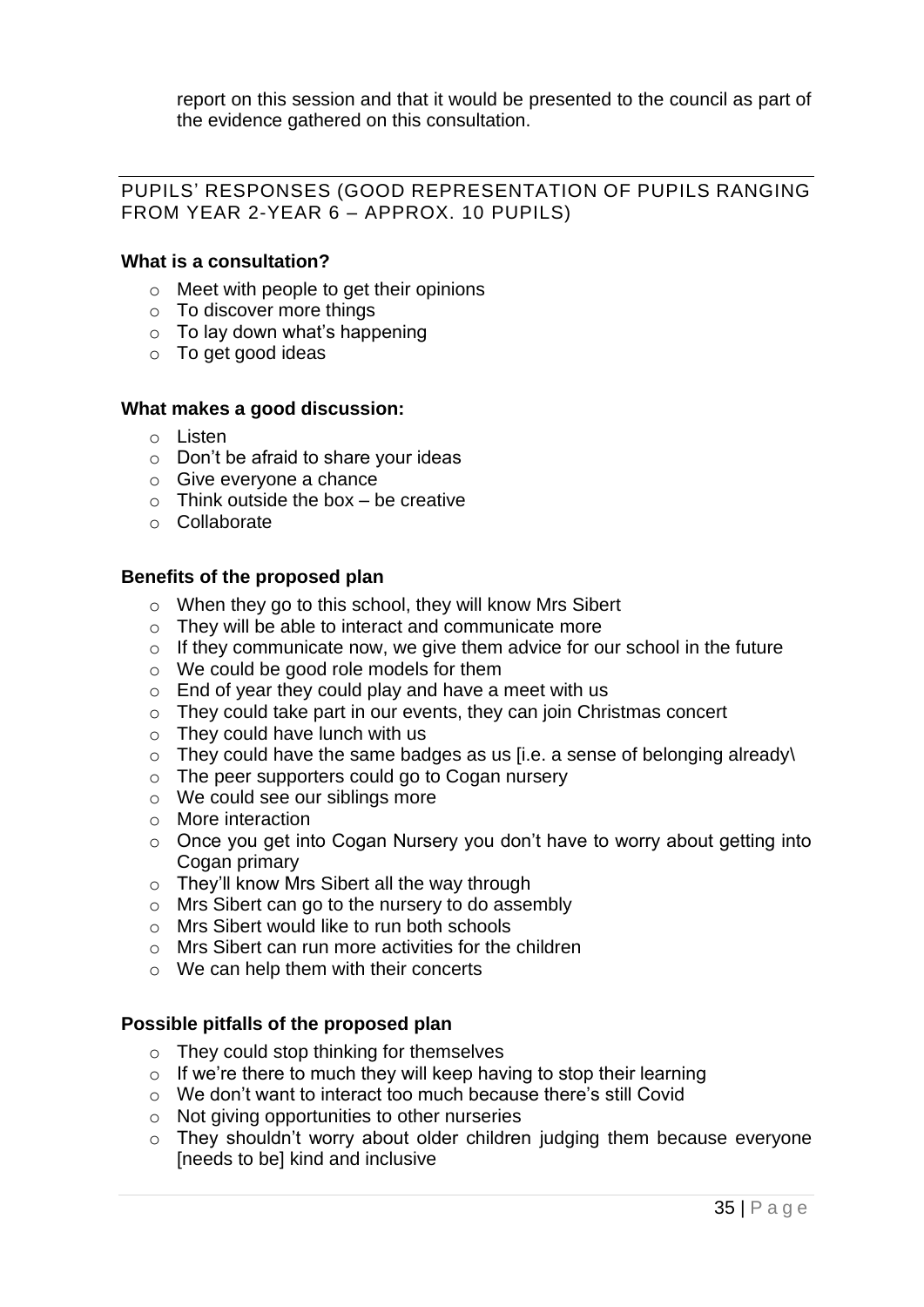- $\circ$  Too much work for Mrs Sibert it might make her too busy [to see pupils] so she will need support from pupils and staff
- o Don't make them work too hard
- $\circ$  They don't get to meet a new head teacher when they move to the primary school
- o There'll be a lot of names to remember

### **General comments**

High regard for the Primary Head teacher and how her influence will benefit the nursery pupils.

METHODOLOGY WITH NURSERY SCHOOL CHILDREN (COGAN NURSERY)

- o A conversation with a small group of pupils and an opportunity to discuss and share ideas together.
- $\circ$  The focus of the consultation was explained to them in terms of the Primary school going to look after the Nursery school.
- o A short conversation emerged on the possible good points and bad points of this development.

### COHORT: 5 NURSERY PUPILS (FIRST TERM – 1 / SECOND TERM - 4)

### **Good**

Cogan is a big school, They would have new toys, It would have the same feeling [not that different]

### **Bad**

We could lose nursery, Reference to ghosts [suggesting they are a bit scared with the concept]? Not knowing teachers It could be bad because it is good here

### **Things pupils like about nursery:**

| mud kitchen,            |
|-------------------------|
| puddle game (computer), |
| playdough,              |
| bikes,                  |
| climbing                |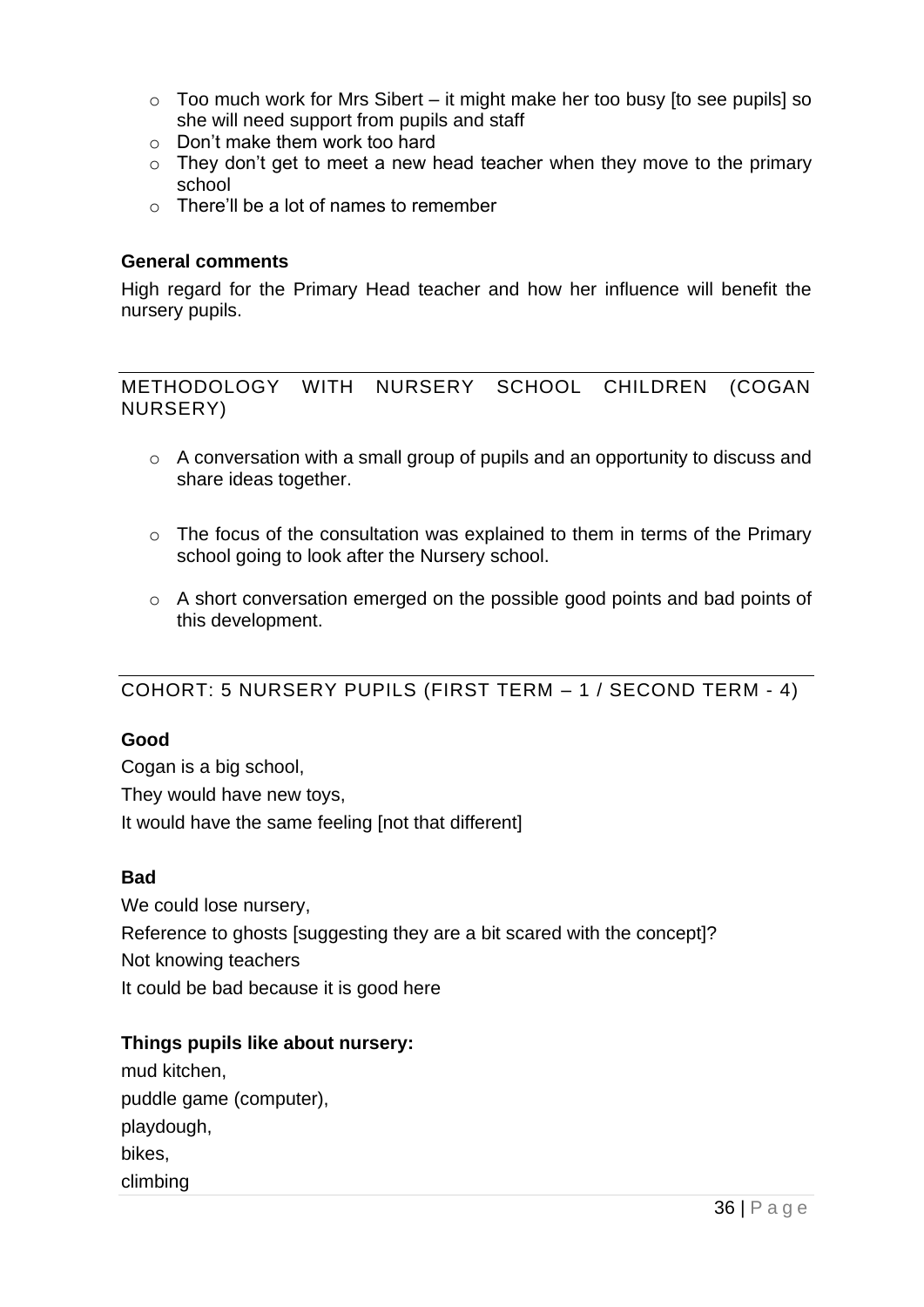i.e. the range and variety of activities on offer to them

### **What they would want to keep:**

Teachers and activities, not worried about losing anything but want to keep playing

### **Vote:**

 $4 - for$ 

<span id="page-38-0"></span>1 - against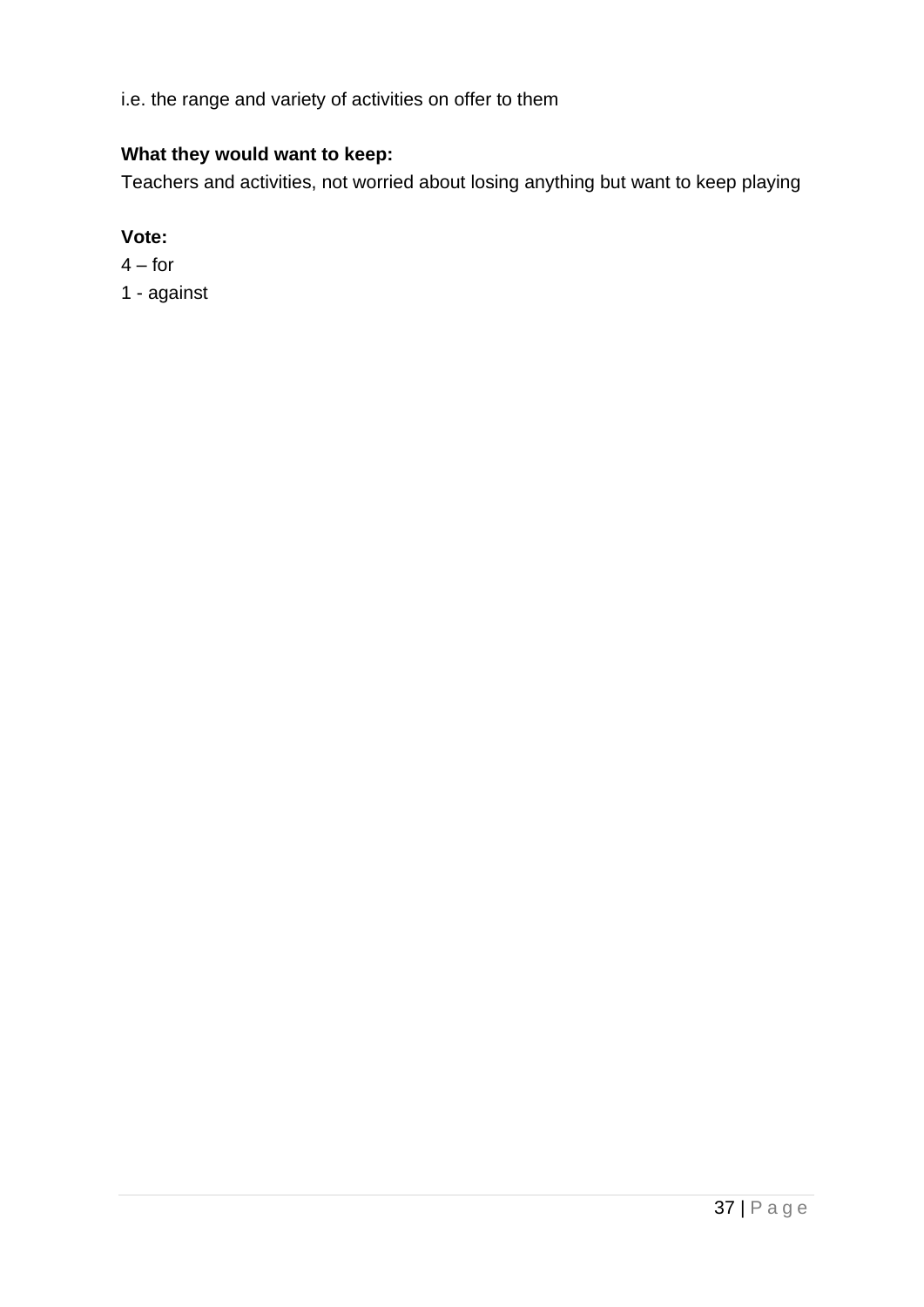### 9. ANNEX E - RESPONSE FROM ESTYN

In accordance with the requirements of the School Organisation Code 2018, a copy of the consultation document was sent to Estyn.

### **Estyn's response to the proposal by the Vale of Glamorgan Council to reconfigure nursery provision in Penarth from September 2022. Introduction**

This report has been prepared by Her Majesty's Inspectors of Education and Training in Wales.

Under the terms of the School Standards and Organisation (Wales) Act 2013 and its associated Code, proposers are required to send consultation documents to Estyn. However, Estyn is not a body which is required to act in accordance with the Code and the Act places no statutory requirements on Estyn in respect of school organisation matters. Therefore, as a body being consulted, Estyn will provide their opinion only on the overall merits of school organisation proposals.

Estyn has considered the educational aspects of the proposal and has produced the following response to the information provided by the proposer.

### **Summary/ Conclusion**

The Vale of Glamorgan Council has provided a comprehensive proposal which explains clearly the reasoning behind:

- amalgamating Bute Cottage Nursery School and Evenlode Primary School
- amalgamating Cogan Nursery School and Cogan Primary School.

Estyn is of the opinion that the proposal is likely to maintain the current standards in terms of education, provision, and leadership and management.

### **Description and benefits**

The proposer has provided a clear and coherent rationale for this proposal. It follows the Council's plan for providing a primary school education model for 3-11 years olds across the county. The proposal would see the closure of the last two standalone nursery schools within the Vale of Glamorgan, and provision for nursery age children provided in the last two primary schools that do not offer it currently. The amalgamations would not involve catchment area changes or compulsory redundancies. The Council has provided detailed descriptions of the proposals along with the projected timetable for statutory procedures and for implementation of the proposals.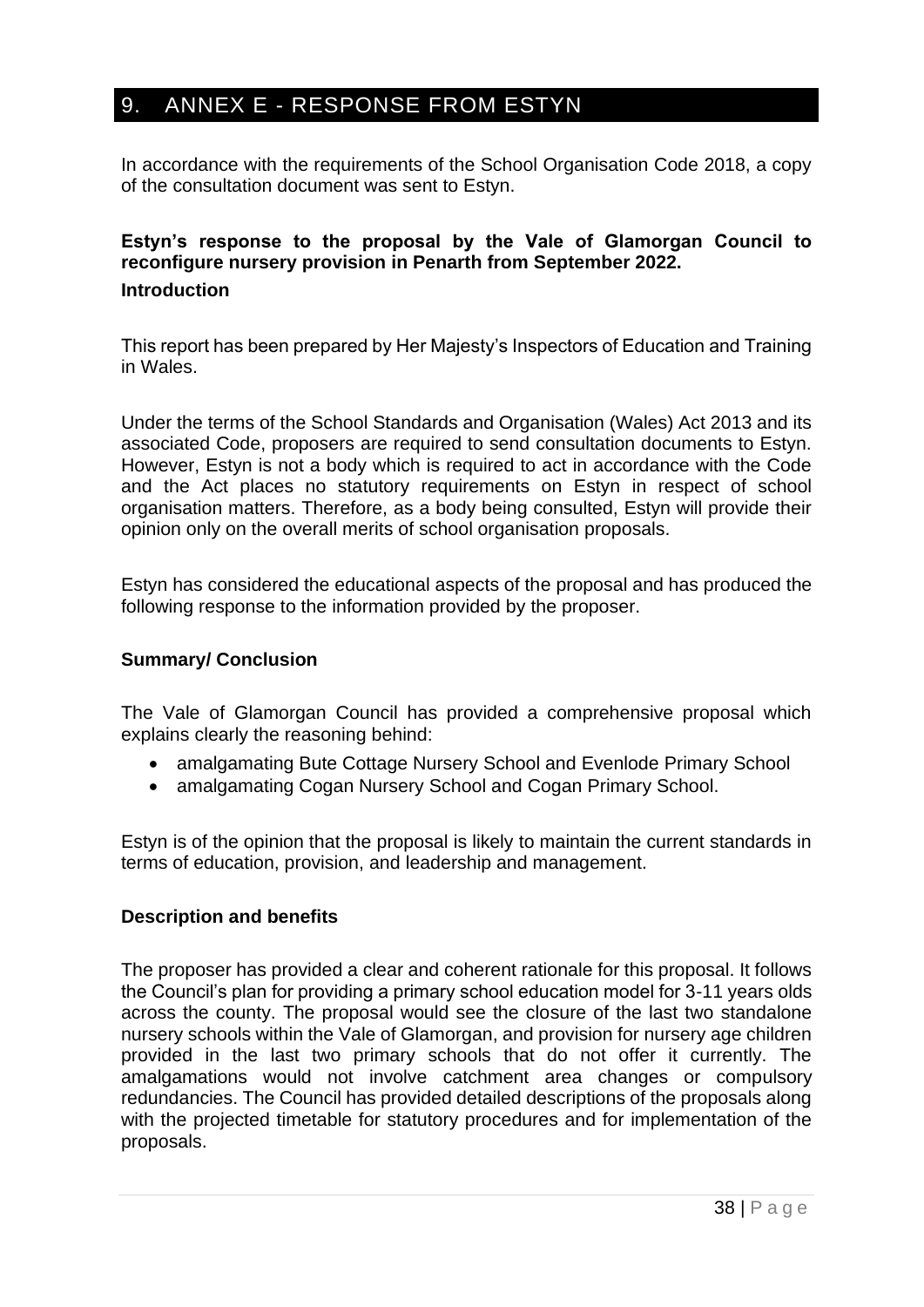The proposer has set out the potential benefits clearly. For example, a single governance and accountability regime with a single headteacher and governing body with responsibility for all phases of education at each primary school. They also envisage revenue savings associated with increased running costs for standalone nursery schools which would release additional funding into the overall schools' funding formula. This is in addition to opportunities for making efficiency savings through economies of scale. Other benefits include prospects for greater professional development opportunities by being part of a primary school teaching across all phases of primary education. They have identified a couple of possible disadvantages to the proposal that includes disruption as pupils and staff become accustomed to new policy arrangements, and the possibility of the loss of a small school ethos as capacity increases. In the case of the second of these, the proposer has not outlined well how they will deal with this.

The Council has identified three possible risks associated with the proposal, one of which is the possibility of friction between amalgamated schools. The proposer feels confident that this risk can be mitigated by ensuring robust transition arrangements are implemented at an early stage of the proposal. However, the proposer has not considered the risks and disadvantages associated with the loss of a dedicated headteacher whose focus is providing effective early year's education, and the impact this may have on the quality of education provision.

The Council considered four alternatives to the preferred proposal and has listed the reasoning behind discounting each one fairly. Each alternative proposal would result in higher costs and in one case, major disruption to pupils and staff. The proposer has considered the impact of the changes on learner travel arrangements, but as there is no change to buildings or catchment areas, it's reasonable to assume that there will be no implications for transport and learner travel arrangements or on the accessibility of provision.

The proposal details admission numbers for primary schools and nursery schools serving Penarth and the nearby area. It seems that these proposals are unlikely to have a significant impact on any other schools in the local area as no change to the existing catchment area is proposed. The proposal is unlikely to affect Welsh medium education in the area as the Welsh medium school serving Penarth has over 20% capacity. The proposal refers to the current provision for the Welsh language within the schools and nurseries affected by the proposal, but is not specific about how the proposal supports the targets in the Council's Welsh in Education Strategic Plan. The proposer has clearly outlined the financial case for the proposal and the savings associated with it.

### **Educational aspects of the proposal**

The Council has considered the impact of the proposals on the quality and standards in education suitably, and considers that the proposals would provide a consistent approach to planning and delivery of the foundation phase and ease the transition process from nursery to primary school. The proposal considers the information from the most recent Estyn reports well for each school affected. However, the proposal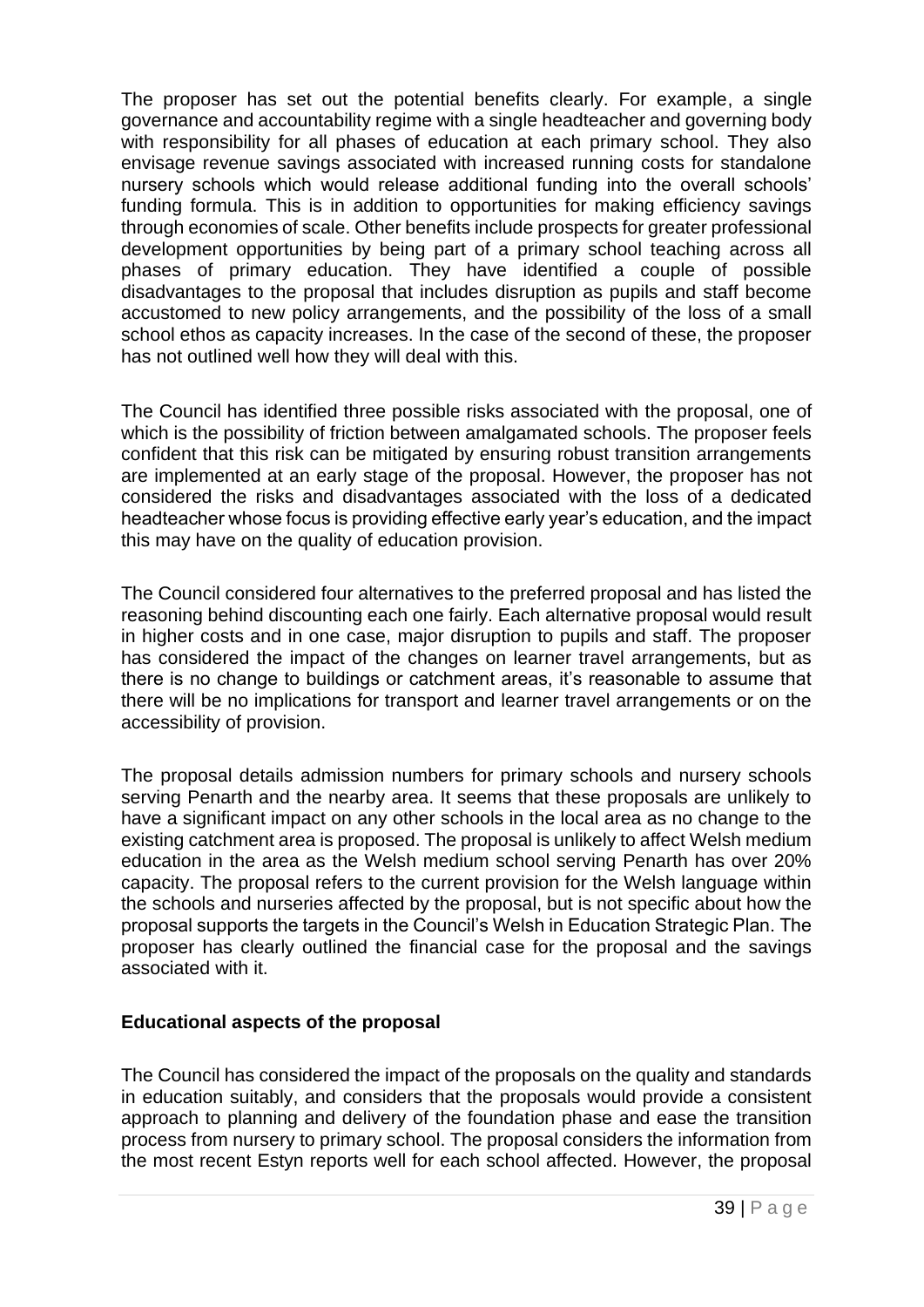does not provide the view of the local authority or regional consortium on the quality of leadership and management in each of the providers.

It is reasonable to assume that the provision for pupils with Additional Learning Needs would continue to be identified at an early age and that the proposal would support a coordinated approach to planning for the needs of vulnerable pupils across the foundation phase. The proposal notes that a single leadership team and governing body across each school would result in the removal of duplication of management and governance functions.

The proposal takes into consideration specific factors as laid out in the code regarding school closures and when adding a nursery class to a school. In respect of these, the council conducted a community impact assessment and concluded that the proposal would likely have a neutral impact on the local community. The proposal is also unlikely to affect institutions, including private and third sector providers.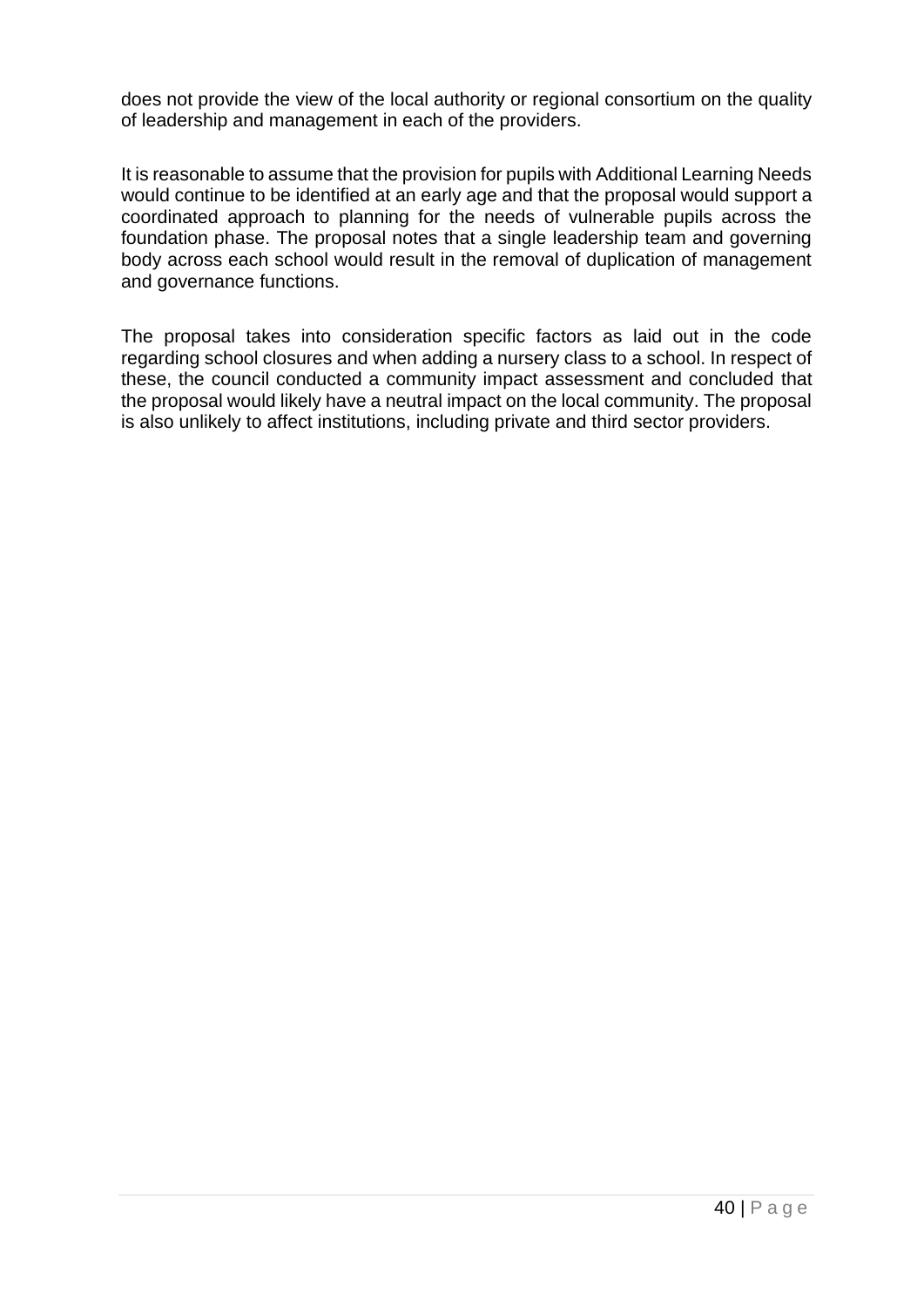### <span id="page-42-0"></span>10. ANNEX F - MINUTES OF THE LEARNING AND CULTURE SCRUTINY COMMITTEE ON THE PROPOSAL

### **LEARNING AND CULTURE SCRUTINY COMMITTEE**

[THE VALE OF GLAMORGAN COUNCIL LEARNING AND CULTURE SCRUTINY](https://www.valeofglamorgan.gov.uk/Documents/_Committee%20Reports/Scrutiny-LC/2021/21-10-14/Ref-from-Cab-Reconfiguring-Nursery-Provision.pdf)  [COMMITTEE: 14TH OCTOBER, 2021](https://www.valeofglamorgan.gov.uk/Documents/_Committee%20Reports/Scrutiny-LC/2021/21-10-14/Ref-from-Cab-Reconfiguring-Nursery-Provision.pdf)

REFERENCE FROM CABINET: 13TH SEPTEMBER, 2021

"C662 RECONFIGURING NURSERY PROVISION IN PENARTH (DL/ER) (SCRUTINY – LEARNING AND CULTURE) –

Councillors Gray and McCaffer had declared an interest in the item at the start of the meeting but had dispensations as LEA Governors to remain and vote at the meeting.

The report sought Cabinet approval to consult on a proposal to reconfigure nursery provision in Penarth by:

- amalgamating Bute Cottage Nursery School and Evenlode Primary School; and
- amalgamating Cogan Nursery School and Cogan Primary School.

Nursery provision would continue to be provided within the existing buildings with the overall management arrangements being changed.

Over the past 10 years the Council had sought to move towards a primary school model for 3 to 11 years education. This had included merging infant and junior schools, such as at Dinas Powys Primary School and St. Helens Primary School, as well as amalgamating separate nursery and primary provision, such as at Cadoxton Primary School.

Bute Cottage Nursery School and Cogan Nursery School were the only two standalone nursery schools within the Vale (i.e. separate entities with their own governing bodies and a delegated budget).

At the same time, Evenlode Primary School and Cogan Primary School were the only two remaining primary schools in the Vale which did not provide, or had approved plans to provide, nursery provision.

The headteacher post at Bute Cottage Nursery School became vacant at the end of August 2019 and was currently being covered through a temporary acting-up arrangement. The headteacher post at Cogan Nursery School became vacant at the end of August 2021 and would be covered for one year through a temporary acting up arrangement with St. Andrews Major CIW Primary School. This provided the opportunity for the Council to reconfigure nursery provision in a way that benefitted pupils and staff whilst also avoiding compulsory redundancies.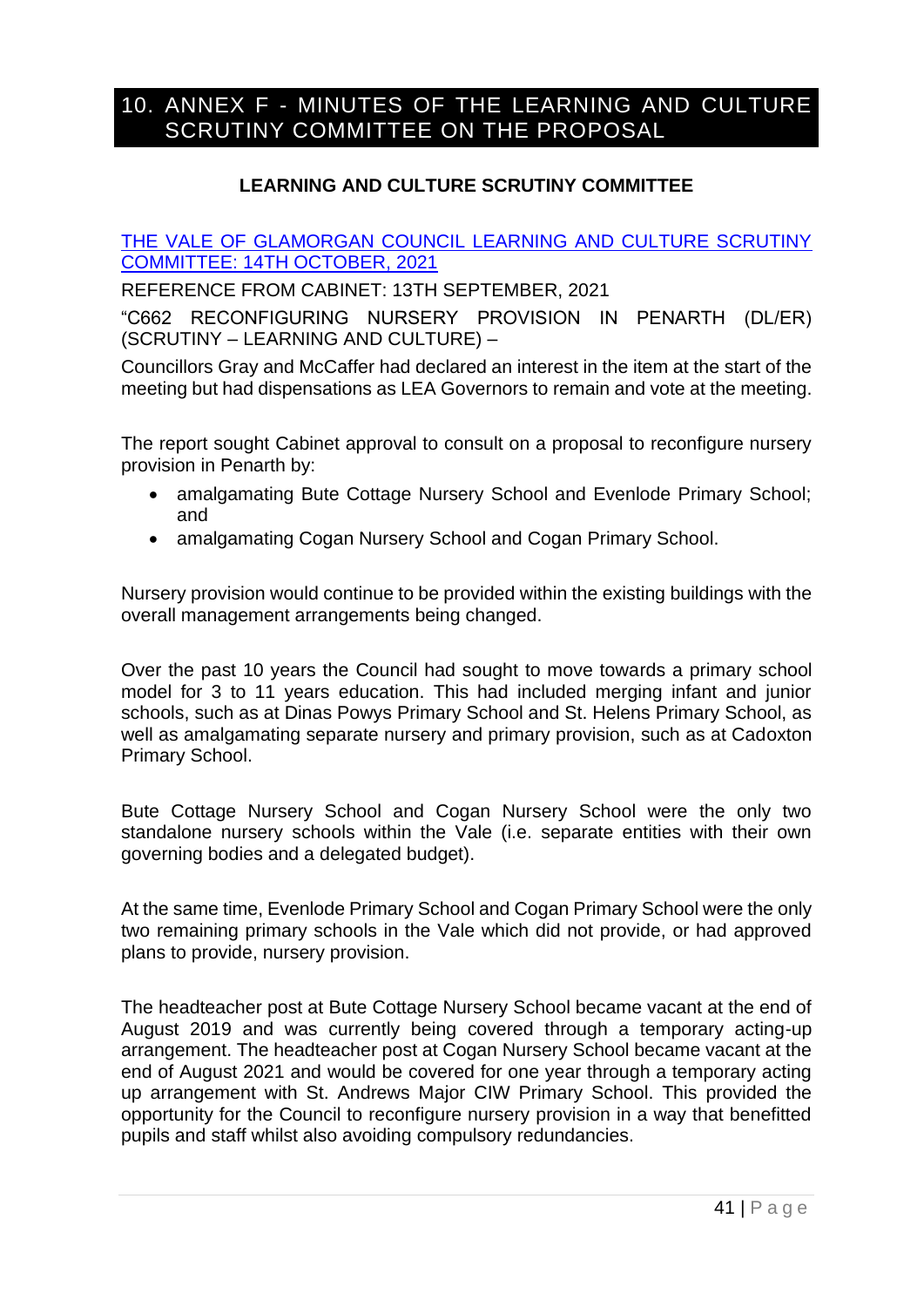It was proposed that Evenlode Primary School and Bute Cottage Nursery School be merged. This would result in 96 part time nursery places being provided at Evenlode Primary School (on the existing Bute Cottage Nursery School site). It was also proposed that Cogan Primary School and Cogan Nursery School be merged, resulting in 96 part time nursery places being provided at Cogan Primary School (on the existing Cogan Nursery School site).

The main benefits of the proposal were:

- A smoother transition from nursery to primary education for pupils;
- Streamlined communication between parents/carers and staff with a single point of contact throughout all phases of primary education;
- A single governance and accountability regime with a single headteacher and governing body with responsibility for all phases of education at each primary school;
- Opportunities for greater professional development opportunities by being part of a primary school teaching across all phases of primary education;
- A single set of policies across all year groups, incorporating areas of best practice from the individual schools;
- A single vision, strategy and ethos across all phases;
- Generated revenue savings associated with increased running costs for standalone nursery schools which would release additional funding into the overall schools' funding formula;
- Opportunities to make efficiency savings through economies of scale and joined up procurement.

The Vale of Glamorgan Council was committed to ensuring that consultations were meaningful, relevant and appropriate for the communities that were involved, and the Council had a duty of care to ensure that proposals were clear, transparent, and reflective of those affected. This was a vision that could only be realised by working in partnership with schools, governors, parents and the wider communities the Council served.

Consultation would be undertaken with prescribed consultees in accordance with the School Organisation Code 2018. The Council would publish a Consultation Document, which would provide a comprehensive overview of the proposal, outlining any potential implications. Any person could respond to the consultation during the consultation period, either in writing or through completion of an online form hosted on the Council's website. Following the consultation, the Council would publish a consultation report, which would provide an overview of the feedback received, as well as outlining the Council's response to any issued raised. This would be presented to Cabinet for consideration.

The Deputy Leader said that communication had been received from individuals and groups in order to make their views known which would have responses produced assuring them that no decisions had been taken and there would be a full consultation process in which they could submit their views.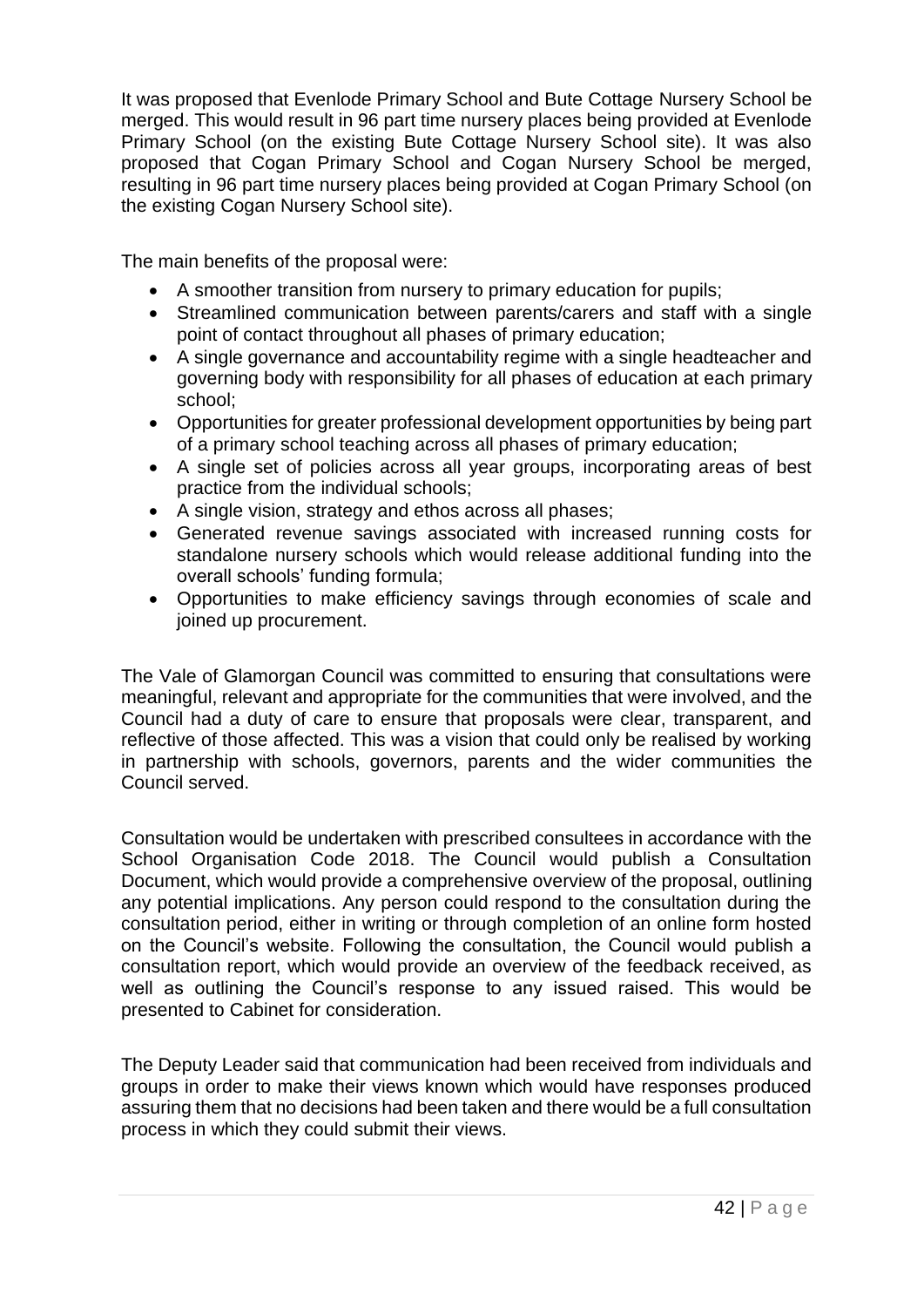Councillor Gray said he had also received communication about the matter and that the report today was not an outcome and that there would be a full consultation. The Cabinet report, if agreed, would offer anyone with an interest in the matter the opportunity to take part in the consultation and he looked forward to seeing the responses.

Councillor King said he had also been approached on the matter, assured residents that no decisions had yet been made and said that the report was simply the start of a process to start a consultation. He asked the Deputy Leader to reply fully to a technical letter that had been received on the matter. The Deputy Leader said a full response would be prepared, but that all the issues raised could also be discussed as a part of the formal consultation process and documented in the final report that would come back to Cabinet for consideration.

The Leader referred to the detail contained in the report which was available online for those with an interest in the matter which could answer some questions, but that people would be able to express any further concerns through the formal consultation process.

This was a matter for Executive decision. Cabinet, having considered the report and all the issues and implications contained therein

### RESOLVED –

(1) T H A T the Director of Learning and Skills be authorised to undertake a consultation on the proposal to amalgamate Bute Cottage Nursery School and Evenlode Primary School from September 2022 by:

- Changing the lowest age range of pupils at Evenlode Primary School from 4 to 3, to include 96 part time nursery places;
- Increasing the capacity of Evenlode Primary School to accommodate the 96 part-time nursery places; and
- Discontinuing Bute Cottage Nursery School and transferring all staff and pupils of the nursery phase under the governance of Evenlode Primary School from September 2022.

(2) T H A T the Director of Learning and Skills be authorised to undertake a consultation on the proposal to amalgamate Cogan Nursery School and Cogan Primary School from September 2022 by:

- Changing the lowest age range of pupils at Cogan Primary School from 4 to 3, to include 96 part time nursery places;
- Increasing the capacity of Cogan Primary School to accommodate the 96 parttime nursery places; and
- Discontinuing Cogan Nursery School and transferring all staff and pupils of the nursery phase under the governance of Cogan Primary School from September 2022.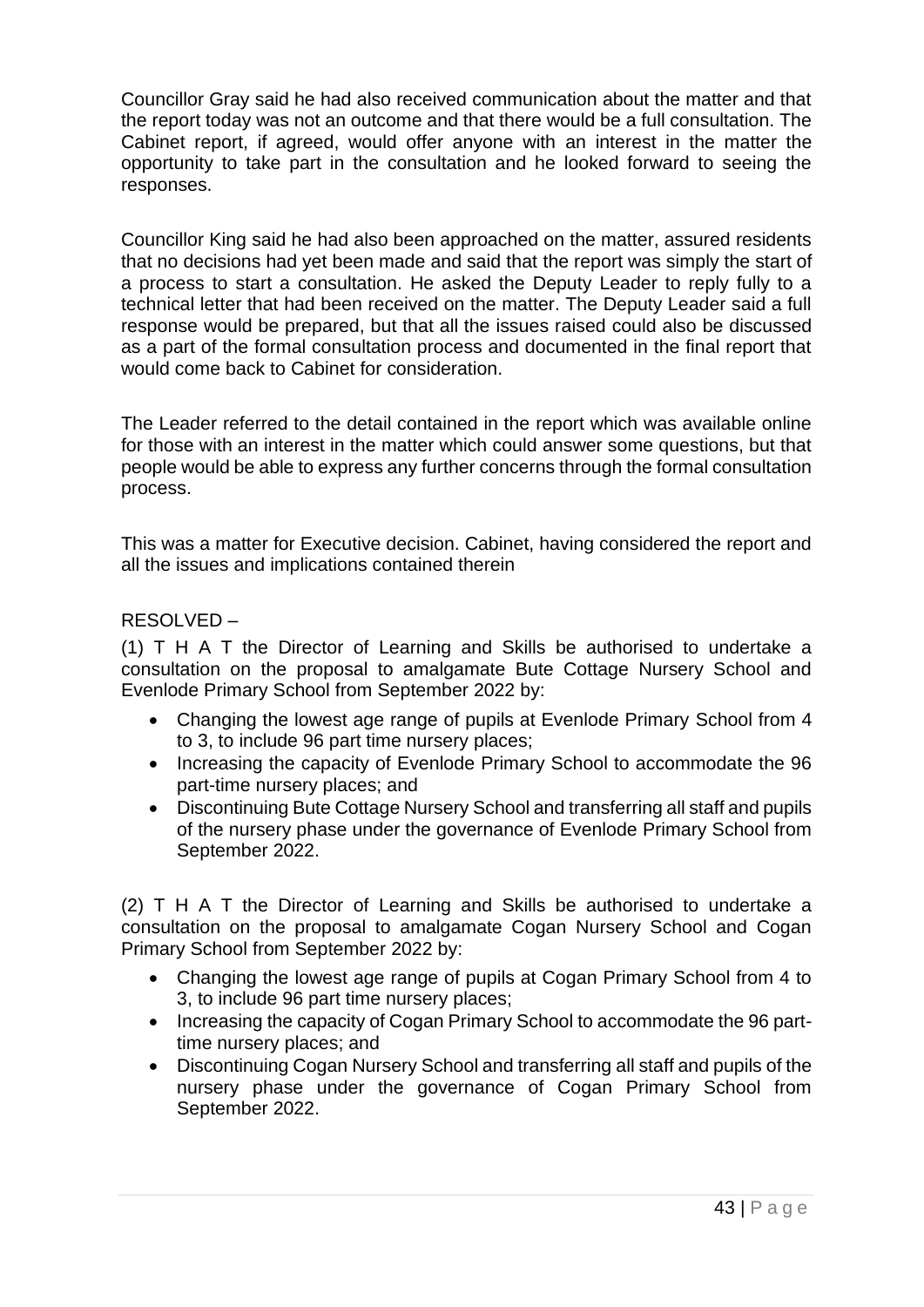(3) T H A T the report be referred to the Learning and Culture Scrutiny Committee for consideration as part of the proposed consultation exercise.

Reasons for decisions

(1) To authorise the carrying out of a statutory consultation in compliance with the requirements of the School Standards and Organisation (Wales) Act 2013 and the School Organisation Code 2018 on the proposal to amalgamate Bute Cottage Nursery School and Evenlode Primary School from September 2022.

(2) To authorise the carrying out of a statutory consultation in compliance with the requirements of the School Standards and Organisation (Wales) Act 2013 and the School Organisation Code 2018 on the proposal to amalgamate Cogan Nursery School and Cogan Primary School from September 2022.

(3) To ensure that the Learning and Culture Scrutiny Committee is consulted on the proposals."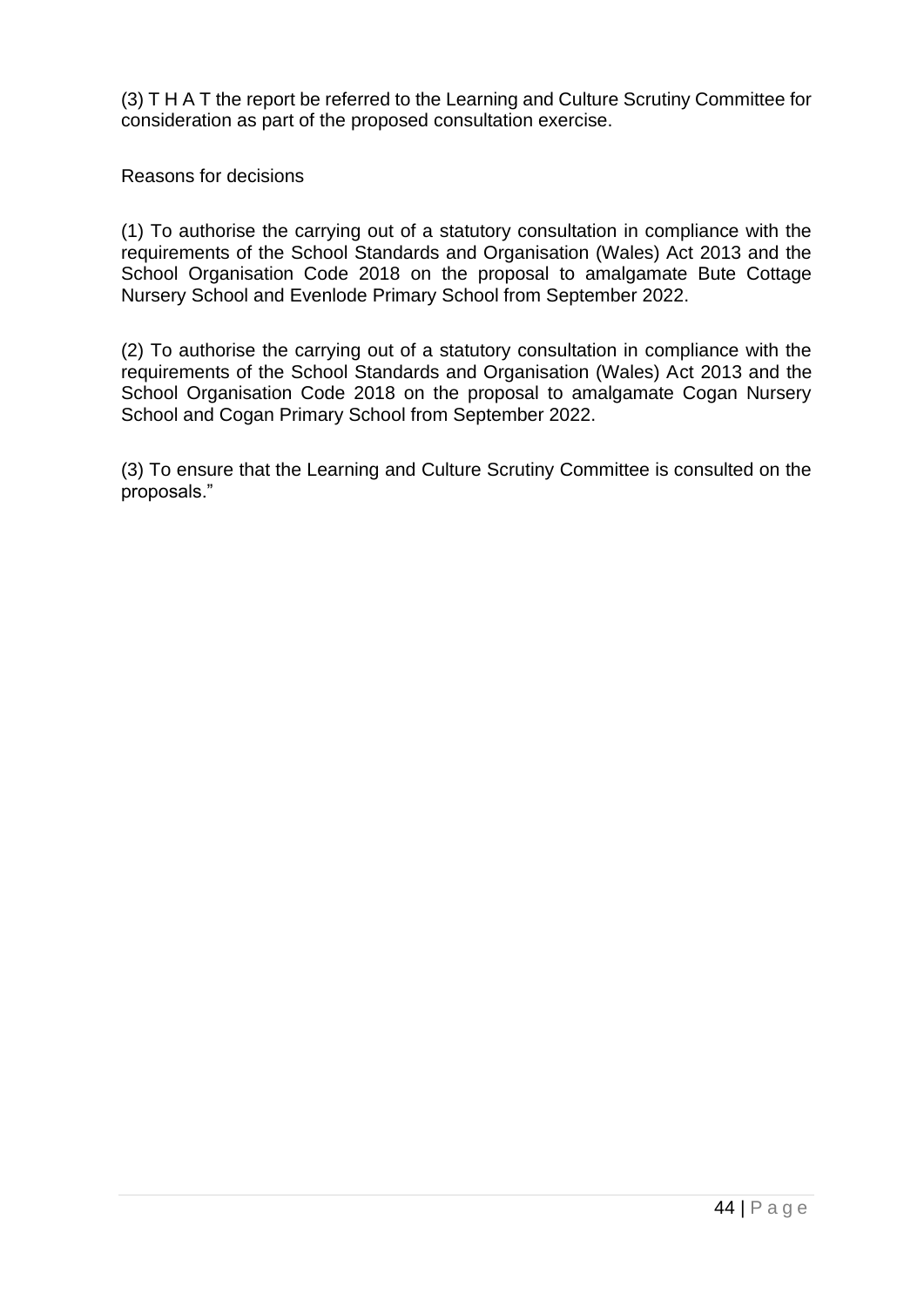### <span id="page-46-0"></span>11. ANNEX G – RESPONSES FROM GOVERNING BODIES

11.1. ANNEX G (1) – RESPONSE FROM BUTE COTTAGE GOVERNORS



**Bute Cottage Nursery School** Bute Lane Off Grove Place Penarth CF64 2ET

**Tel/Ffón** : (029) 20702957

**Email**[: butecottNS@valeofglamorgan.gov.uk](mailto:butecottNS@valeofglamorgan.gov.uk)

**Bute Cottage Governing Body Response to Consultation on the proposals to reconfigure nursery provision in Penarth from September 2022. This response relates to Proposal 1.**

**Headline response of Bute Cottage Governing Body to these proposals:** After due consideration and discussion we, the Governing Body, DO NOT support the implementation of these proposals. We believe that if these proposals were to be implemented in their current form, they would be very likely to have a negative impact on the high standards of nursery age provision and education currently delivered to 3-4 year olds within our catchment area.

#### **I Current situation**

**Bute Cottage Nursery School is a long established early years provider offering excellent standards of education for 3-4 year olds in our catchment area. Beyond that, Bute Cottage Nursery School works in partnership with families and carers in providing for the broader development and welfare of these children in a highly specialist and hugely valued way. These standards are achieved via a blend of culture; leadership & governance; specialist staffing; autonomy & independence over direction setting and budget; its relationships with local families; and its unique setting.**

The Nursery School has existed for over 45 years. During this time it has established itself as a unique and exceptional provider of early years education, nurturing and developing generations of local residents. In part this has been enabled by the wonderful location of the nursery school which offers extensive enclosed grounds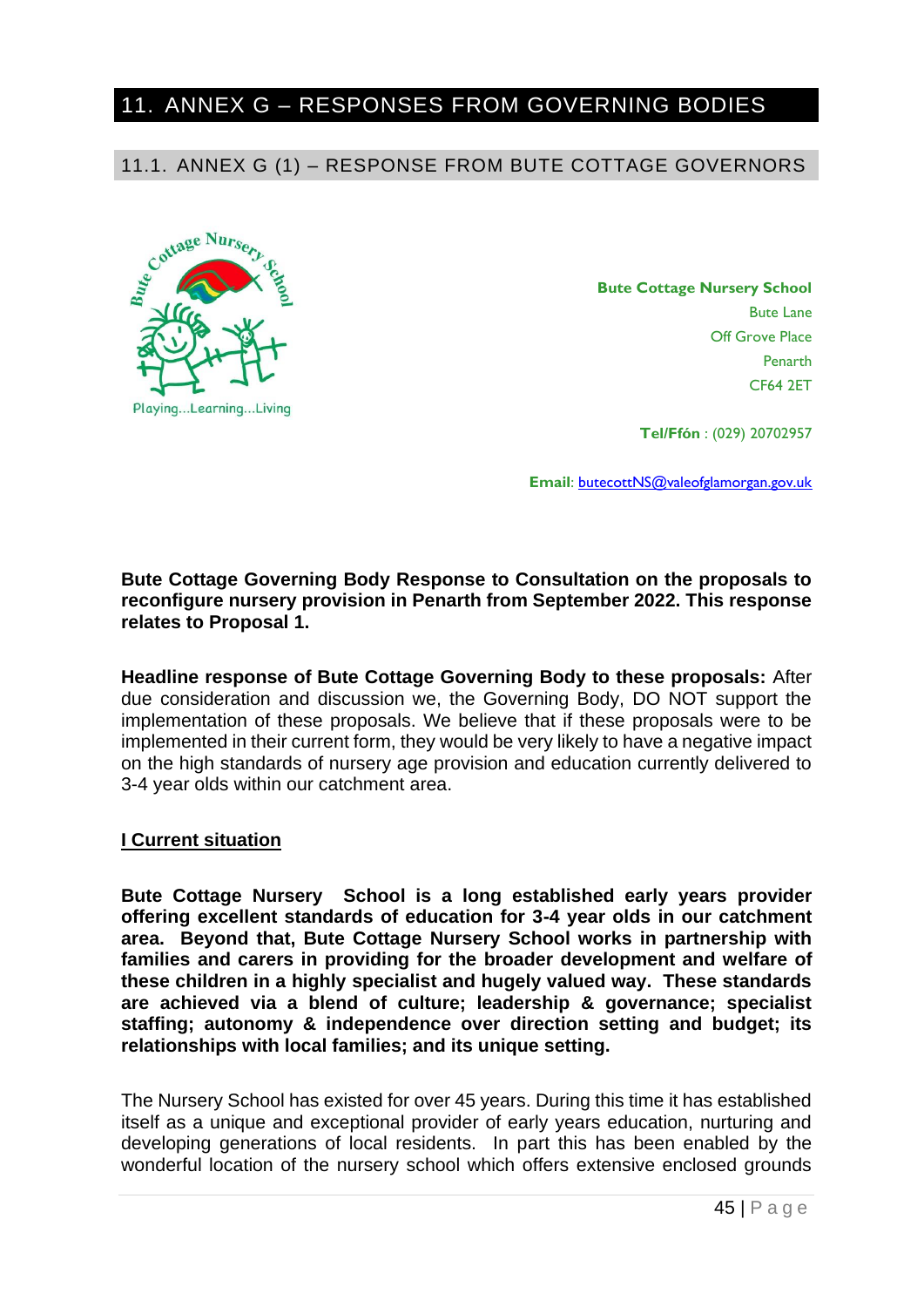with a superb garden space. In the main however, it is the people who work at Bute Cottage Nursery School, who are at the heart of what is provided and have created such an exemplary learning climate for the 3-4 year old children who are fortunate enough to attend the nursery school. It is the view of the Governing Body that, over the past 3 years, the Nursery School has been exceptionally well led by Acting Head Teacher Mrs Amanda Gould, supported in our vision by a remarkably experienced teaching staff.

The headteacher, staff and Governing Body of Bute Cottage Nursery School all share one vision – to continue to deliver exceptional early years provision to the 3-4 year olds in our catchment area. It is people who bring places to life, imbuing them with values and meaning and ultimately creating experiences for those who inhabit them.

The strength of feeling around Bute Cottage Nursery School within the community can be evidenced by the number of signatures on the petition to 'Save Bute Cottage': over 700 signatures were added in the first 48 hours.

### **Culture**

• The culture at Bute Cottage Nursery School today is one where the experience and wellbeing of the child is at the heart of every decision. Learning is achieved through play. Parents often speak of the 'magic' of Bute Cottage Nursery School. Children are safe to explore and are gently nurtured and supported to become happy, ambitious, capable learners who are confident, creative and healthy individuals, ready to contribute to the future of Wales and the wider world.

### **Leadership & Governance**

- Our acting headteacher Mrs Gould has over 40 years of teaching experience and is recognised as a specialist in early years provision dedicating almost half of her working life to this age group.
- Mrs Gould's approach has been instrumental in instigating 'in the moment' planning and teaching policies whilst preparing for the implementation of the Curriculum for Wales in the context of nursery age children. She is a progressive early years leader.
- There is a strong emphasis on continuous improvement; specifically focused on the unique needs of the target age group. Staff are well versed in a wide range of pedagogical approaches and use their experience, knowledge and research to inform decisions. They engage in action research and networking to ensure that the ethos and values of the school are constantly questioned, challenged and progressive. The child is at the heart of everything the school does.
- The Governing Body is made up of a strong set of individuals who are greatly invested in the continuation of the standards of education at the nursery school. It is worth noting that five members also have children at Evenlode Primary School and are equally invested in standards of education at Evenlode Primary School.

### **Teaching Staff**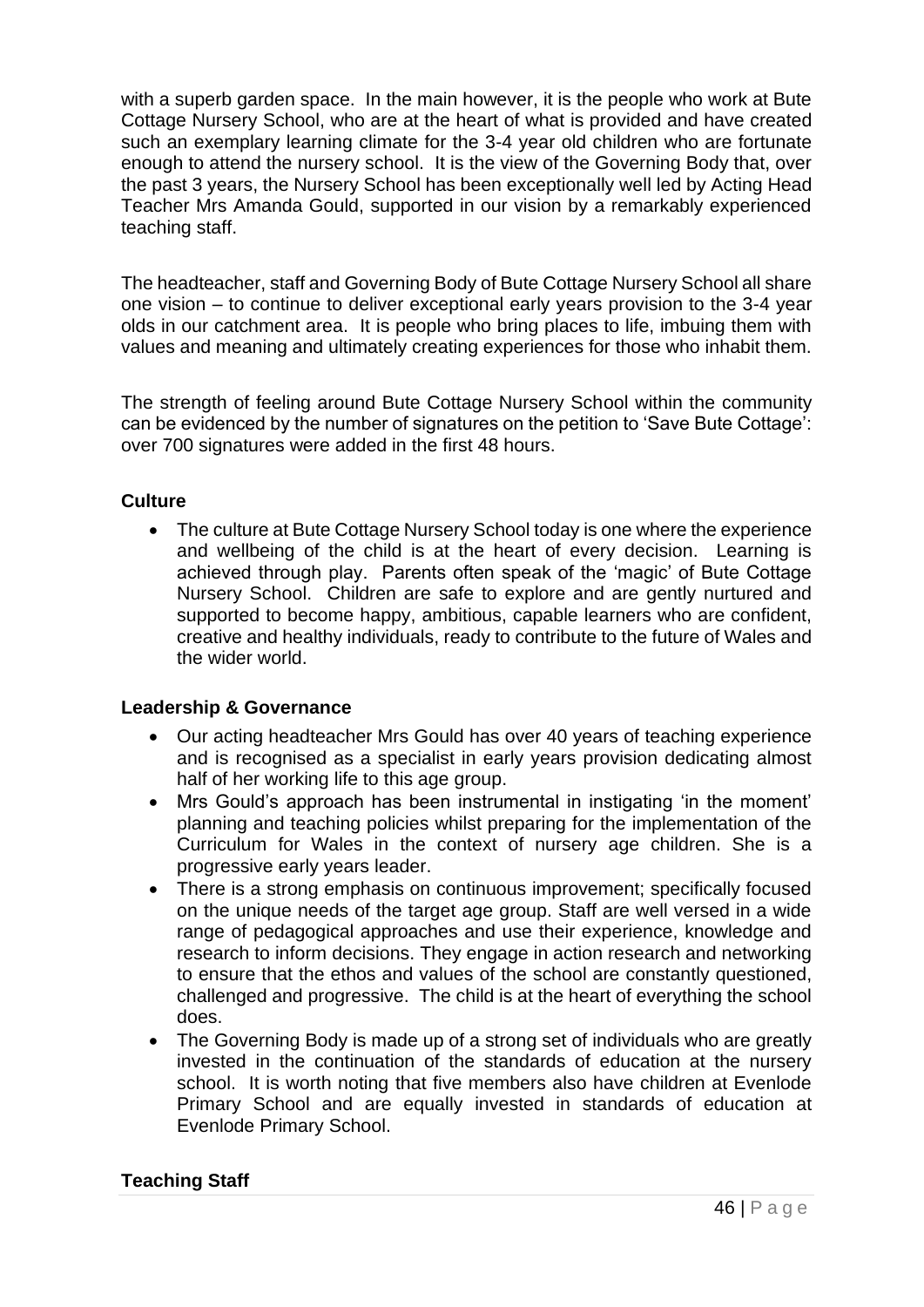- Teaching staff have an average of over 20 years teaching experience each, with the majority of those years being dedicated to early years provision. They have close to 200 years teaching experience between them, with over 150 years being dedicated to early years education.
- Teachers at Bute Cottage Nursery School have chosen to specialise in early years provision because they share a passion and total commitment to teaching 3-4 year olds. The teaching staff consider it a privilege to work with, and teach, the children everyday. We are acutely aware that not every primary school teacher would be as delighted to work with this age group.
- The staff also cite the high levels of job satisfaction and pride in excellent standards that they experience from being part of such a well established, high performing team.
- Bute Cottage Nursery School is excellently positioned to deliver the new Curriculum for Wales because of the significant investment in staff to date including welsh language development, outdoor learning and child led in the moment learning through play. This professional development has resulted in Bute Cottage Nursery School being used as a showcase by the central south consortium to assist other schools in developing similar pedagogies. The school has recently achieved the Siarter Iaith Bronze Award and is the first Nursery to do so across the five Local Authorities of the CSC. It is currently working towards gaining the Silver Award. Bute Cottage Nursery School is a 'United Nations Rights Respecting School' (UNRRS) and proudly holds the Silver Award (July 2021). The school is working with other schools to share its work on its 'In the Moment' approach to teaching and learning, having been recognised by its Improvement Partner and the CSC Early Years Adviser. It has also been promoted as an exemplar to other schools in relation to its work on Forest School and outdoor learning.
- The school's setting and highly trained staff enable children with complex needs to enjoy an accessible mainstream school environment alongside the in-house delivery of more common developmental supports at nursery age, such as speech and language and emotional programmes. Staff work closely with a wide range of agencies to ensure that all pupils, including those with additional learning needs, receive appropriate support. The school has created bespoke programmes for children who need specific support. SPARKLES is a nurture programme, GAMERS helps children to learn how to play appropriately with a range of provision on offer across the learning environment, and CWTCH provides support for children who need support with well-being. More Able and Talented children attend the Thinking Group and lead the school's work on UNRRS. Maths Monsters support children with numerical reasoning and mathematical skills.
- SPARKLES has been identified by an Improvement Partner as something to celebrate and share with other schools/settings.

### **Budget**

- Bute Cottage Nursery School is currently provided with adequate funds to deliver excellent standards of provision to 3-4 year olds at the nursery.
- The leadership of the nursery is empowered to direct the use of the funding in the best interests of its children.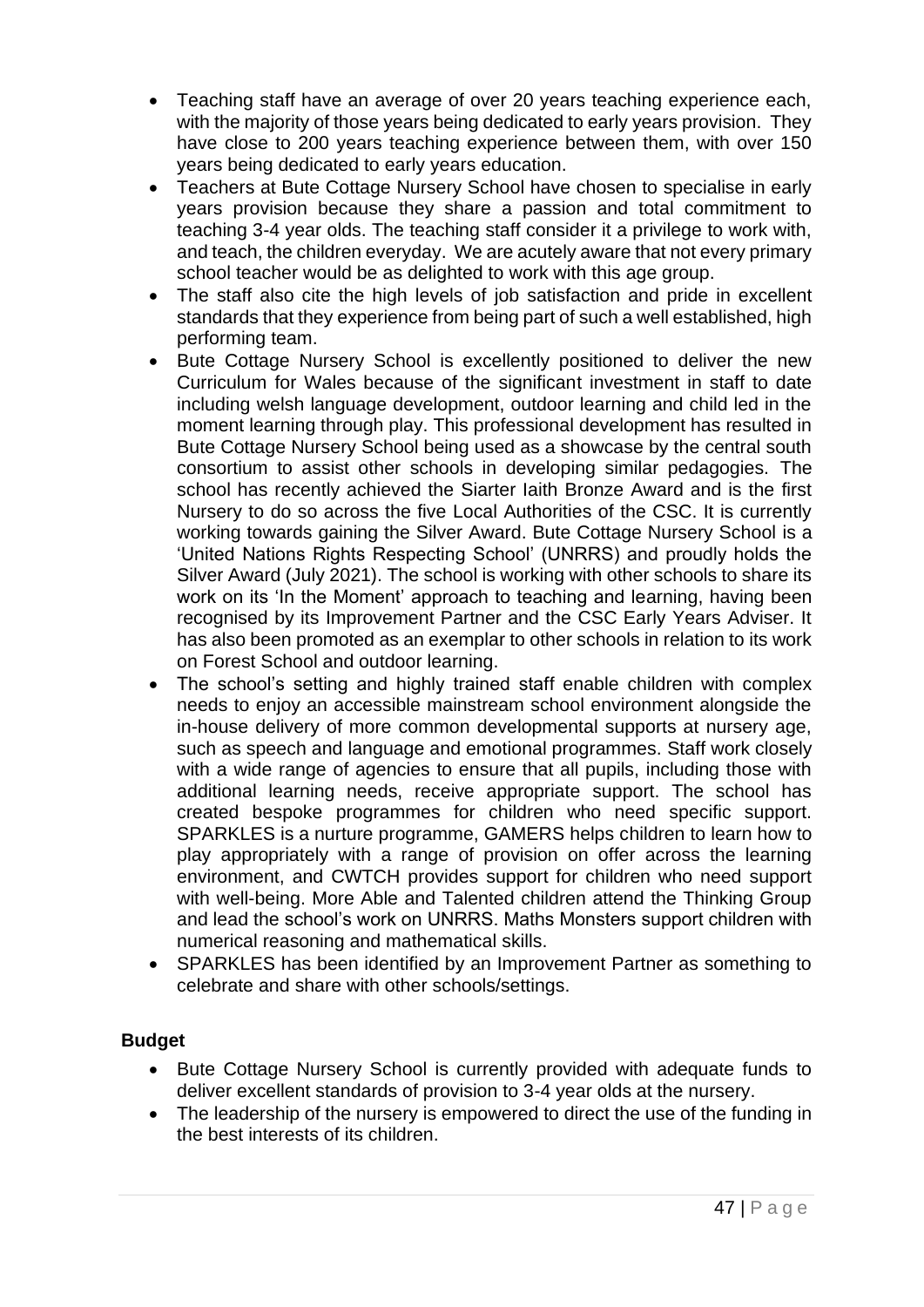• The stated pupil funding level is the Government allocated level of funding that all 3 to 4 year olds in Wales should receive regardless of whether they are in a stand-alone nursery or an amalgamated setting.

### **Independence & Autonomy**

Being an independent school with our own site, budget, leader, staff and governing body allows us to create complete focus on the 3-4 year old children we teach. In the same way as all other nurseries in Wales, we focus on delivering excellent learning provision and establishing the new Learning for Wales curriculum. But we do not have to compete for limited resources to deliver our aims and ambition. Our independence is one of the main factors in enabling our standards.

### **Site location**

• Bute Cottage Nursery School, with the help of the local community, has invested significant time and effort in its current site; and it is a critical component of the learning offer and experience. In particular, the emphasis on learning through outdoor play and the associated emphasis on the environment and sustainability has a lasting impact on attendees.

### **Transition**

- The nursery school recognises the critical transition from home to Nursery and exemplifies the approach recommended by Donaldson of working hand in hand with families and carers in managing this transition. Examples include Stay and Play sessions through which parents and carers can observe and contribute to their child's learning experience.
- The nursery school also currently invests significant time and effort in ensuring children and their families are supported with smooth transition to primary school. The Governing Body is not aware of any concerns raised about the quality of those transition relationships and links.

### **II Future Impact of Proposed Changes**

**If the proposed changes were to be made the Governing Body believe that a number of factors that are fundamental to enabling current standards of provision are highly likely to be adversely affected. The interdependency and relationship between these factors could be critically compromised, leading to the current standards of provision worsening.**

### **Culture**

• There is little assurance provided in the consultation of the intent to understand and maintain the unique culture currently benefitting the children and families of Bute Cottage Nursery School. Overall the Governing Body consider there to be a significant risk that all the benefits of the long established culture at Bute Cottage Nursery School could be lost and subsumed to the culture at Evenlode.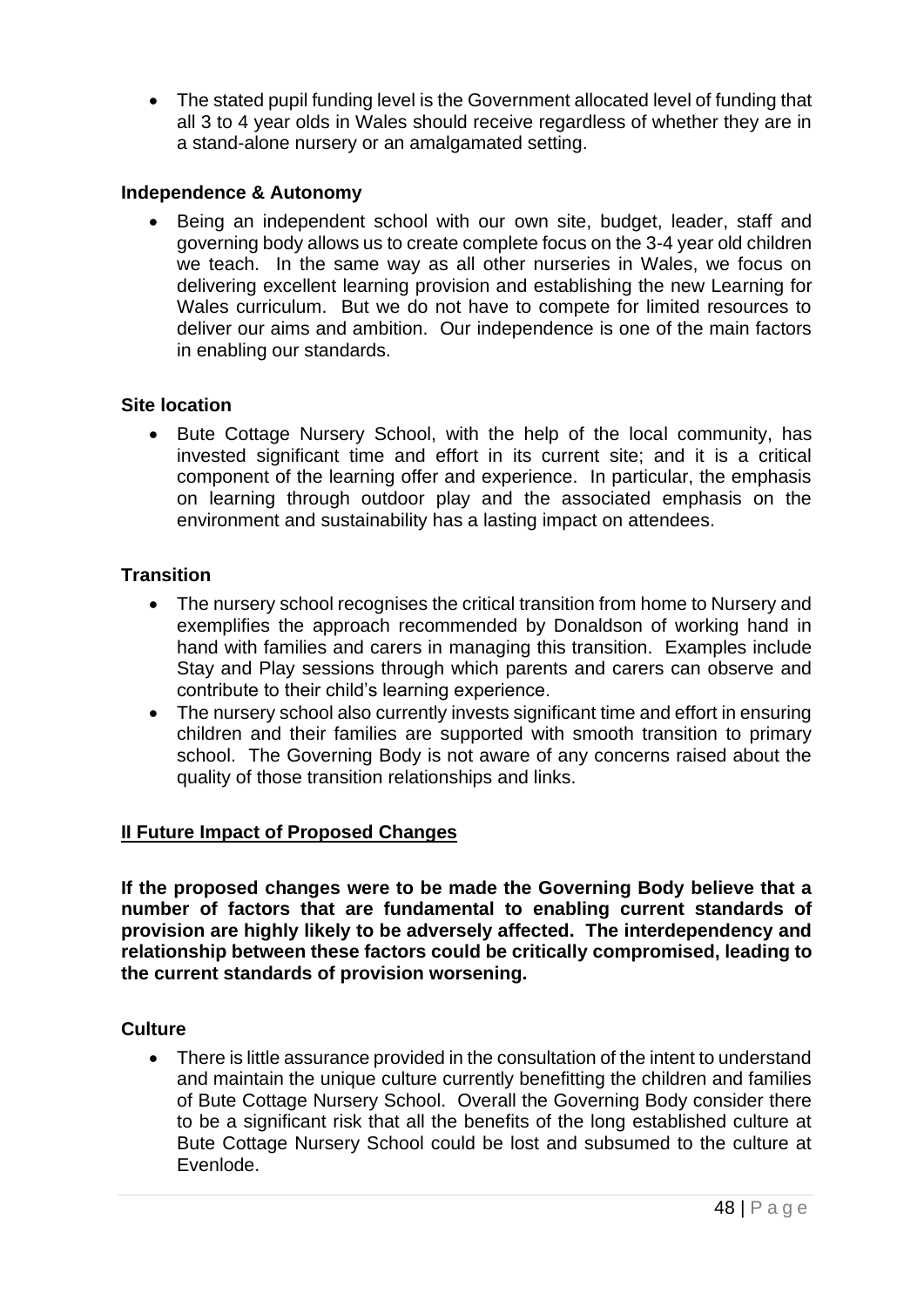### **Leadership & Governance**

- The Head Teacher at Evenlode has a broad scope of responsibility with children currently ranging between 4-11 years of age.
- Progressive teaching methods specific to 3 to 4 year olds may not be as well supported under one leadership and management team responsible for a wider age range.
- Amalgamating with Evenlode could mean that the unique focus given to 3-4 year old pupil experience could be diluted among the competing priorities of the school.

### **Teaching Staff**

- The consultation states greater professional development is a benefit of the merger, however this fails to recognise the early years specialism of the staff by choice, nor of the ongoing professional development undertaken by all staff. The Governing Body has been long assured of the current emphasis on staff development.
- If the proposals were to go ahead, Bute Cottage Nursery School teaching staff would become part of the Evenlode teaching staff. The Council cannot guarantee that the current Bute Cottage Nursery School teaching body would not be redeployed within a broader integrated model. They could be moved to other areas of teaching and we could lose the benefit of all their years of experience and expertise for 3-4 year olds
- The consultation does not rule out future redundancies under the new proposals, nor guarantee that after the 12month 'sunset" period is over, staff are not at risk of detrimental changes to their current Grade, and/or, terms and conditions through contractual change in line with the future staffing needs of Evenlode Primary School.

### **Budget**

- The most substantive argument put forward in the case for change is considered to be financial: to attract a financial premium per pupil and benefit from efficiencies through amalgamation.
- There is little detail on how the stated savings will be achieved.
- The amalgamation will not fully address the funding deficit at Evenlode Primary School.
- The poor funding of Evenlode Primary School is a very real and ongoing issue that should be considered separately by the Local Authority as pupils at Evenlode receive far less funding than other pupils within the Vale of Glamorgan.
- Adding a further 48 full time equivalent (FTE) children's money along with 48 FTE children to teach will make no difference and the proposed £70,000 reduction in funding is likely to adversely affect all children. Newly added nursery children would then be part of the lowest funded age 3 – 11 primary school in the Vale.
- It is inconceivable that decreasing the total budget between the two schools by £70,000 while expecting the organisations to also absorb the costs involved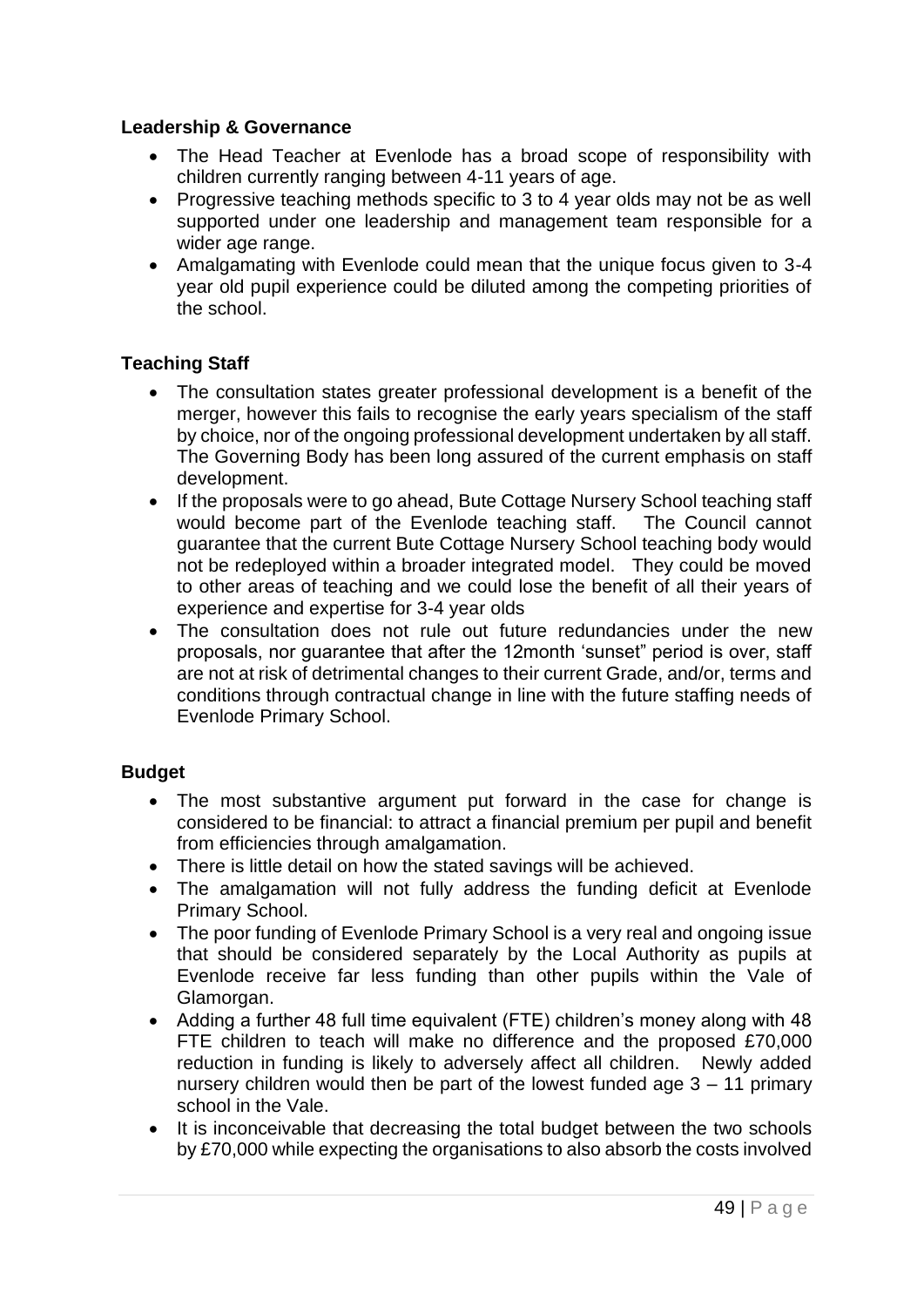in reorganisation, will not adversely impact the educational standards for all pupils.

- There is no assurance provided that investment in nursery provision will be maintained at current levels in the amalgamated model.
- Given the above, the Governing Body's view is that there is a significant risk that investment in nursery provision could be diluted over time. Furthermore, the predicated efficiencies may dilute the unique focus on early years provision currently provided by Bute Cottage Nursery School leading to a significant adverse impact on current standards of education and experience provided by the Nursery.

### **Independence & Autonomy**

- The consultation document does not provide a strong commitment to recognise and maintain the unique elements of Bute Cottage Nursery School's culture and autonomy that has resulted in it securing such a highly valued status among the families of current and past attendees, and within the Vale of Glamorgan and Central South Consortium.
- There is a significant risk that the nursery age provision would lose all independence and autonomy and all the benefits this currently brings in terms of focus on delivering excellence for 3-4 year olds. It would simply become part of Evenlode Primary School.
- The consultation document references the benefit of a single set of policies across all year groups highlighting a lack of understanding that nursery children require a specialist approach. Having a single set of policies should be seen as a disadvantage to any merger as again, it would be detrimental to any nursery age children.

### **Site Location**

- We understand that the location of nursery provision for our catchment area would, in the short term, remain located at the current Bute Cottage Nursery School site. The report does then however go on to say: *'should the proposals be approved, the Council would prioritise relocating nursery provision at Evenlode Primary School on to a single site'*. Moreover, the potential for colocation is cited as a potential benefit on multiple occasions.
- Some of the perceived benefits of the merger are predicated on a future relocation of the Bute Cottage Nursery School site. However, we are concerned that the splitting of the consultation process into a two staged approach fails to recognise this. Moreover, we are concerned that the strength of feeling in relation to the benefits of Bute Cottage Nursery School's site location, including it being a quiet and safe environment uniquely designed for 3 to 4 years olds, and the potential negative impacts of co-location including additional traffic and congestion, which are already a significant problem on the Evenlode site, are not going to be taken into account in this first phase.

### **Transition**

• As noted above, significant efforts are already made in ensuring a smooth transition between Bute Cottage Nursery School and relevant primary schools. The transition between Nursery and Reception will always be significant, not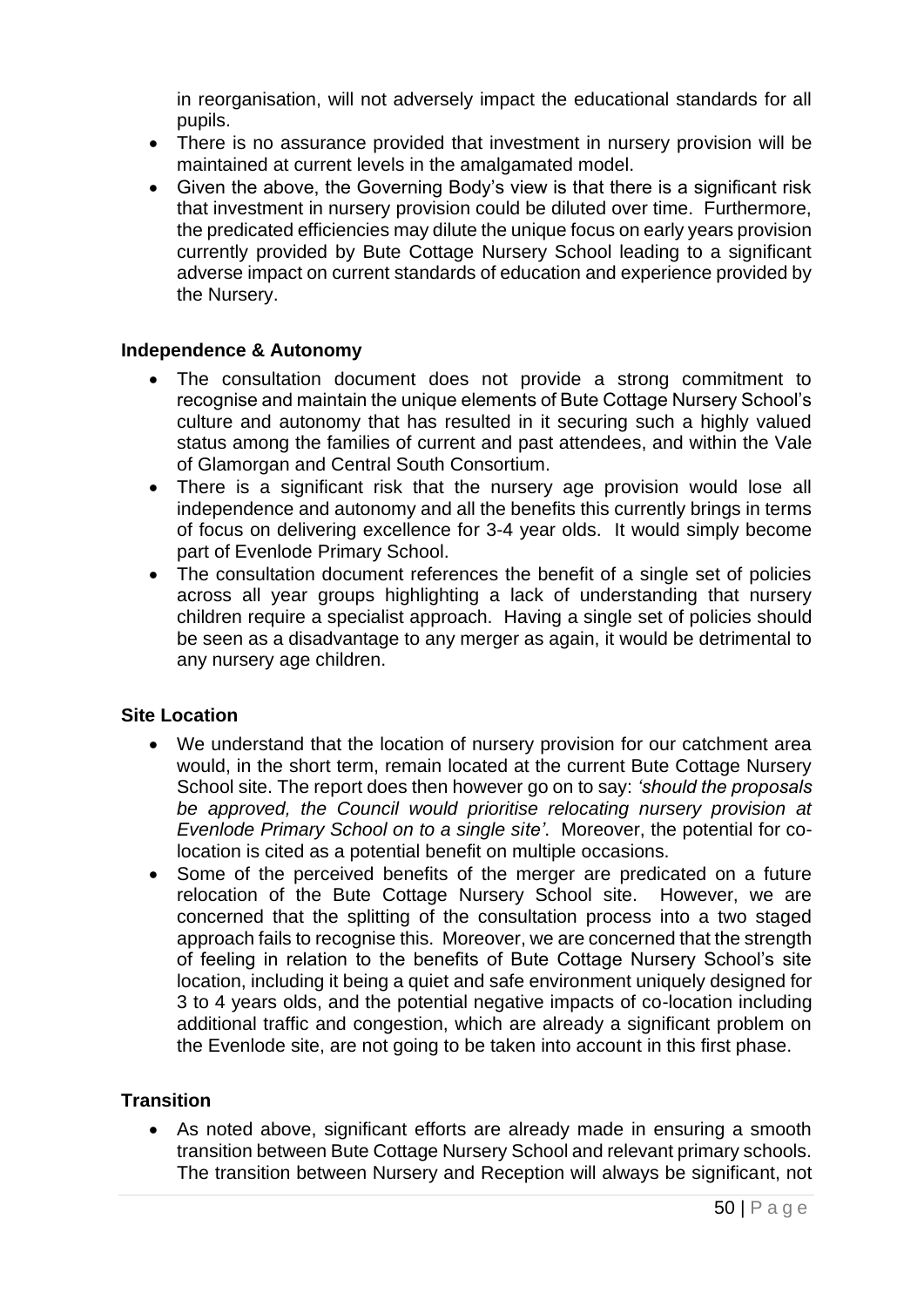least with the move from a part time to a full time school day, and transition to be part of a larger school environment. This will not change if the two schools are amalgamated: children would still need to adapt and acclimatise to the Evenlode setting and to a full school day. The Governing Body is not of the view that the transition arrangements would be significantly improved under the merger, and are of the view that any perceived benefits would be outweighed by the risks of the loss to the dedicated early years focus cited above.

### **III The Case for Change**

The report states that provision for 3 to 11 year olds under one management and leadership team is desirable, but provides no evidence that this will benefit Bute Cottage Nursery School pupils.

We understand that the council has a stated aim to 'move towards a primary school model for 3 to 11 years education'. The consultation lacks a strong rationale or compelling vision for this model and does little to recognise the benefits offered by a plurality of provision. It does little to recognise the unique offer provided by Bute Cottage Nursery School, and to the attachment of local families to Bute Cottage Nursery School as a crucial part of their community fabric.

Both Evenlode Primary School and Bute Cottage Nursery School are currently recognised as exemplary organisations, and rightly so. They have strong organisational cultures, standards and attributes, again recognised and valued by the local community. However, they are different organisations. In the absence of a compelling vision for an amalgamated organisation, it is therefore the view of Bute Cottage's Governing Body that the proposals are not in the best interests of current and future children of Bute Cottage Nursery School. We fear that, if the proposals were to go ahead, there would be a significant detrimental effect on the education, and wider experience, of our early years pupils.

The Governing Body of Bute Cottage is committed to seeing both organisations, and the relationship between them, go from strength to strength.

Dúley  $20/10/21$ 

Richard Disley, on behalf of the Governing Body of Bute Cottage Nursery School**.**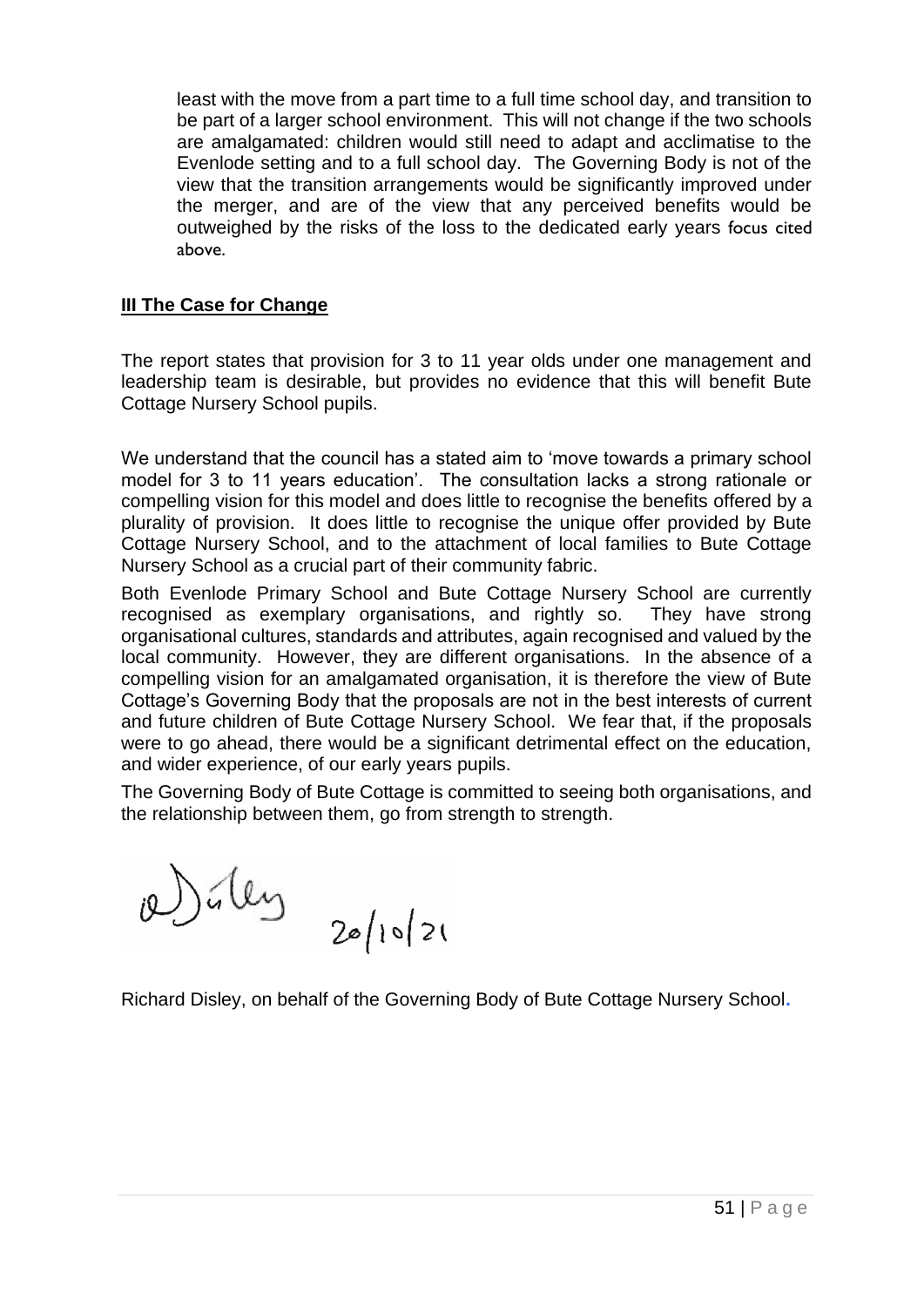### 11.2. ANNEX G (2) – RESPONSE FROM EVENLODE GOVERNORS

**From the Chair of Governors Evenlode Primary School Evenlode Avenue** Penarth Vale of Glamorgan **CF64 3PD** Tel. 029 2070 2168



Always being our best. for ourselves and for each other

3 rd November 2021

### **Re: Evenlode Primary School and Bute Cottage Nursery School Amalgamation**

### **Dear 21st Century Schools,**

I am writing this letter on behalf of the Governing Body at Evenlode Primary School. This is the school's formal response to the Vale of Glamorgan Council's Consultation on its plans to amalgamate our school with Bute Cottage Nursery School.

We believe that the needs of children are best met when schools and teachers collaborate and are able to maintain close links with the communities they serve, and that we can build on the already strong collaboration between both schools for the benefit of all the children in the two communities. We are aware that each setting has its own unique identity, and we strongly believe that this can be maintained with a shared ethos. The proposed amalgamation would enable the transition between Nursery and Reception to be seamless, and impact positively on the wellbeing and emotional development of all our learners.

We would like to start by highlighting the excellent work that already goes on between staff at both schools to ensure the transition of pupils between nursery and primary school is as smooth as possible. This collaborative approach enables staff at both schools to prepare children in the best possible way to enrol at Evenlode each year.

As we understand it, the current proposals, if implemented, include the nursery remaining on its current site at Bute Cottage and with its current capacity. Although this would become part of Evenlode Primary School, there are no plans for any staff redundancies, or to change any personnel between sites. The governors at Evenlode recognise the specialist provision and expertise of the staff at Bute Cottage Nursery.

#### **Educational benefits**

It is our view that the amalgamation of Bute Cottage Nursery and Evenlode Primary School would have the following educational benefits:

• By being part of the same school community from the day they start Nursery provision, learners will benefit from an even stronger transition process and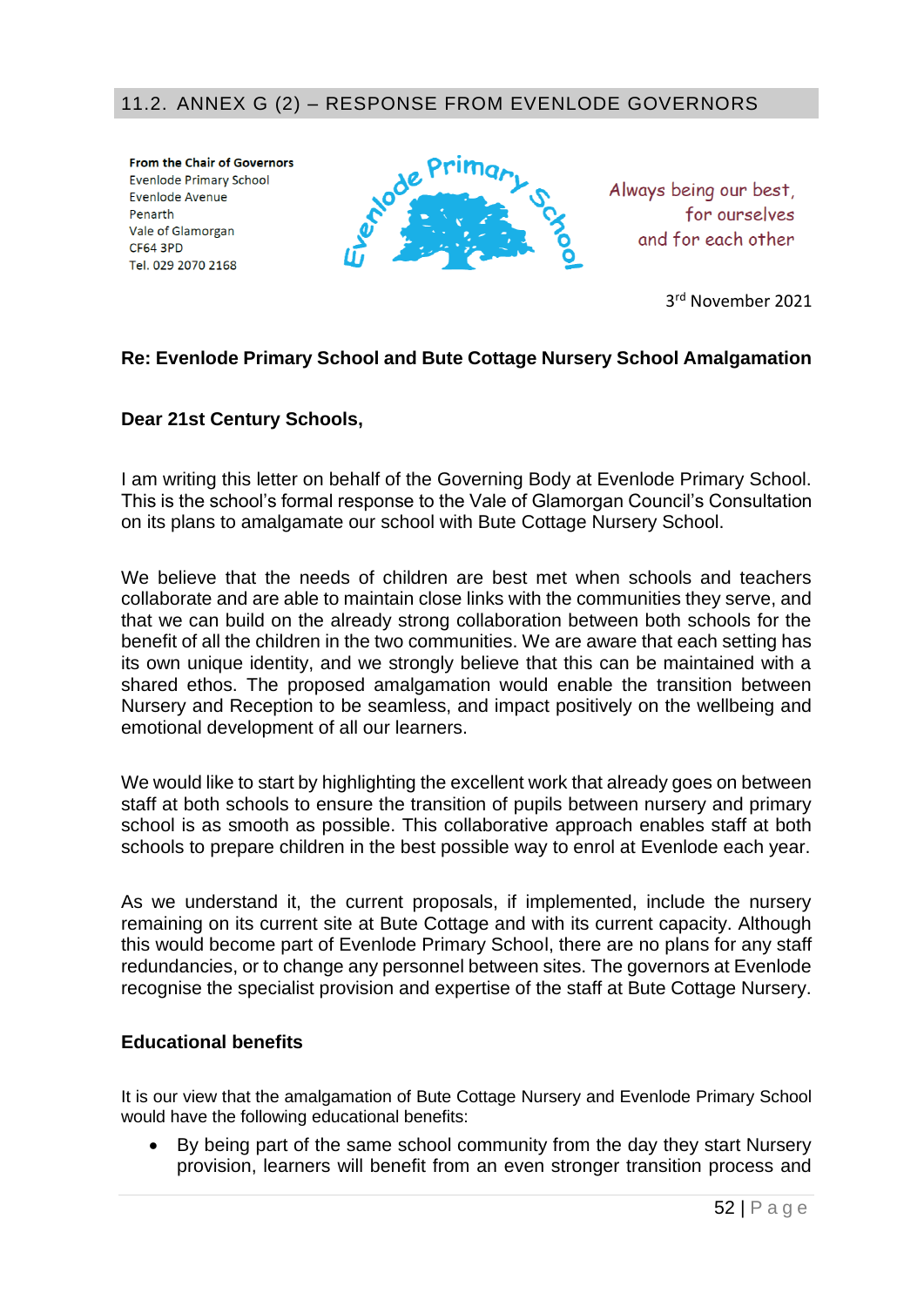allow nursery pupils to build bonds with staff and other children. The amalgamation would provide more strategic opportunities for joint working to support the transition from the nursery site into the reception classrooms on the primary site. Staff knowing children from the start of their learning journey will enhance understanding of each child and their individual strengths and needs.

- Enhancing professional development of staff deeper collaboration and the sharing of specialist expertise and knowledge of early years provision. This will enhance even further the early years provision, and opportunities for learning and development for the children in these communities.
- With the statutory implementation of the Curriculum for Wales in September 2022, the proposed amalgamation would be timely in ensuring the curriculum approaches of both settings dovetail and complement each other to ensure that all learners have a firm and consistent grounding at the start of their academic journey.
- Partnership with Parents will be strengthened further. By being part of the same community from the day children start Nursery provision, Parents and Carers will be able to build relationships with staff across both settings more easily.
- Governance of both settings will be strengthened, with the amalgamated governing bodies working together to ensure the best provision for children from Nursery to Year Six.

### **Wider community benefits**

We strongly believe there are many opportunities for community improvement under the proposals.

These include:

- Better communication with members of both school communities, which naturally have a large crossover of membership between the two schools given their close geographical proximity and shared parent members.
- Better coordination surrounding school drop off and collection arrangements with parents, carers, and wrap-around care facilities.
- Development of wrap around care facilities for Parents, for example access to 'Saplings' out of hours club.
- Increased use of school facilities across a wider community membership
- Improved opportunities for professional development across all phases of primary education for staff looking to develop their careers further.
- Although not expected to be significant we even believe that local business links and transport will be improved with a larger coordinated approach to these areas.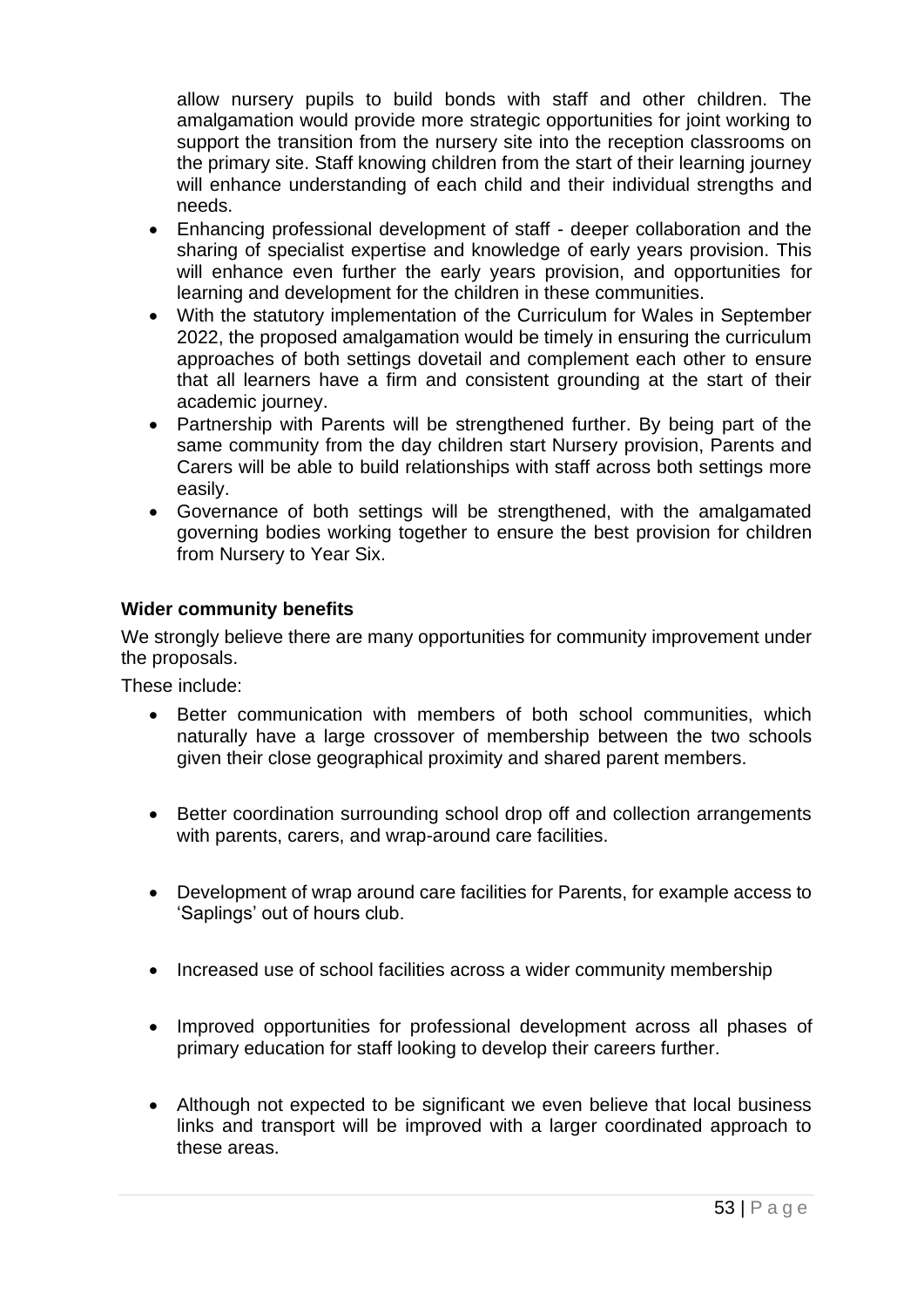### **Relocating nursery provision**

As governors we recognise the unique setting that is offered at Bute Cottage Nursery School. There are many strengths and important features that have been developed over the years on site that make it the ideal teaching and learning environment.

A very public campaign to "Save Bute Cottage" has drawn on the emotions of the local community and garnered lots of support publicly. We also recognise that this is misleading the public because there are no plans under this consultation process or plans to change any of these buildings, locations or features that are so loved by so many.

At this stage, we just want to add that it is our intention, under any subsequent plan to relocate the nursery provision onto the Evenlode site, that we will do everything we can to transfer all these strengths onto our site. We truly believe that Evenlode has its own unique setting within our extensive, peaceful grounds and that there is plenty of space to accommodate everything currently on offer to the nursery children when the time comes to move home in the future. By supporting this proposed amalgamation we believe we are truly "Saving Bute Cottage."

### **Financial observations**

It is our general view that by amalgamating our schools there will be general efficiencies and shared purchasing that will result in some financial savings. However, we are not sure that many of these will be realised with the school operating across a split site.

As there are no plans to make any redundancies and we are expected to continue to operate the Bute Cottage site as it currently exists, we cannot see where the council can find the identified £70,000.00 savings from within the existing school budgets, without putting pressure on already limited classroom resources.

Savings identified in the consultation document for site maintenance for example are unlikely to be able to be procured as one contract due to the different locations for works needing to be carried out across the two sites. Site maintenance contracts are also more likely to be procured by the Council from other capital maintenance or environmental development budgets and it may be that it is planned that the savings will be made from these areas and not as identified from the existing school budgets.

We believe the savings will be much smaller initially until the resulting school is embedded and administration systems are established and efficient. In fact we would ask the council to consider maintaining the budgets allocated to both schools initially at their current levels at least until the amalgamation has been established and we become more aware of the costs involved in the running of the nursery site. This will ensure that at this time we are able to allocate additional resources needed to embed the new curriculum and to put additional resources in place to counter any pandemic gaps that may have emerged over the past two years.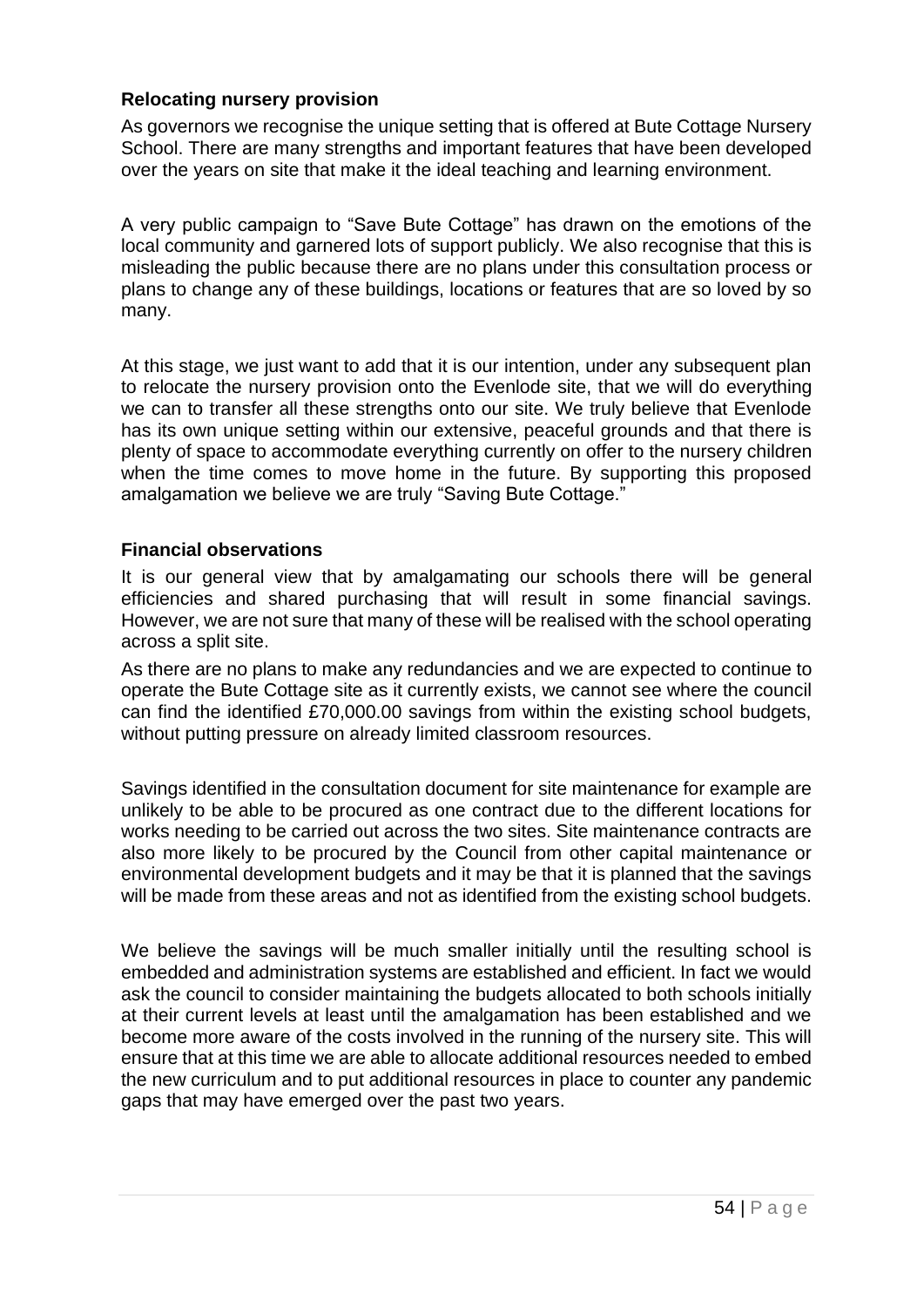We certainly support the principal that savings can be identified as part of this process and that they may be realised as part of any longer-term strategic aim to co-locate the nursery onto the Evenlode site in any future process.

As a governing body we commend this proposal and ask members of the council to support its progress. We are prepared to work together with the council and governors of Bute Cottage Nursery School to develop a comprehensive transition plan. As Governors, we also promise to exercise our responsibility to challenge and support this process fully and fairly as it is developed in the coming year. As always, our decisions are made in the best interests of the children and staff in our school community.

Yours sincerely,

Len E

**Stephen Burkitt-Harrington**  Cadeirydd y Llywodraethwyr Chair of Governors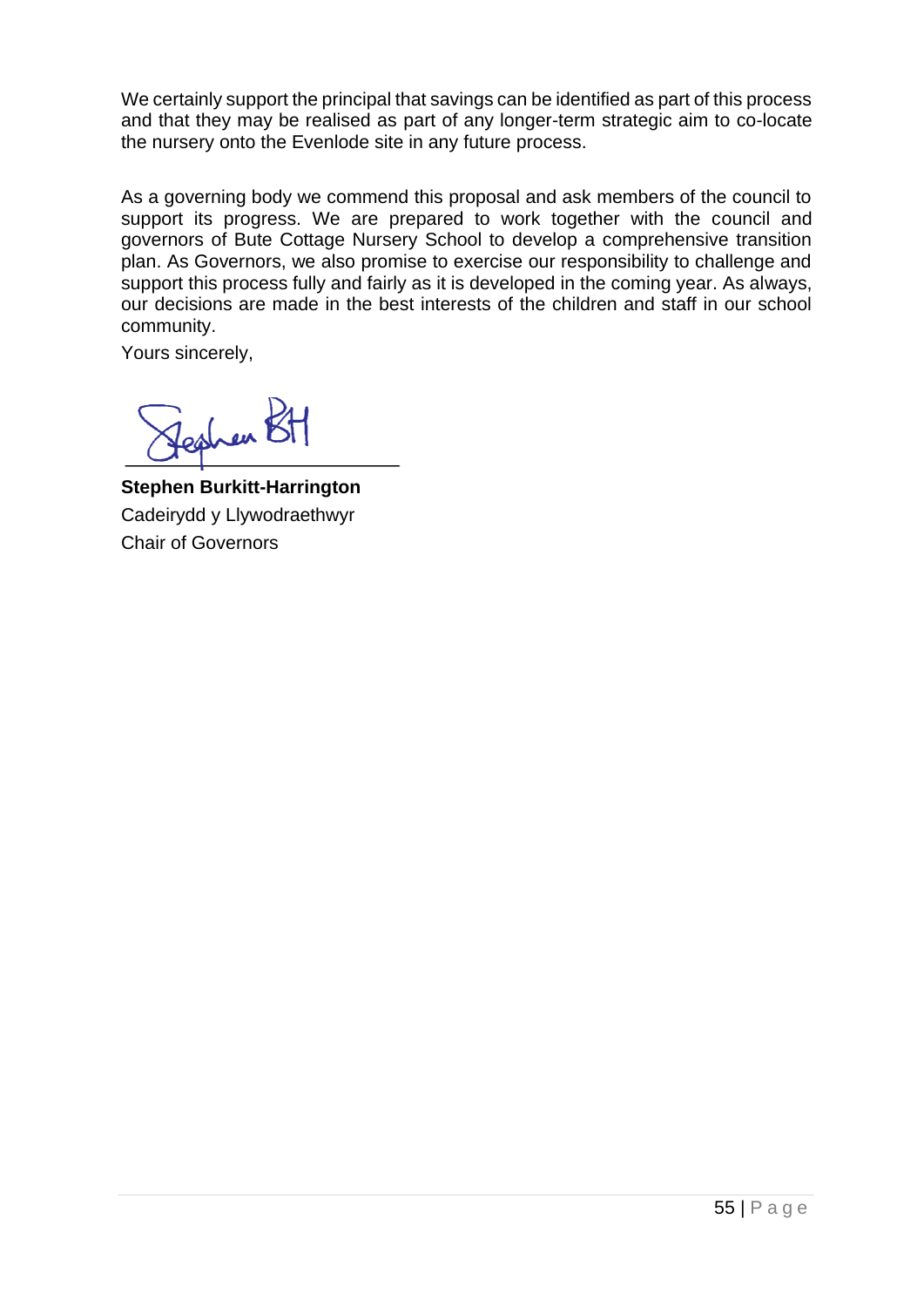### 11.3. ANNEX G (3) – OPEN LETTER TO COGAN PRIMARY SCHOOL



Ysgol Gynradd Cogan Primary School 'Encourage Effort: Celebrate Success'

From the Chair of Governors **Contact Contact Contact Contact Contact Contact Contact Contact Contact Contact Contact Contact Contact Contact Contact Contact Contact Contact Contact Contact Contact Contact Contact Contact C** 

**Open Letter** 

### **Re: Cogan Primary School and Cogan Nursery School Amalgamation**

Dear Cogan School Community,

We are writing this letter on behalf of the Governing Body at Cogan Primary School. It is our intention to set out our position on how we intend to respond to the Vale of Glamorgan Council's Consultation on its plans to amalgamate our school with Cogan Nursery School.

We believe that the needs of children are best met when schools and teachers collaborate and are able to maintain close links with the communities they serve, and that we can build on the already strong collaboration between both schools for the benefit of all the children in the two communities. We are aware that each setting has its own unique identity, and we strongly believe that this can be maintained with a shared ethos. The proposed amalgamation would enable the transition between Nursery and Reception to be seamless, and impact positively on the wellbeing and emotional development of all our learners.

We would like to start by highlighting the excellent work that already goes on between staff at both schools to ensure the transition of pupils between nursery and primary school is as smooth as possible. This collaborative approach enables staff at both schools to prepare children in the best possible way to enrol at Cogan each year.

The current proposals, if implemented, include the nursery remaining on its current site at Cogan Nursery and with its current capacity. Although this would become part of Cogan Primary School, there are no plans for any staff redundancies. The governors at Cogan recognise the specialist provision and expertise of the staff at Cogan Nursery.

### **Educational benefits**

It is our view that the amalgamation of Cogan Nursery and Cogan Primary School would have the following educational benefits: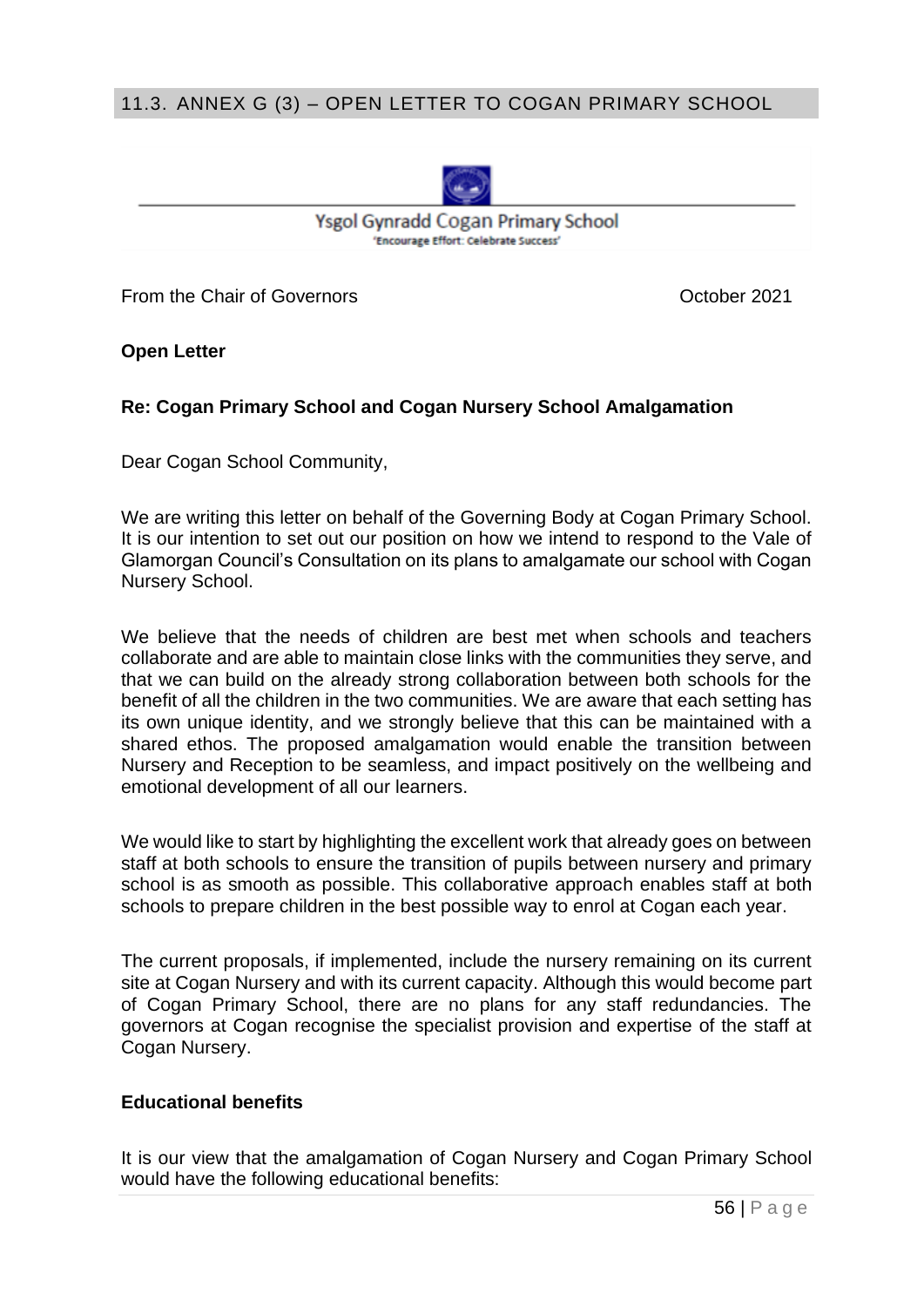- By being part of the same school community from the day they start Nursery provision, learners will benefit from an even stronger transition process and allow nursery pupils to build bonds with staff and other children. The amalgamation would provide more strategic opportunities for joint working to support the transition from the nursery site into the reception classrooms on the primary site. Staff knowing children from the start of their learning journey will enhance understanding of each child and their individual strengths and needs.
- Enhancing professional development of staff deeper collaboration and the sharing of specialist expertise and knowledge of early years provision. This will enhance even further the early years provision, and opportunities for learning and development for the children in these communities.
- With the statutory implementation of the Curriculum for Wales in September 2022, the proposed amalgamation would be timely in ensuring the curriculum approaches of both settings dovetail and complement each other to ensure that all learners have a firm and consistent grounding at the start of their academic journey.
- Partnership with Parents will be strengthened further. By being part of the same community from the day children start Nursery provision, Parents and Carers will be able to build relationships with staff across both settings more easily.
- Governance of both settings will be strengthened, with the amalgamated governing bodies working together to ensure the best provision for children from Nursery to Year Six.

### **Wider community benefit**

We strongly believe there are many opportunities for community improvement under the proposals. These include:

- Better communication with members of both school communities, which naturally have a large crossover of membership between the two schools given their very close geographical proximity and shared parent members.
- Better coordination surrounding school drop off and collection arrangements with parents, carers, and wrap-around care facilities.
- Increased use of school facilities across a wider community membership.
- Improved opportunities for professional development across all phases of primary education for staff looking to develop their careers further.

As a governing body we commend this proposal and ask members of our school community to respond to the consultation process after consideration of this open letter. We want to ensure that all views are represented and can be considered by the council fully when the time comes. As Governors, we also promise to exercise our responsibility to support this current consultation process fully and fairly.

**The consultation documents and response form are available at:** [www.valeofglamorgan.gov.uk/nurseryprovisionpenarth](http://www.valeofglamorgan.gov.uk/nurseryprovisionpenarth)